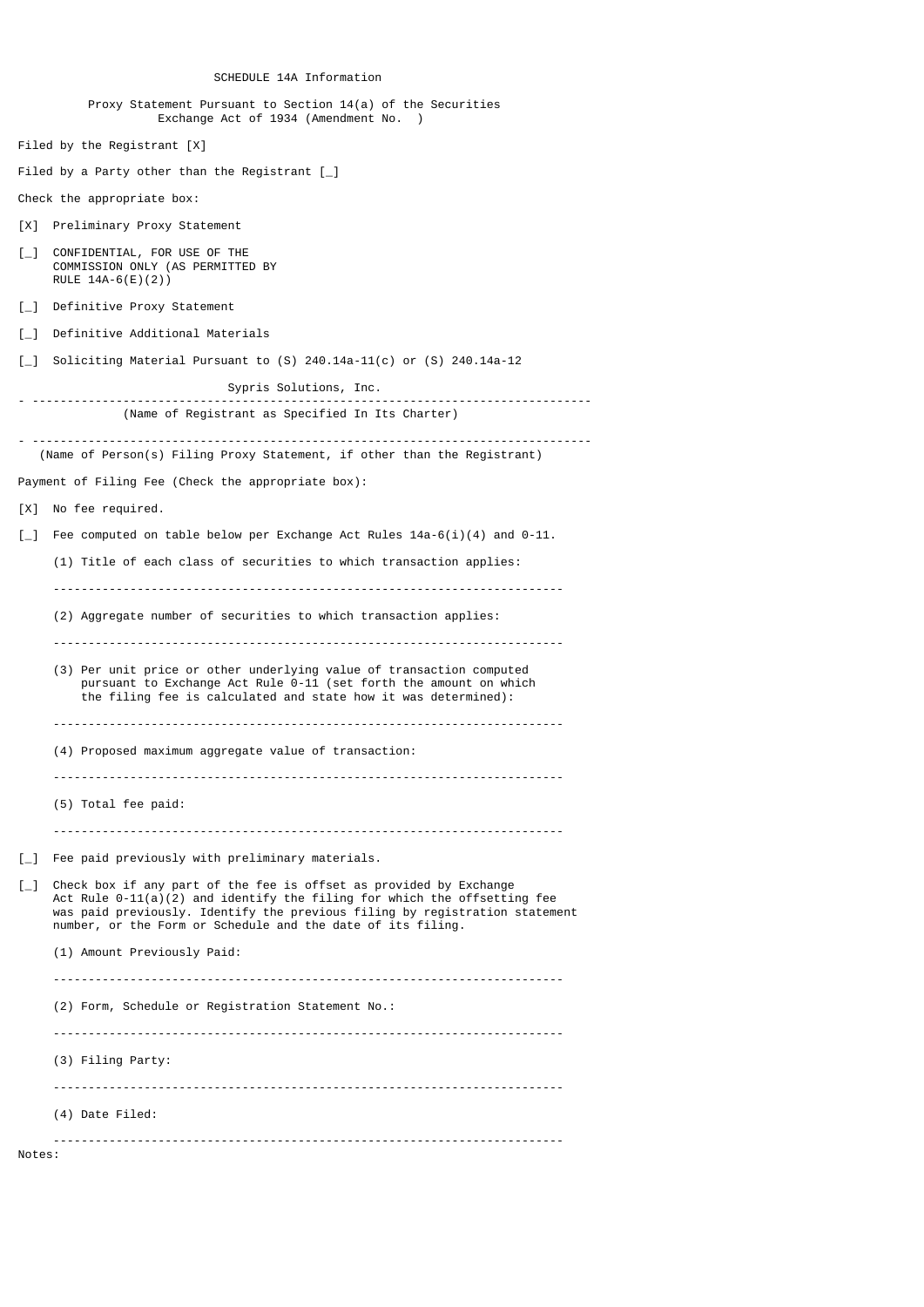[LOGO] SYPRIS SOLUTIONS

# 101 Bullitt Lane, Suite 450 Louisville, Kentucky 40222

To Our Stockholders:

 You are cordially invited to attend the Annual Meeting of the Stockholders of Sypris Solutions, Inc. (the "Company"), to be held at 101 Bullitt Lane, Lower Level Seminar Room, Louisville, Kentucky 40222 on Tuesday, May 7, 2002, at 10:00 a.m., local time.

Matters to be considered and acted upon at the Annual Meeting include:

- 1. A proposal to approve an amendment to Article Fifth of the Company's Certificate of Incorporation to increase the Company's authorized common stock from 20,000,000 shares to 30,000,000 shares;
- 2. A proposal to approve an amendment to Article Sixth of the Company's Certificate of Incorporation to create a classified Board of Directors;
- 3. A proposal to approve an amendment to Article Eighth of the Company's Certificate of Incorporation to eliminate stockholder action by written consent and increase the percentage of stockholders required to call a special meeting;
- 4. The election of three (3) Class I directors for a term of one (1) year, three (3) Class II directors for a term of two (2) years, and two (2) Class III directors for a term of three (3) years;
- 5. A proposal to approve an amendment to the Company's 1994 Stock Option Plan for Key Employees to increase the number of shares authorized for issuance thereunder from 2,500,000 to 4,000,000;
- 6. A proposal to approve an amendment to the Company's Independent Directors' Stock Option Plan to increase the number of shares authorized for issuance thereunder from 500,000 to 750,000; and
- 7. Such other matters as may properly come before the meeting or any adjournment thereof, including matters incident to its conduct.

 Information concerning the matters to be considered and voted upon at the Annual Meeting is set forth in the enclosed Proxy Statement. We encourage you to review this material carefully.

 It is important that your shares be represented and voted at the meeting, whether or not you plan to attend in person. You can vote your shares by completing and returning the proxy card sent to you. Most stockholders can also vote their shares over the Internet or by telephone. If Internet or telephone voting is available to you, voting instructions are printed on the proxy card sent to you. A proxy may be revoked at any time prior to its exercise at the meeting by following the instructions in the accompanying Proxy Statement and will not affect your right to vote in person in the event that you decide to attend the meeting.

/s/ Jeffrey T. Gill

/s/ Robert E. Gill

Jeffrey T. Gill

 Robert E. Gill President and Chief Executive Officer Chairman of the Board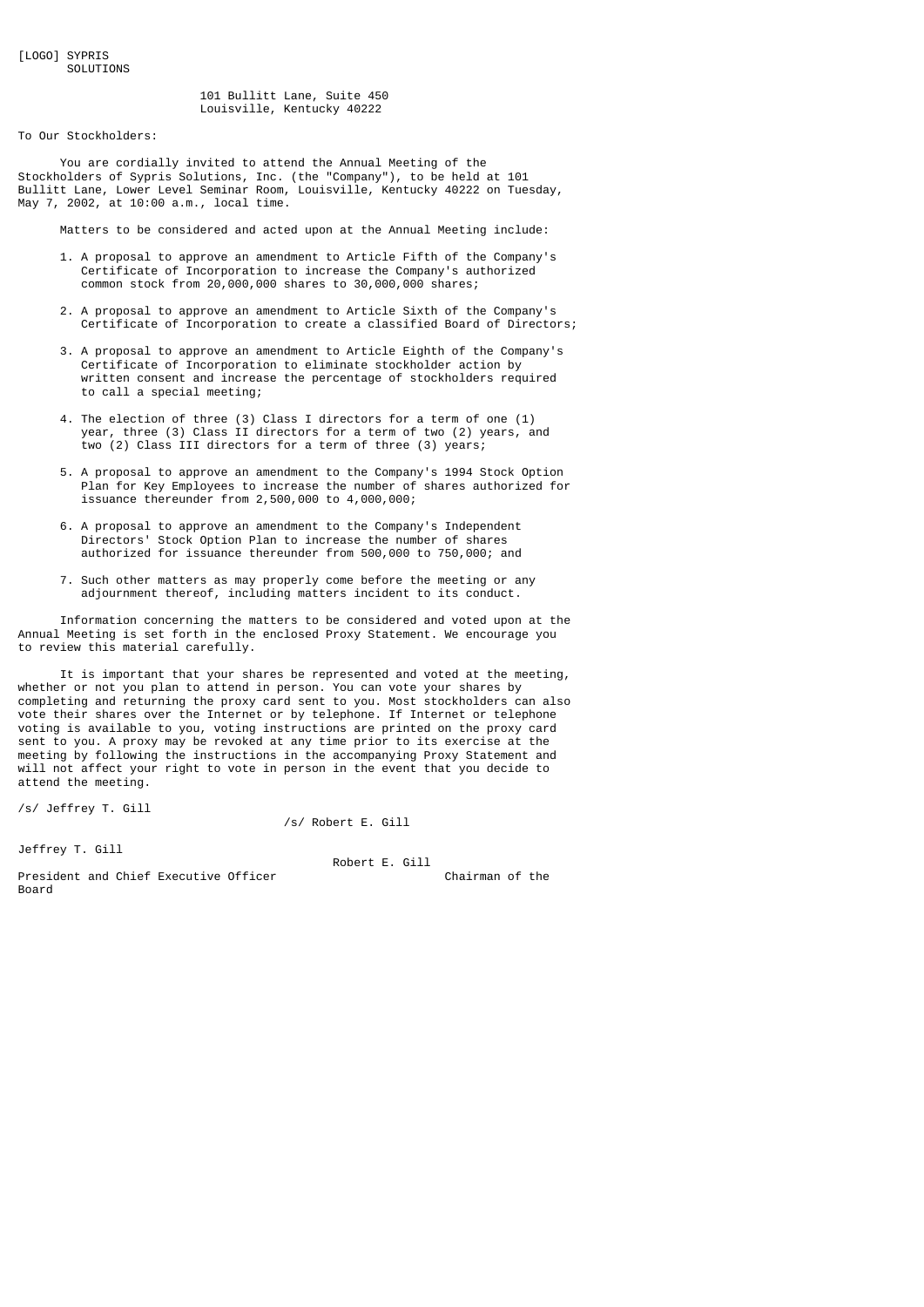# SYPRIS SOLUTIONS, INC. 101 Bullitt Lane, Suite 450 Louisville, Kentucky 40222  $(502)$  329-2000

#### -----------------

# NOTICE OF ANNUAL MEETING OF STOCKHOLDERS TO BE HELD ON TUESDAY, MAY 7, 2002

To the Stockholders of Sypris Solutions, Inc.:

 Notice is hereby given that the Annual Meeting of Stockholders of Sypris Solutions, Inc. (the "Company") will be held on Tuesday, May 7, 2002, at 10:00 a.m., local time, at 101 Bullitt Lane, Lower Level Seminar Room, Louisville, Kentucky 40222, for the following purposes:

- 1. A proposal to approve an amendment to Article Fifth of the Company's Certificate of Incorporation to increase the Company's authorized common stock from 20,000,000 shares to 30,000,000 shares;
- 2. A proposal to approve an amendment to Article Sixth of the Company's Certificate of Incorporation to create a classified Board of Directors;
- 3. A proposal to approve an amendment to Article Eighth of the Company's Certificate of Incorporation to eliminate stockholder action by written consent and increase the percentage of stockholders required to call a special meeting;
- 4. The election of three (3) Class I directors for a term of one (1) year, three (3) Class II directors for a term of two (2) years, and two (2) Class III directors for a term of three (3) years;
	- 5. A proposal to approve an amendment to the Company's 1994 Stock Option Plan for Key Employees to increase the number of shares authorized for issuance thereunder from 2,500,000 to 4,000,000;
	- 6. A proposal to approve an amendment to the Company's Independent Directors' Stock Option Plan to increase the number of shares authorized for issuance thereunder from 500,000 to 750,000; and
	- 7. Such other matters as may properly come before the meeting or any adjournment thereof, including matters incident to its conduct.

 The foregoing items of business are more fully described in the Proxy Statement accompanying this Notice. Only stockholders of record at the close of business on March 19, 2002 are entitled to notice of and to vote at the meeting and any adjournment thereof. A proxy may be revoked at any time prior to its exercise at the meeting by following the instructions in this Proxy Statement and will not affect your right to vote in person in the event that you decide to attend the meeting.

> By Order of the Board of Directors /s/ Richard L. Davis Richard L. Davis Secretary

Louisville, Kentucky March 28, 2002

 IT IS IMPORTANT THAT YOUR SHARES BE REPRESENTED AND VOTED AT THE MEETING, WHETHER OR NOT YOU PLAN TO ATTEND IN PERSON. YOU CAN VOTE YOUR SHARES BY COMPLETING AND RETURNING THE PROXY CARD SENT TO YOU. MOST STOCKHOLDERS CAN ALSO VOTE THEIR SHARES OVER THE INTERNET OR BY TELEPHONE. IF INTERNET OR TELEPHONE VOTING IS AVAILABLE TO YOU, VOTING INSTRUCTIONS ARE PRINTED ON THE PROXY CARD SENT TO YOU.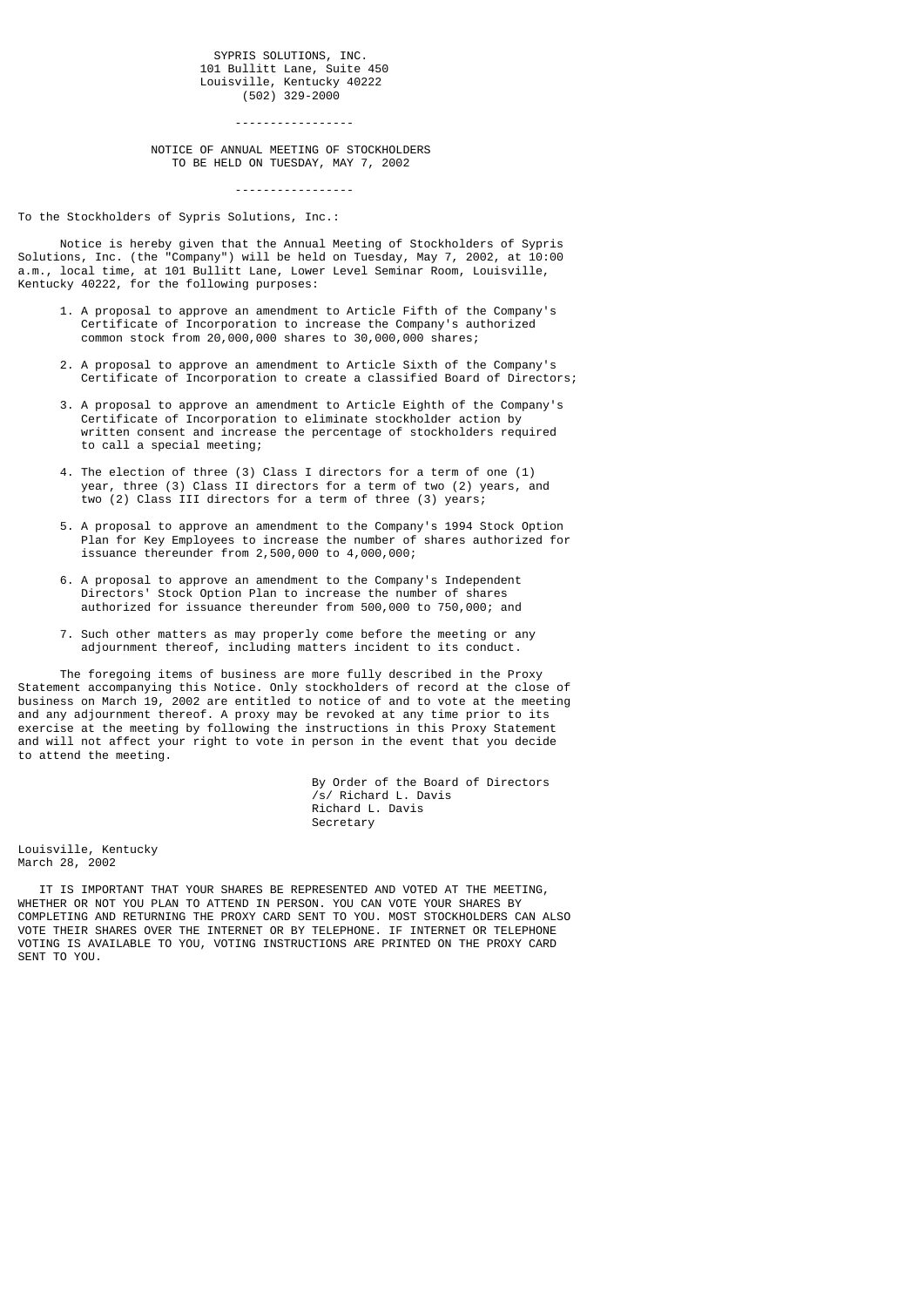# PROXY STATEMENT

# INFORMATION CONCERNING SOLICITATION AND VOTING

### General

 The enclosed Proxy is solicited on behalf of Sypris Solutions, Inc. (the "Company"), for use at the Annual Meeting of Stockholders (the "Annual Meeting") to be held on Tuesday, May 7, 2002, at 10:00 a.m., local time, or at any adjournment or postponement thereof, for the purposes set forth herein and in the accompanying Notice of Annual Meeting of Stockholders. The Annual Meeting will be held at 101 Bullitt Lane, Lower Level Seminar Room, Louisville, Kentucky 40222. The Company's telephone number is (502) 329-2000.

 These proxy solicitation materials were mailed on or about March 28, 2002 to all stockholders entitled to notice of and to vote at the Annual Meeting and any adjournment thereof. A copy of the Annual Report for the Company for the fiscal year ended December 31, 2001, including financial statements, was sent to the stockholders concurrently with this Proxy Statement.

 As of January 1, 2002, the Company changed the name of its four major operating subsidiaries as part of a comprehensive branding initiative. The new names of the four subsidiaries are Sypris Data Systems, Inc., formerly Metrum-Datatape, Inc.; Sypris Electronics, LLC, formerly Group Technologies Corporation; Sypris Technologies, Inc., formerly Tube Turns Technologies, Inc.; and Sypris Test & Measurement, Inc., formerly Bell Technologies, Inc.

### Record Date and Share Ownership

 Stockholders of record at the close of business on March 19, 2002 (the "Record Date") of the Company's common stock, par value \$.01 per share (the "Common Stock"), are entitled to notice of and to vote at the Annual Meeting and any adjournment thereof. At the Record Date,  $[$ Stock were issued and outstanding. For information regarding security ownership by management and by the beneficial owners of 5% or more of the Company's Common Stock, see "Security Ownership of Certain Beneficial Owners and Management."

# Proxies and Voting Procedures

 Most stockholders have a choice of voting over the Internet, using a toll-free telephone number or completing a proxy card and mailing it in the postage-paid envelope provided. Please refer to your proxy card or the information forwarded by your bank, broker or other holder of record to see which options are available to you. Please be aware that if you vote over the Internet, you may incur costs such as telephone and Internet access charges for which you will be responsible. The Internet and telephone voting facilities for eligible stockholders of record will close at 12:00 Midnight (EST) on May 6, 2002. The Internet and telephone voting procedures are designed to authenticate stockholders by use of a control number and to allow you to confirm that your instructions have been properly recorded. Each stockholder is assigned a unique control number that the stockholder may use as the stockholder's "signature" to appoint a proxy over the telephone or Internet. The control number and detailed instructions to be followed are set forth on the proxy card.

 You can revoke your proxy at any time before it is exercised by timely delivery of a properly executed, later-dated proxy (including an Internet or telephone vote), by delivering instructions to the Secretary of the Company at 101 Bullitt Lane, Suite 450, Louisville, Kentucky 40222, or by voting by ballot at the Annual Meeting.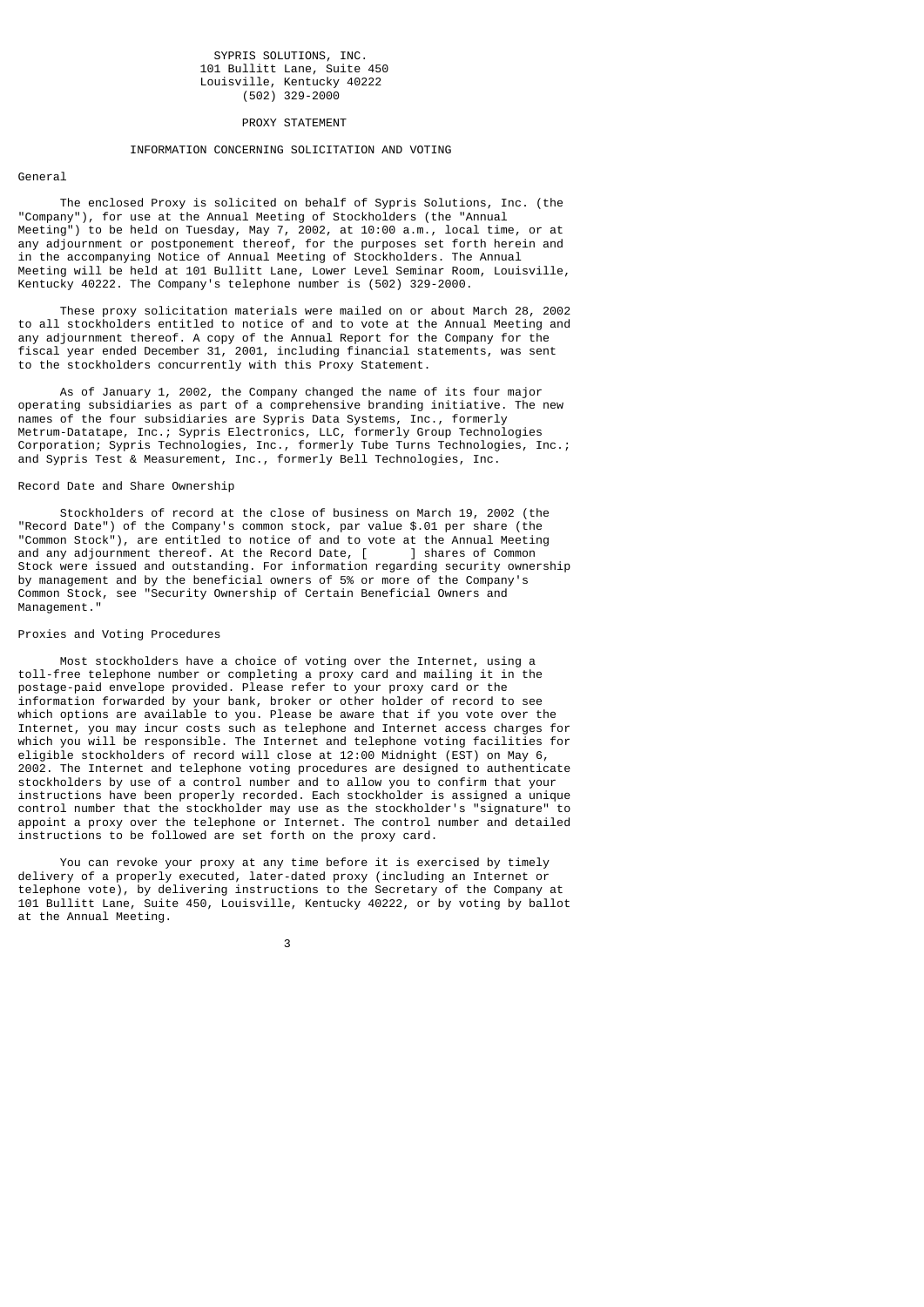The method by which you vote will in no way limit your right to vote at the meeting if you later decide to attend in person. If your shares are held in the name of a bank, broker or other holder of record, you must obtain a proxy, executed in your favor, from the holder of record, to be able to vote at the meeting.

 All shares entitled to vote and represented by properly completed proxies received prior to the Annual Meeting, and not revoked, will be voted at the Annual Meeting in accordance with your instructions. If you do not indicate how your shares should be voted on a matter, the shares represented by your properly completed proxy will be voted as the Board of Directors recommends. If any other matter, not known or determined at the time of solicitation of proxies, properly comes before the Annual Meeting, the proxies will be voted in accordance with the discretion of the person or persons voting the proxies.

### Stockholders Entitled to Vote; Vote Required

 Each holder of Common Stock is entitled to one vote for each share of Common Stock on each matter properly brought before the Annual Meeting. Stockholders do not have the right to cumulate their votes in the election of directors.

 The presence, in person or by proxy, of the holders of a majority of the shares entitled to vote is necessary to constitute a quorum at the meeting. Abstentions and broker "non-votes" are counted as present and entitled to vote for purposes of determining whether a quorum exists. A broker "non-vote" occurs when a nominee holding shares for a beneficial owner does not vote on a particular proposal because the nominee does not have discretionary voting power with respect to that item and has not received voting instructions from the beneficial owner.

 The affirmative vote of a plurality of the votes duly cast is required for the election of directors (that is, the nominees receiving the greatest number of votes will be elected). The approval and adoption of the proposals to approve amendments to Articles Fifth, Sixth and Eighth of the Company's Certificate of Incorporation require the affirmative vote of a majority of the outstanding stock entitled to vote thereon. The approval and adoption of the proposals to amend the Company's 1994 Stock Option Plan for Key Employees and the Company's Independent Directors' Stock Option Plan and each other item to be voted on at the Annual Meeting require, in each case, the affirmative vote of the majority of shares present in person or represented by proxy at the Annual Meeting and entitled to vote thereon. Abstentions and broker "non-votes" are not counted as votes cast on any matter to which they relate.

 In accordance with Delaware law, a list of stockholders entitled to vote at the Annual Meeting will be available at the location of the Annual Meeting on May 7, 2002 and for 10 days prior to the Annual Meeting at our headquarters located at 101 Bullitt Lane, Suite 450, Louisville, Kentucky 40222, between the hours of 8:30 a.m. and 5:30 p.m. EST.

 As of the Record Date, GFP, Ltd., Gill Family Capital Management, Inc., Robert E. Gill, Virginia G. Gill, Jeffrey T. Gill and R. Scott Gill (collectively, the "Gill Family") beneficially owned an aggregate of [8,441,611] shares of the Company's Common Stock or approximately [84.2%] of the shares of the Company's Common Stock outstanding on such date. The members of the Gill Family have indicated their intention to vote their shares of the Company's Common Stock for the election of the director nominees named herein and in favor of approval and adoption of each of the other proposals.

A Note About Our Recent Common Stock Offering. On [ , 2002], the Company completed the sale of [3,450,000] shares of Common Stock, pursuant to a registration statement on Form S-2 (the "Offering"). The results of the Offering are not reflected in our disclosures in this Proxy Statement. If you purchased shares in the Offering, you did not own those shares on the Record Date of the Annual Meeting (March 19, 2002), and you, therefore, do not have the right to vote those shares at the Annual Meeting.

4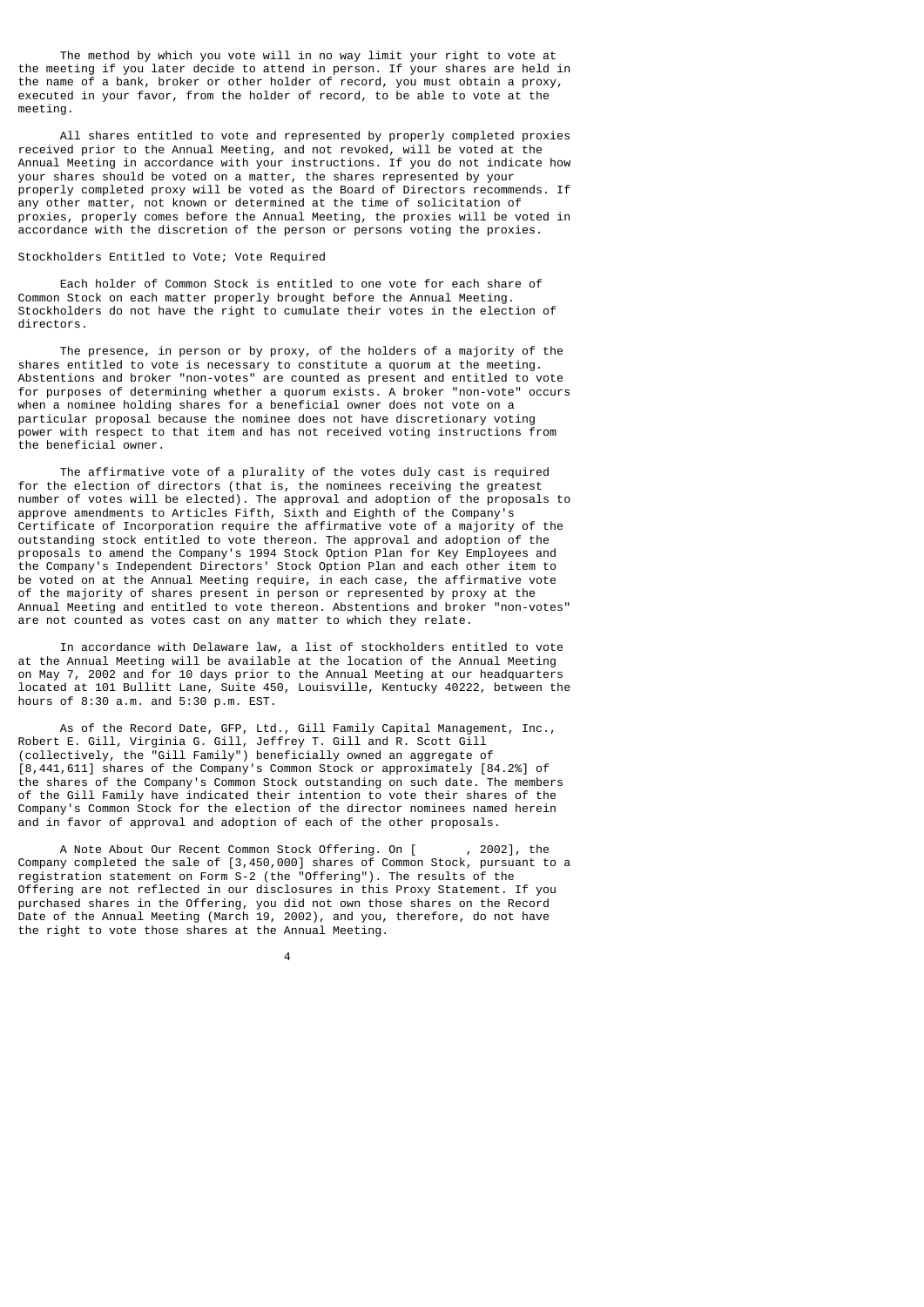### Cost of Proxy Solicitation

 The cost of soliciting proxies will be borne by the Company. In addition, the Company may reimburse brokerage firms and other persons representing beneficial owners of shares for expenses incurred in forwarding solicitation materials to such beneficial owners. Proxies may be solicited by certain of the Company's directors, officers and regular employees, without additional compensation, personally or by telephone, telegram, letter or facsimile.

# Security Ownership of Certain Beneficial Owners and Management

 The following table sets forth certain information with respect to beneficial ownership of Common Stock as of [February 19, 2002], including beneficial ownership by: (i) each person who is known by the Company to own beneficially more than 5% of each class of stock; (ii) each of the Company's directors who owns shares; (iii) each of the Named Officers reflected in the Summary Compensation Table; and (iv) all current directors and executive officers as a group. Except as otherwise indicated, the persons named in the table have sole voting and investment power with respect to all shares of the Common Stock shown as beneficially owned by them.

|                                                                                                                | Shares Beneficially Owned |                    |  |
|----------------------------------------------------------------------------------------------------------------|---------------------------|--------------------|--|
|                                                                                                                | Common Stock              |                    |  |
|                                                                                                                | ------------------------  | Number Percent     |  |
| 253 Canton Avenue East<br>Winter Park, Florida 32789                                                           |                           | 32.9%              |  |
| 253 Canton Avenue East<br>Winter Park, Florida 32789                                                           |                           | 32.9%              |  |
| 101 Bullitt Lane, Suite 450<br>Louisville, Kentucky 40222                                                      |                           | 60.6%              |  |
| 1209 North Astor Street<br>Chicago, Illinois 60610                                                             |                           | 56.8%              |  |
| 101 Bullitt Lane, Suite 450<br>Louisville, Kentucky 40222                                                      |                           | 32.9%              |  |
| Gill Family Capital Management, Inc.(6) 3,274,666<br>101 Bullitt Lane, Suite 450<br>Louisville, Kentucky 40222 |                           | 32.9%              |  |
|                                                                                                                | 87,320                    | $\star$            |  |
|                                                                                                                | 40,500                    | $\star$<br>$\star$ |  |
|                                                                                                                | 81,694                    |                    |  |
|                                                                                                                | 103,361                   | 1.0%<br>$\star$    |  |
|                                                                                                                | 80,013<br>4,125           | $\star$            |  |
|                                                                                                                | 59,470                    | $\star$            |  |
|                                                                                                                | 60,770                    | $\star$            |  |
|                                                                                                                | 68,493                    | $\star$            |  |
| Current directors and executive officers as a group (15 persons) 9,154,637                                     |                           | 86.5%              |  |

- --------

less than 1%.

the contract of the contract of the contract of the contract of the contract of the contract of the contract o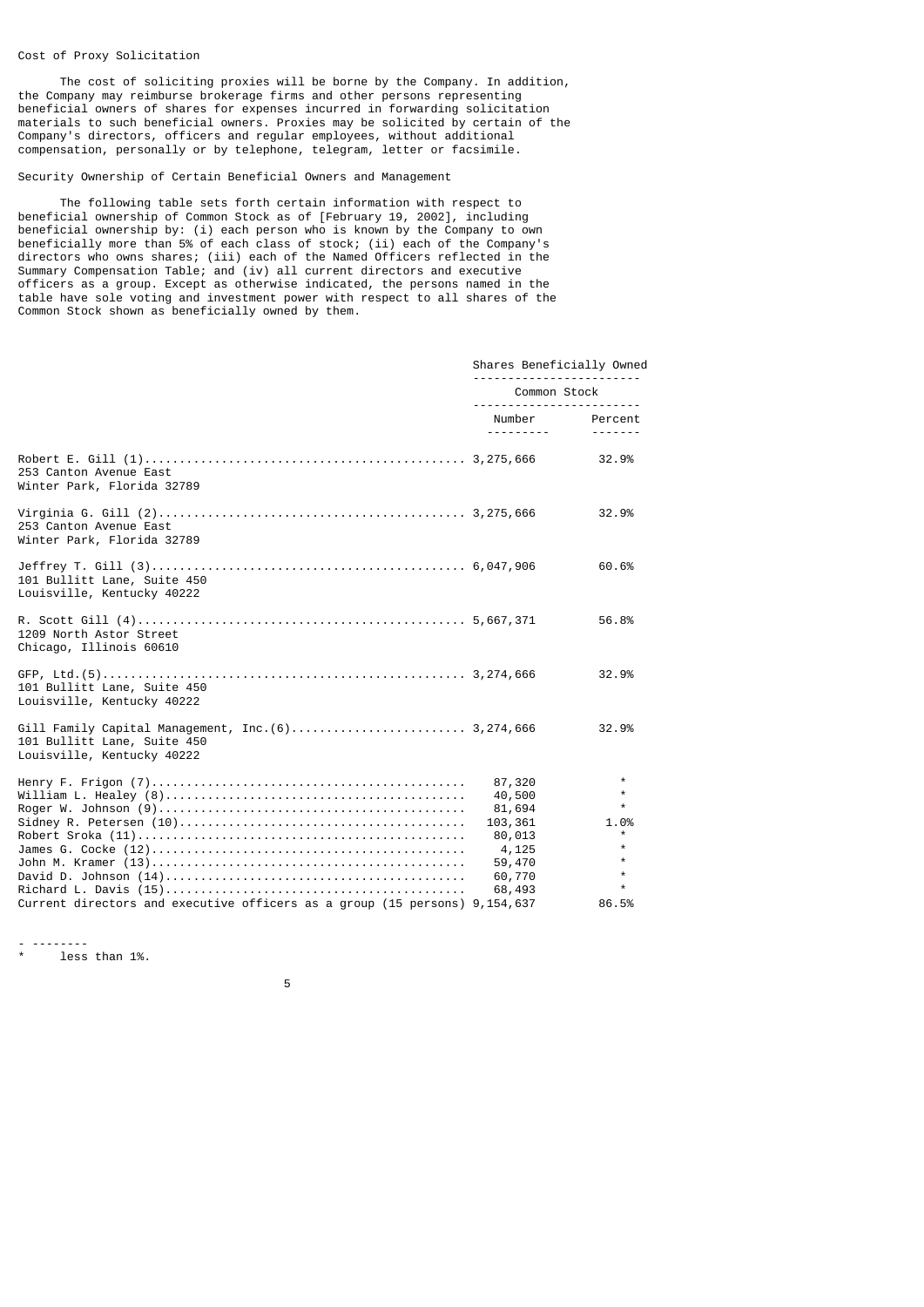- (1) Includes 500 shares beneficially owned by Virginia G. Gill, his wife. Robert E. Gill shares voting and investment power with his spouse with respect to these shares. Also includes 3,274,666 shares of the Common Stock of the Company owned by GFP, Ltd., a Kentucky limited partnership, of which Robert E. Gill is a limited partner holding a 45.31% ownership interest and of which Virginia G. Gill is a limited partner holding a 46.20% ownership interest. On the basis of certain provisions of the limited partnership agreement of GFP, Ltd. (the "Partnership Agreement"), Robert E. Gill and Virginia G. Gill may be deemed to beneficially own shares of Common Stock that are attributable to such limited partnership interests. Mr. Gill is also a director and executive officer of the Company.
- (2) Includes 500 shares beneficially owned by Robert E. Gill, her husband. Virginia G. Gill shares voting and investment power with her spouse with respect to these shares. Also includes 3,274,666 shares held by GFP, Ltd. See footnote (1) above for certain information concerning GFP, Ltd.
- (3) Includes 40,000 shares issuable under currently exercisable stock options and 23,975 shares owned by Patricia G. Gill, his wife. Jeffrey T. Gill shares voting and investment power with his spouse with respect to these shares. Also includes 3,274,666 shares held by GFP, Ltd., of which Jeffrey T. Gill is a limited partner holding a 0.64% ownership interest, of which Patricia G. Gill is a limited partner holding a 0.64% ownership interest, and of which trusts for the benefit of Jeffrey T. Gill's children, of which Jeffrey T. Gill is trustee, are limited partners holding an aggregate of 3.07% ownership interest. Gill Family Capital Management, Inc., a Kentucky corporation (the "General Partner"), is the general partner of GFP, Ltd., with a 0.96% ownership interest in GFP, Ltd. Jeffrey T. Gill is the Co-President and Treasurer of the General Partner, is one of two directors of the General Partner, and is a 50% shareholder of the General Partner. On the basis of Jeffrey T. Gill's positions with the General Partner, and pursuant to certain provisions of the Partnership Agreement, Jeffrey T. Gill may be deemed to beneficially own shares of Common Stock attributable to the General Partner. Mr. Gill is also a director and executive officer of the Company and was a Named Officer during the fiscal year ended December 31, 2001.
- (4) Includes 40,000 shares issuable under currently exercisable stock options. Includes 3,274,666 shares owned by GFP, Ltd., of which R. Scott Gill is a limited partner holding a 3.18% ownership interest. R. Scott Gill is the Co-President and Secretary of the General Partner, is one of two directors of the General Partner, and is a 50% shareholder of the General Partner. On the basis of R. Scott Gill's positions with the General Partner, and pursuant to certain provisions of the Partnership Agreement, R. Scott Gill may be deemed to beneficially own shares of Common Stock attributable to the General Partner. Mr. Gill is also a director of the Company.
- (5) Voting and investment power is exercised through the General Partner. See footnotes (3) and (4).
- (6) In its capacity as General Partner. See footnotes (3) and (4).
- (7) Includes 86,070 shares issuable under currently exercisable stock options.
- (8) Includes 40,000 shares issuable under currently exercisable stock options.
- (9) Includes 81,694 shares issuable under currently exercisable stock options.
- (10) Includes 102,736 shares issuable under currently exercisable stock options, and 625 shares held by a family trust of which Mr. Petersen is a trustee. Mr. Petersen shares voting and investment power with respect to the shares held by the family trust.
- (11) Includes 79,013 shares issuable under currently exercisable stock options.
- (12) Includes 4,125 shares issuable under currently exercisable stock options. Mr. Cocke was a Named Officer during the fiscal year ended December 31, 2001.
- (13) Includes 21,570 shares issuable under currently exercisable stock options. Mr. Kramer was a Named Officer during the fiscal year ended December 31, 2001.
- $\sim$  6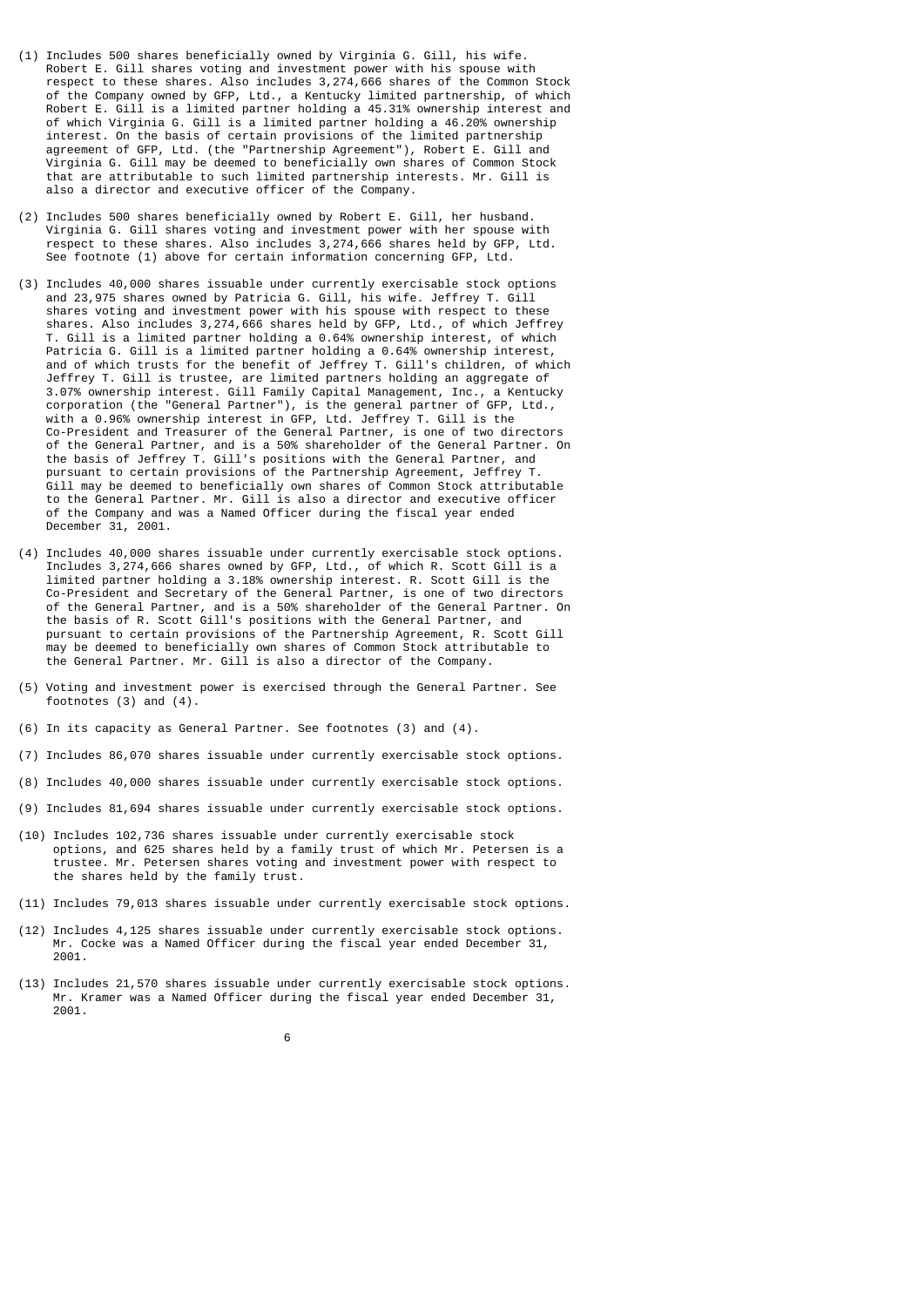- (14) Includes 45,500 shares issuable under currently exercisable stock options. Mr. Johnson was a Named Officer during the fiscal year ended December 31, 2001.
- (15) Includes 40,516 shares issuable under currently exercisable stock options. Mr. Davis was a Named Officer during the fiscal year ended December 31, 2001.

# Section 16(a) Beneficial Ownership Reporting Compliance

 Section 16(a) of the Securities Exchange Act of 1934 requires that the Company's directors, executive officers and persons who beneficially owned more than 10% of the Company's Common Stock file certain reports with the Securities and Exchange Commission ("SEC") with regard to their beneficial ownership of the Common Stock. The Company is required to disclose in this Proxy Statement any failure to file or late filings of such reports. Based solely upon its review of reports furnished to the Company of ownership on Form 3 and changes in ownership on Forms 4 and 5 filed with the SEC by the Company's officers, directors and certain beneficial owners, or written representations furnished to the Company by such persons, the Company believes that all filing requirements applicable to its directors, executive officers and 10% beneficial owners were satisfied.

# Certain Relationships and Related Transactions

 During 2001, the Company did not engage in any transactions in which any director, officer or 5% stockholder of the Company had any material interest, except as described below.

 G. Darrell Robertson, Vice President of the Company and President and Chief Executive Officer of Sypris Data Systems, Inc., is currently indebted to the Company in the principal amount of [\$80,000], represented by his promissory note (originally in the principal amount of \$100,000) bearing interest at 8% per annum, the principal and accrued interest on which is forgiven in five equal annual installments of \$20,000 each, beginning February 28, 2001, so long as Mr. Robertson remains employed by the Company. This indebtedness arose in connection with Mr. Robertson's initial employment, pursuant to the terms of which he was granted a loan by the Company for relocation purposes.

 Effective March 11, 2002, William L. Healey, a director of the Company and a member of the Compensation Committee, will be employed as President and Chief Executive Officer of Cal Quality Electronics, Inc. The Company purchases circuit card assemblies from Cal Quality Electronics, Inc. under supply contracts. The Company paid approximately \$258,000 to Cal Quality Electronics, Inc. during 2001 and estimates payments may exceed \$2,000,000 during 2002.

# THE CHARTER PROPOSALS

 On October 23, 2001, the Board of Directors of the Company adopted resolutions proposing and recommending that the stockholders of the Company approve amendments to Article Sixth and Article Eighth of the Certificate of Incorporation. At the same meeting, the Board of Directors adopted a stockholders' rights plan, discussed below. The amendment to Article Sixth would, among other things: (i) authorize the Board of Directors to determine the number of directors, within a range of three and twelve directors; (ii) establish a classified Board of Directors having three classes with staggered three-year terms; (iii) provide that any vacancy on the Board of Directors be filled only by a vote of the majority of directors then in office; (iv) require the affirmative vote of the holders of at least 80% of the shares of the capital stock of the Company issued and outstanding and entitled to vote to remove a director; and (v) require the affirmative vote of the holders of at least 80% of the shares of the capital stock of the Company issued and outstanding and entitled to vote to amend or repeal or adopt any provision inconsistent with Article Sixth. The amendment to Article Eighth would: (i) eliminate the ability of the stockholders of the Company to take action by written consent without a meeting of the stockholders of the Company; (ii) provide that special meetings of the stockholders of the Company may be called only by the Board of Directors pursuant to a resolution adopted by a majority of the Board of Directors in writing, or by the holders of not less than 80% of all shares entitled to cast votes at the meeting (with the notice of any special meeting to include a description of the purpose or purposes for which the meeting is called); and (iii) require the affirmative vote of the holders of at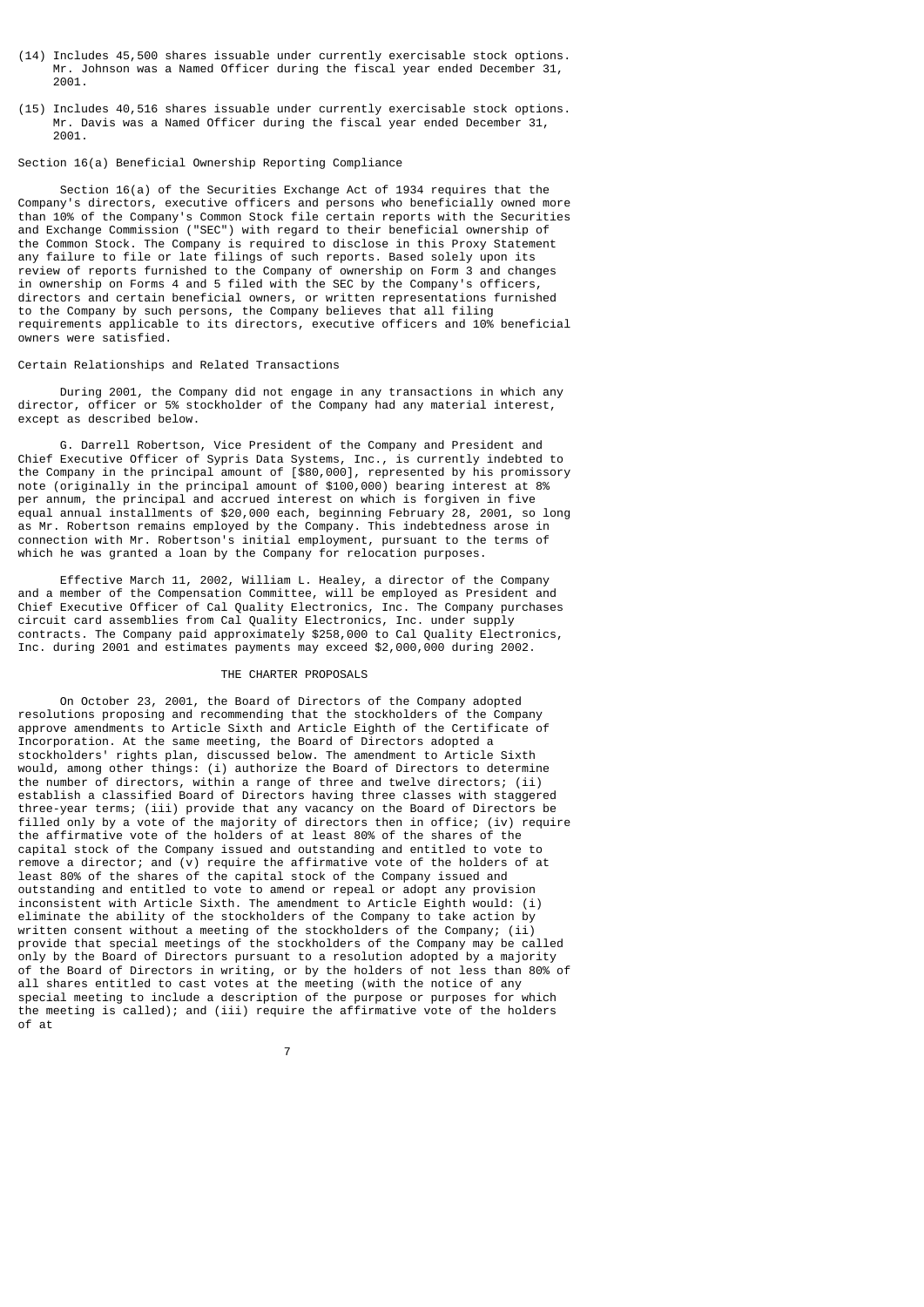least 80% of the shares of the capital stock of the Company issued and outstanding and entitled to vote to amend or repeal or adopt any provision inconsistent with Article Eighth. On February 26, 2002, the Board of Directors of the Company also adopted resolutions proposing and recommending that the stockholders of the Company approve an amendment to Article Fifth increasing the authorized shares of Common Stock from 20,000,000 shares to 30,000,000 shares. The amendments to Articles Fifth, Sixth and Eighth are sometimes referred to collectively in this Proxy Statement as the "Charter Proposals."

 If any Charter Proposal is not approved, the related article of the Certificate of Incorporation will remain in effect without amendment. If all of the Charter Proposals are approved, the Company intends to amend the Certificate of Incorporation by filing a certificate of amendment in substantially the form attached hereto as Appendix A (the "Certificate of Amendment") reflecting each of the Charter Proposals. The Charter Proposals would become effective upon the filing of the Certificate of Amendment with the Secretary of State of the State of Delaware. Under Delaware law, the Company's stockholders are not entitled to dissenter's rights with respect to any of the proposed amendments to the Certificate of Incorporation. Stockholders are urged to read carefully Appendix A and the descriptions and discussions of the Charter Proposals that follow before voting on the Charter Proposals.

 Under Article Tenth of the Certificate of Incorporation, the Board of Directors has the power and authority to amend the bylaws of the Company (the "Bylaws"). On October 23, 2001, the Board of Directors approved amendments to the Company's Bylaws, subject to stockholder approval of the amendments to Articles Sixth and Eighth, to more closely follow and complement the amendment to Articles Sixth and Eighth of the Certificate of Incorporation. A copy of the amended Bylaws that will be in effect, if the amendments to Articles Sixth and Eighth are approved at the Annual Meeting, is attached hereto as Appendix B (the "Restated Bylaws").

 Reasons for the Charter Proposals. While the Company's management is not aware of any specific efforts to accumulate capital stock or to remove incumbent management, the Charter Proposals may be characterized as anti-takeover measures. The Board of Directors believes it to be prudent to guard against the use of certain coercive takeover tactics, including the substantial accumulation of common stock positions, which may precede a threatened takeover or corporate restructuring, proxy contest and/or partial tender offer and the related use of "two-tiered" pricing. The adoption of the Charter Proposals may render more difficult or discourage certain transactions such as a merger, tender offer or proxy contest or assumption of control by a holder of a large block of the Company's securities and the removal of incumbent management, but the Board of Directors believes that encouraging potential acquirors to negotiate with the Board of Directors on a potential acquisition is in the best interests of the Company.

 The Board of Directors believes that the Charter Proposals, together with the Company's anti-takeover devices already in place and described below, will encourage persons seeking to acquire control of the Company to initiate an acquisition through negotiations with the Board of Directors under circumstances in which the Board of Directors can effectively have time and information to evaluate an acquisition proposal, rather than through a hostile bid. If the Charter Proposals are adopted, they could provide leverage to the Board of Directors to attempt to maximize the price obtained in an acquisition transaction.

# Existing Anti-Takeover Devices

 Certificate of Incorporation. The Company's Certificate of Incorporation currently authorizes 20,000,000 shares of Common Stock, not all of which have been reserved or issued, and 10,000,000 shares of nonvoting common stock, none of which have been reserved or issued (the "Nonvoting Stock"). These shares of authorized and available Common Stock and Nonvoting Stock could, within the limits imposed by applicable law and the rules of the Nasdaq National Market, be issued by the Company as a means to discourage a potential acquiror from seeking control of the Company by diluting public ownership of the Company.

 The Certificate of Incorporation also authorizes the issuance of up to 1,000,000 shares of preferred stock, par value \$.01 per share, of the Company in one or more series, none of which have been issued. The Board of Directors is authorized, without any further action by the stockholders, to divide any or all such shares into series, and to fix as to each series the powers and other rights, and the terms and conditions thereof. Pursuant to this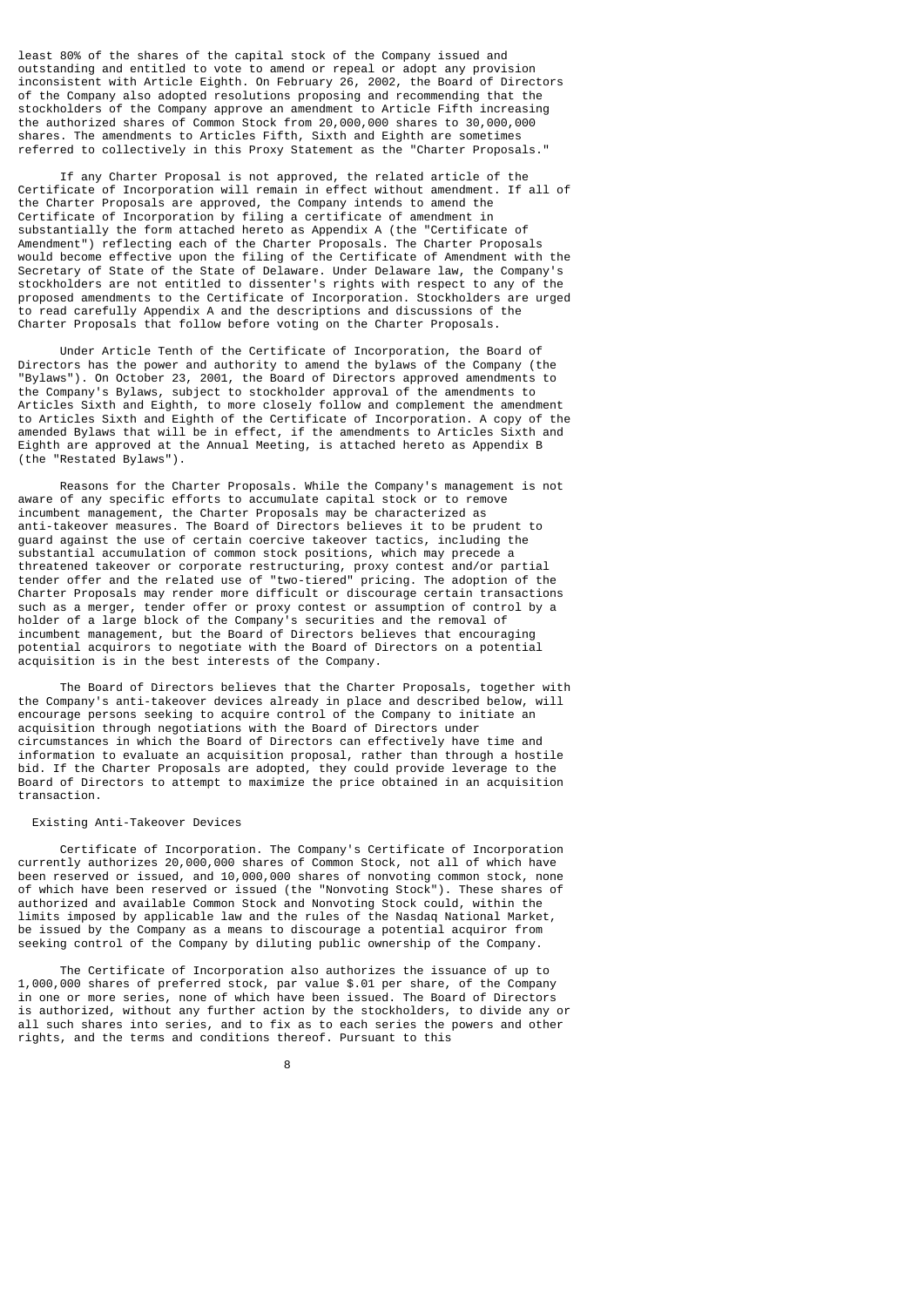provision, the Board of Directors adopted a stockholders' rights plan on October 23, 2001. The Board of Directors initially designated 11,000 shares of preferred stock in connection with the adoption of the stockholders' rights plan. The Board of Directors implemented the stockholders' rights plan by declaring a dividend of one right (a "Right") for each outstanding share of Common Stock of the Company. The dividend was payable to all stockholders of record on November 7, 2001. In the event the Company issues additional shares of Common Stock in the future, the Company will issue one Right for each of those shares as well, subject to the terms and conditions of the rights plan. The description and terms of the Rights are set forth in a Rights Agreement between the Company and LaSalle Bank National Association as rights agent.

 Each Right will entitle the holder of the Right to purchase a fractional share (1/1000) of the Company's Series A Preferred Stock for \$63.00, subject to adjustment. The Rights will not become exercisable until: (i) the tenth business day after a person or group, other than an "exempted person," acquires beneficial ownership of 15% or more of the Company's Common Stock without the prior approval of the Board of Directors; or (ii) the tenth business day after a person or group, other than an "exempted person," begins or announces its intention or action to begin a tender or exchange offer to acquire beneficial ownership of 15% or more of the Company's Common Stock without the prior approval of the Board of Directors. The Board of Directors retains the discretionary right to extend these ten-day waiting periods. An "exempted person" generally means Robert E. Gill, Virginia G. Gill, Jeffrey T. Gill, R. Scott Gill, GFP, Ltd. and Gill Family Capital Management, Inc.

 When the Rights become exercisable, the Rights will "flip-in" and holders of the Rights (other than the 15% holder) will be entitled to purchase the Series A Preferred Stock from the Company at a 50% discount from the then current market price, thereby providing stockholders with the ability to purchase that number of 1/1000 of a share of Series A Preferred Stock having a market value of two times the purchase price. As an alternative, the Board of Directors may elect to exchange each Right for consideration per Right consisting of one-half of the securities that would be issuable at the time upon exercise of one Right (or equivalent value in cash, Common Stock or other securities).

 In the event the person or group who initially acquired 15% or more of the Company's Common Stock is publicly traded and proceeds to merge or enter into certain other transactions with the Company, the Rights will "flip-over" and entitle holders of the Rights (other than the 15% holder) to purchase shares of the acquiring company's common stock having a market value of two times the purchase price. The plan also contains provisions to address a similar situation with a privately held company. No fractional shares of Series A Preferred Stock will be issued, other than multiples of 1/1000 of a share.

 The Rights will be redeemable by the Board of Directors at a redemption price of \$0.01 per Right at any time prior to the earlier of the (i) tenth business day (unless otherwise extended by the Board of Directors) after a person or group has triggered the 15% threshold discussed above, or (ii) the expiration of the Rights Agreement on October 23, 2011.

 The terms of the Rights Agreement may be amended in any respect without the approval of any holder of Rights at any time prior to the Rights becoming exercisable, with the exception that the redemption price may not be reduced and the expiration date of the Rights Agreement may not be changed to reflect an earlier date.

 Until a Right is exercised, the Rights holder will have no rights as a stockholder, including any voting rights. The terms of the Series A Preferred Stock have been designed so that each 1/1000 of a share is entitled to participate in dividends and other distributions, and to vote, on an equivalent basis with one whole share of the Common Stock. In addition, the Series A Preferred Stock has certain minimum dividend and liquidation rights.

 Rights agreements generally provide a significant deterrent to attempts to acquire control of a corporation without the approval of the board of directors. The Rights would cause substantial dilution to a person or group that attempts to acquire control without approval of the Board of Directors. The Rights, however, should not affect any prospective offeror willing to make an offer for all outstanding shares of the Common Stock at a fair price and otherwise in the best interest of the Company and its stockholders, as determined by the Board of Directors, or affect any prospective offeror willing to negotiate with the Board of Directors.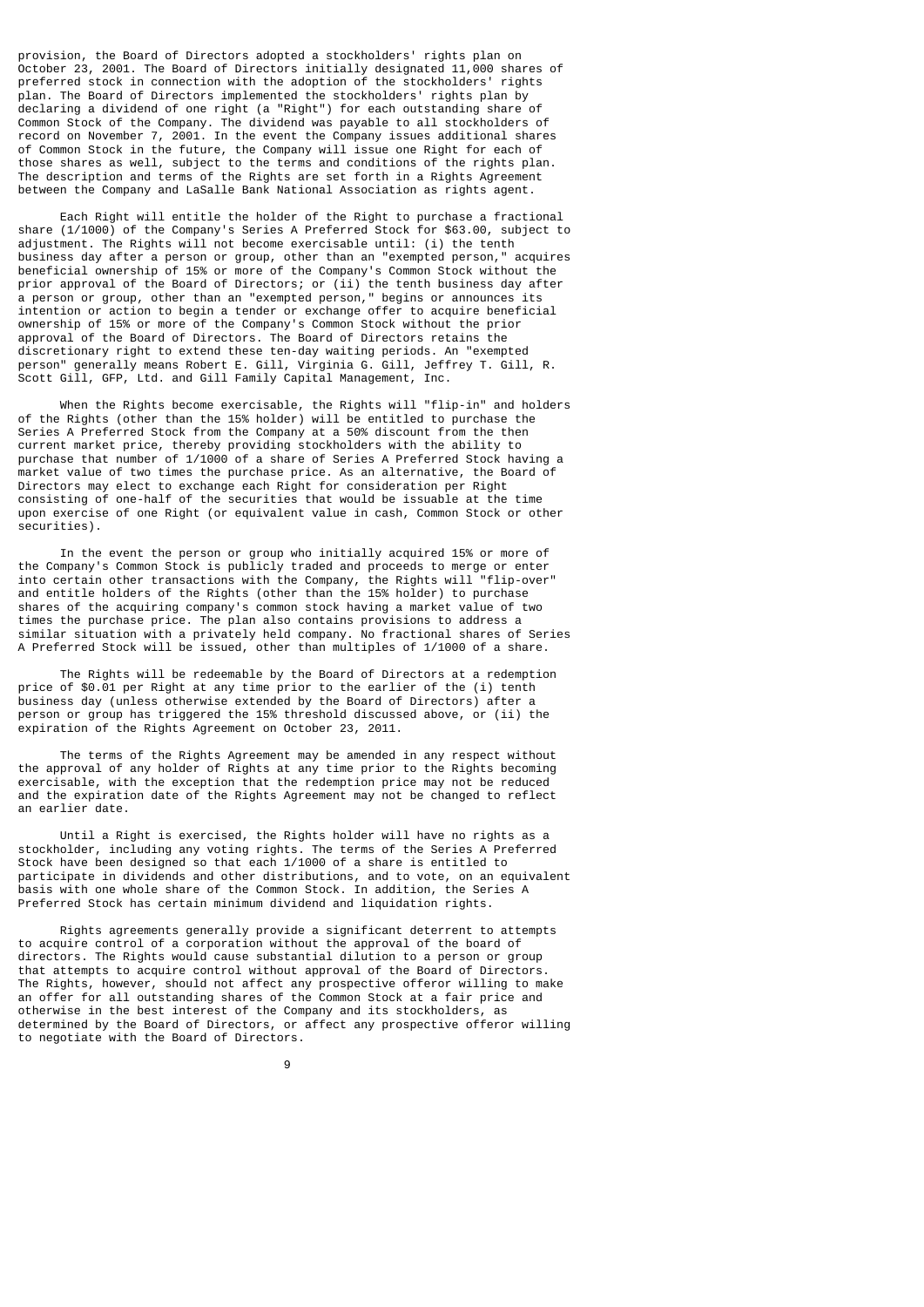The Company's Certificate of Incorporation currently provides that stockholders must comply with a detailed notice procedure with regard to the nomination by stockholders of candidates for election as directors. Nominations of persons for election to the Board of Directors may be made by a stockholder who has given timely prior written notice to the Secretary of the Company prior to the meeting. To be timely, notice for nominations must be received by the Company not later than the close of business on the tenth day following the day on which notice of the date of the meeting was mailed, or public disclosure of the date of the meeting was made, whichever occurs first.

 The notice to the Company from a stockholder who proposes to nominate a person at a meeting for election as a director must include certain information about the stockholder making the nomination, including name, address and age, and a representation that such person is a stockholder of record. The notice must also include information concerning the nominee, including name, age, addresses and principal occupation, and the consent of such person to be nominated and such other information as would be required to be included in a proxy statement soliciting proxies for the election of the proposed nominee.

 By requiring advance notice of stockholder nominations, the Certificate of Incorporation provision on stockholder nominations provides the Board of Directors with an opportunity to consider the qualifications of the proposed nominee and, if deemed necessary or desirable, to inform stockholders about the nominee's qualifications. Under the advance notice procedure, the Board of Directors does not approve or disapprove of stockholder nominees, but the advance notice provision could be considered to make it more difficult for a stockholder to make a nomination for the election of directors because of the procedural requirements of the provision.

 The Company's Certificate of Incorporation also currently provides in Article Eighth that special meetings of stockholders may be called only by the Board of Directors or by holders of at least 50% of shares entitled to vote at the meeting. This provision is proposed to be amended, as set forth in Proposal Three.

 Delaware Law. Section 203 of the Delaware General Corporation Law ("DGCL"), which is applicable to the Company, may be deemed to have certain anti-takeover effects by prescribing certain voting requirements in instances in which there is a transaction between a publicly held Delaware corporation and an "interested stockholder" (defined generally as a person owning 15% or more of a corporation's outstanding voting stock) during the three-year period following the time such person became an interested stockholder.

 Although Section 214 of the DGCL provides that a corporation's certificate of incorporation may provide for cumulative voting for directors, the Company's Certificate of Incorporation does not provide for cumulative voting. As a result, the holders of a majority of the shares of Common Stock have the ability to elect all of the directors being elected at any annual meeting of stockholders.

# Anti-Takeover Effects of the Charter Proposals

 The adoption of the Charter Proposals may render more difficult or discourage certain transactions such as a tender offer or proxy contest, but the Board of Directors believes that encouraging potential acquirors to negotiate with the Board of Directors on any potential acquisition is in the best interest of the Company. The Board of Directors believes that in the context of a takeover, stockholder interests will best be protected in a negotiated transaction where the Board of Directors can carefully consider the proposed terms of the transaction, including the price to be paid to stockholders, the form of consideration paid and tax effects of the transaction.

 The Charter Proposals are not in response to any effort, of which the Company is aware, to accumulate Common Stock or to obtain control of the Company. However, the Board of Directors believes that coercive takeover tactics, such as partial tender offers, may be used to place undue pressure on a corporation's board of directors and stockholders to act quickly and without complete information. The Board of Directors has observed that these coercive tactics can be highly disruptive to a corporation and could divert valuable corporate resources. These tactics can also result in unfair and disparate treatment of stockholders, depending upon whether a stockholder acts immediately in response to a takeover, acts later or not at all.

10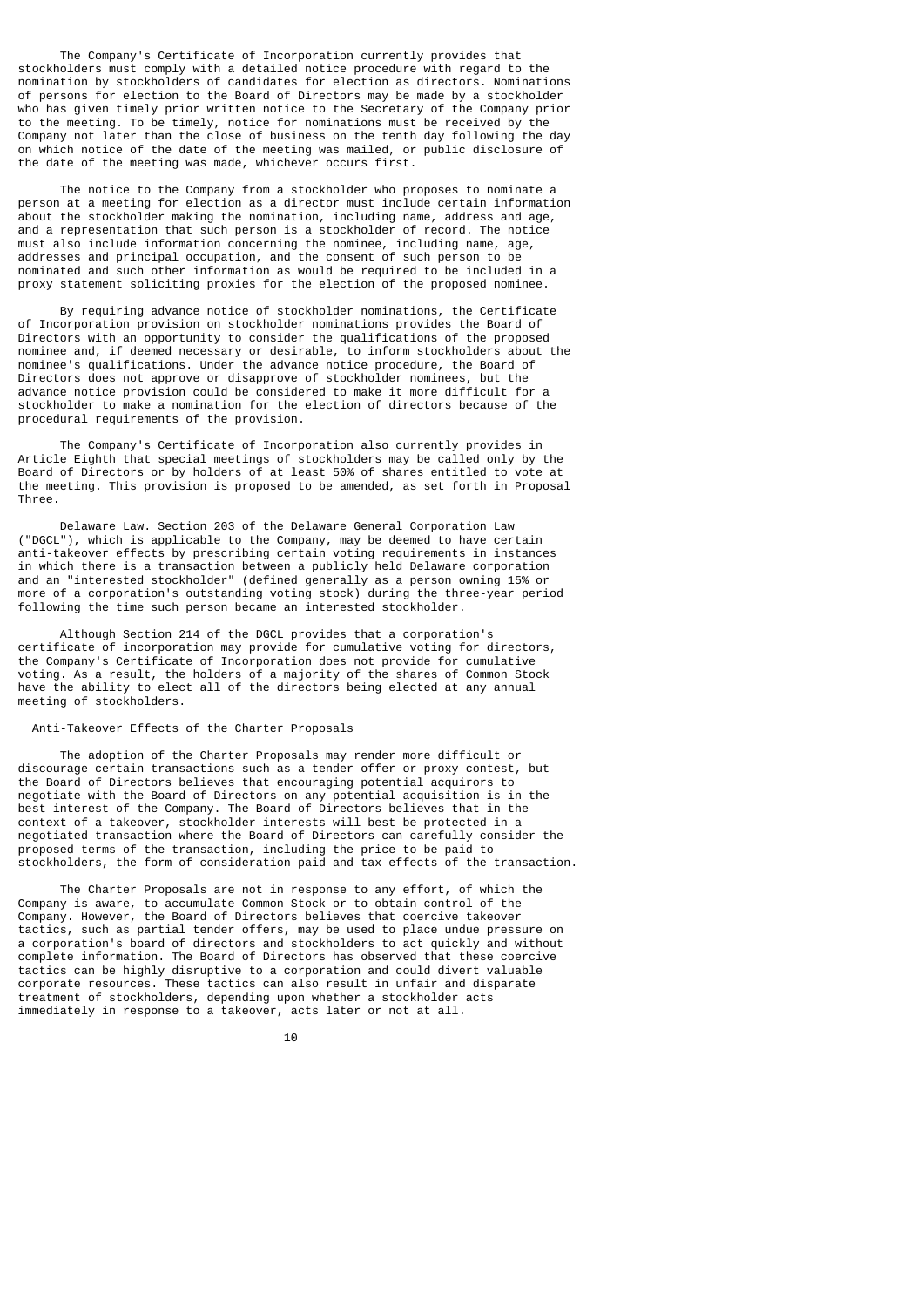While the Board of Directors believes that the Charter Proposals, viewed together with the Company's Rights Agreement and other existing anti-takeover provisions, would help to protect the Company's stockholders, they may also have the effect of impeding a merger, tender offer or proxy contest, or delay the assumption of control by a holder of a large block of Common Stock and the removal of incumbent directors and management, even if such events may be beneficial to some or all of the Company's stockholders.

 The Board of Directors has carefully considered the potential adverse effects of the Charter Proposals and has concluded that these effects are substantially outweighed by the benefits that the Charter Proposals would provide the Company and its stockholders. Accordingly, the Board of Directors unanimously recommends that stockholders vote FOR the approval and adoption of each of the Charter Proposals. The Board of Directors has no current intention to propose other additional anti-takeover measures, and, except for the filing of the Certificate of Amendment and the adoption of the Restated Bylaws, both as discussed above, the Board of Directors has no current intention to otherwise adopt any other anti-takeover measures.

### PROPOSAL ONE

### APPROVAL OF AN AMENDMENT TO ARTICLE FIFTH OF THE COMPANY'S CERTIFICATE OF INCORPORATION TO INCREASE THE AUTHORIZED COMMON STOCK FROM 20,000,000 TO 30,000,000 SHARES

 The Company's Board of Directors has adopted and recommended to the stockholders a proposal to amend the Company's Certificate of Incorporation to increase the number of authorized shares of Common Stock from 20,000,000 to 30,000,000 to 30,000,000 to 30,000,000 to 30,000,000 shares. On March 19, 2002, there were [ Stock outstanding. If the amendment to Article Fifth is adopted, approximately [ ] shares of Common Stock would be authorized and unissued, assuming the sale of all 3,450,000 shares of Common Stock proposed to be sold by the Company in the Offering. At March 19, 2002, there were also 3,000,000 shares of Common Stock reserved for issuance pursuant to the existing stock option plans of the Company. In addition, 300,000 shares are reserved for issuance pursuant to the employee stock purchase plan of the Company. There are no preemptive rights relating to the Common Stock. The Company may issue shares of Common Stock reserved therefor pursuant to its stock purchase and stock option plans and desires to have such shares available for future issuances as the need may arise. No further stockholder approval would be required prior to the issuance of the additional shares authorized by this amendment subject, however, to the rules of the Nasdaq National Market which require stockholder approval of certain share issuances.

 The Board of Directors' purpose in proposing the increase in the number of authorized shares of Common Stock is to have shares available for future issuances and splits from time to time, as and when the Board of Directors determines that such issuances and splits may be desirable. The additional shares of Common Stock could be used to dilute the stock ownership of a person seeking to obtain control of the Company, or could be privately placed with purchasers who would support the Board of Directors in opposing a hostile takeover attempt. While this proposal to amend the Certificate of Incorporation is not a response to any effort of which the Company is aware to accumulate Common Stock or obtain control of the Company, this proposal may have the effect, particularly when considered together with the other Charter Proposals and the Rights Agreement, of impeding or discouraging efforts by potential bidders to obtain control of the Company.

THE BOARD OF DIRECTORS RECOMMENDS A VOTE FOR THE PROPOSAL TO APPROVE THE AMENDMENT TO ARTICLE FIFTH OF THE CERTIFICATE OF INCORPORATION. PROXIES SOLICITED BY THE BOARD OF DIRECTORS WILL BE VOTED IN FAVOR OF THE PROPOSAL UNLESS STOCKHOLDERS SPECIFY OTHERWISE.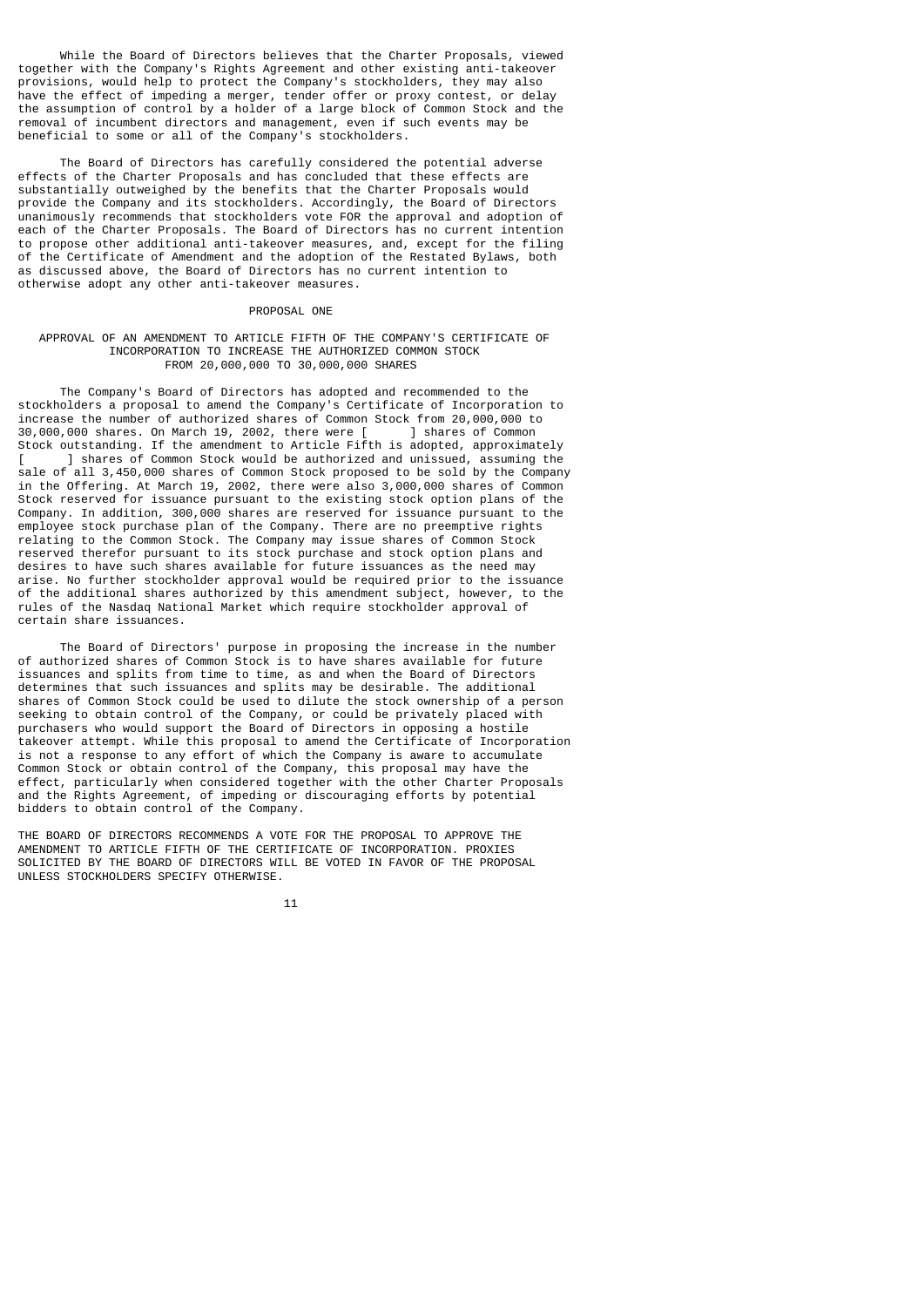#### PROPOSAL TWO

# APPROVAL OF AN AMENDMENT TO ARTICLE SIXTH OF THE COMPANY'S CERTIFICATE OF INCORPORATION TO CREATE A CLASSIFIED BOARD OF DIRECTORS

 On October 23, 2001, the Board of Directors adopted a resolution to amend Article Sixth of the Certificate of Incorporation to provide for a classified Board of Directors. Under such proposal, the Board of Directors would have three classes of directors with staggered three-year terms, with the effect that approximately one-third of the Board of Directors would be elected each year. The Board of Directors would consist of not fewer than three nor more than twelve members, the number to be set by the directors as provided in the Bylaws. The Company's current Certificate of Incorporation does not contain any provisions relating to the classification of directors.

 Under the proposal, the Board of Directors would be divided into three classes of directors, with the number of directors in each class to be as nearly equal as possible, and with each class to be elected for a three-year term on a staggered basis. Directors elected at subsequent annual meetings would serve three-year terms, and the term of one class would expire each year. If the proposal were adopted, a stockholder holding a majority of the outstanding Common Stock would need two annual meetings of stockholders, rather than one meeting, to elect a majority of the Board of Directors. Under the DGCL, unless a corporation's certificate of incorporation specifically provides otherwise, if a corporation has a classified board of directors, the directors of the corporation may only be removed by the stockholders for cause. Article Sixth, as proposed to be amended, will not have a provision allowing removal of directors other than for cause. In addition, Article Sixth, as amended, would provide that the directors of the Company may be removed by the affirmative vote of the holders of not less than 80% of the shares of capital stock of the Company issued and outstanding and entitled to vote.

 Article Sixth, as proposed to be amended, would also require that any vacancies be filled by vote of a majority of the directors then in office, even if less than a quorum. Any director so elected to fill a vacancy would become a member of the same class as the director succeeded and would hold office for the remainder of the term of that class and until a successor is elected. The proposal to amend Article Sixth also provides that whenever the holders of any series of preferred stock shall have the right, voting separately by series, to elect directors at an annual or special meeting of stockholders, the election, term of office, filling of vacancies and other features of such directorships will be governed by the terms of the series of preferred stock as fixed by the Board of Directors, and such directors will not be divided into classes pursuant to Article Sixth, unless expressly provided by the terms of such series. Article Sixth, as proposed to be amended, would also require the affirmative vote of the holders of not less than 80% of the shares of the capital stock of the Company to amend or repeal Article Sixth, or to adopt any provision inconsistent with Article Sixth.

 If the stockholders approve the proposed amendment to Article Sixth, the directors in Class I and Class II will initially hold office for one and two-year terms, respectively. The directors in Class I, who will initially serve a one-year term, will be eligible for re-election to a full three-year term at the annual meeting of stockholders to be held in 2003. The directors in Class II, who will initially serve two-year terms, will be eligible for re-election for full three-year terms at the annual meeting of stockholders to be held in 2004. The directors in Class III, who will initially serve full three-year terms, will be eligible for re-election for new three-year terms at the annual meeting of stockholders to be held in 2005. Each director will serve until a successor is elected or until his earlier death, resignation or removal. If the proposed amendment to Article Sixth is approved and the incumbent directors are re-elected, Henry F. Frigon, Robert E. Gill and William L. Healey will be elected as Class I directors, R. Scott Gill, Roger W. Johnson and Robert Sroka will be elected as Class II directors, and Jeffrey T. Gill and Sidney R. Petersen will be elected as Class III directors.

 The Board of Directors believes that the proposal implementing a staggered board of directors can enhance the continuity and stability of management. While the Company has not experienced problems with continuity and stability of management, the Board of Directors believes that a classified board of directors will help attract and retain qualified management.

 $12$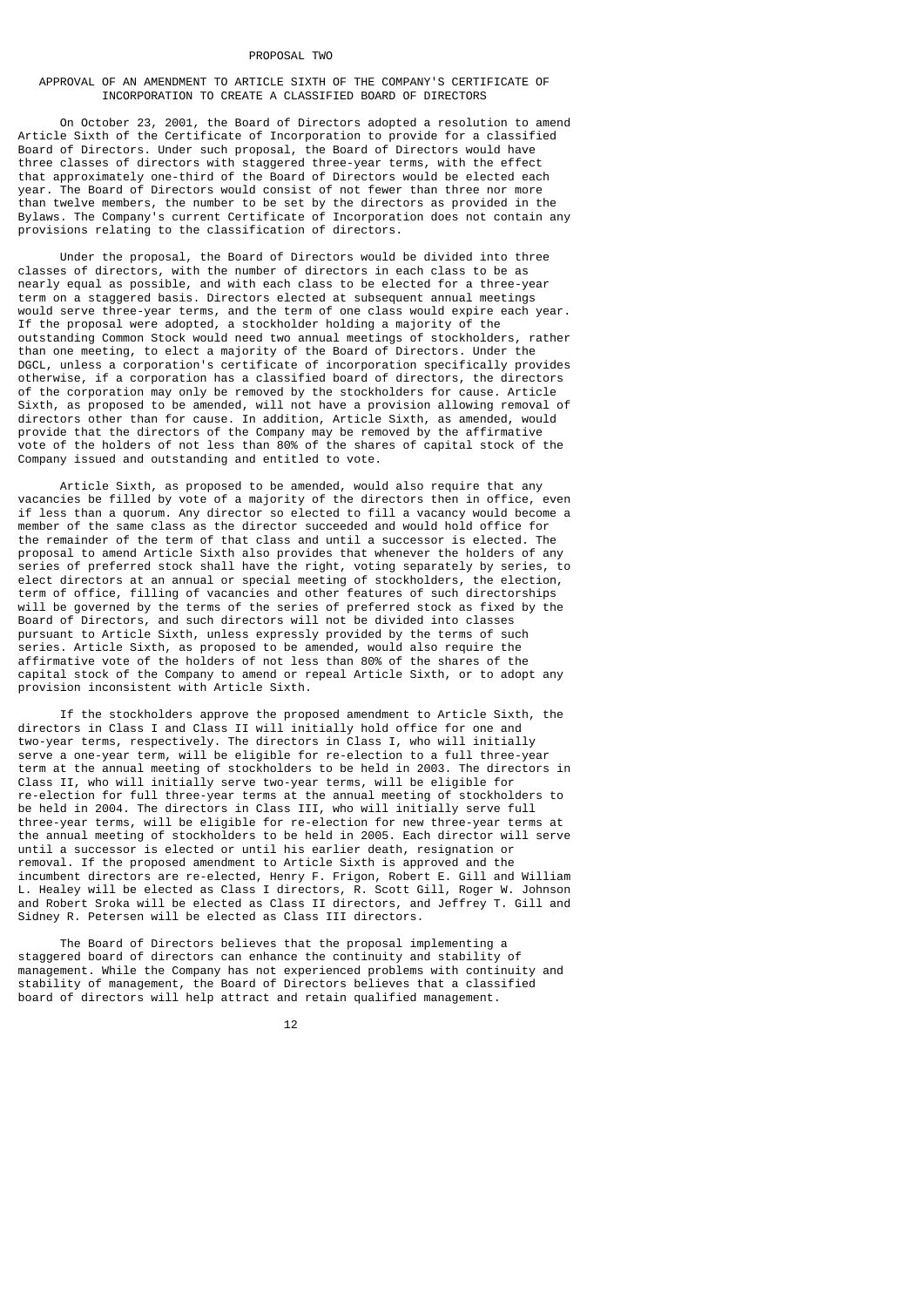Since an outside group or individual cannot gain control of the Board of Directors at any one election with a classified board of directors, the Board of Directors believes the proposal encourages a potential acquiror to initiate any attempt to acquire control of the Company through arm's length negotiations with the Board of Directors.

 The classified board of directors provisions do not provide for the removal of directors "without cause," and under the proposal, vacancies may be filled only by the directors and an 80% stockholder vote is required for removal of directors. These provisions inhibit a third party from removing incumbent directors and filling newly created vacancies with hand-picked designees of a bidder who would be more willing to approve the terms of a merger or other business combination on terms that might be less favorable to the other stockholders of the corporation than those which would have been approved by the removed directors.

 The implementation of a classified board of directors through the adoption of the amendment to Article Sixth may delay or impede changes in control of the Board of Directors or the approval of certain stockholder proposals, even if the holders of a majority of the Common Stock believe such actions would be in their best interests. Classification of the Board of Directors would impede rapid changes in the composition of the Board of Directors. If the amendment to Article Sixth is approved, the classified board of directors provision would be applicable to every election of directors, rather than only an election occurring after a change in control.

 At this time, the Board of Directors does not know of any offer to acquire control of the Company, nor does it know of any effort to remove any director, either for cause or without cause.

THE BOARD OF DIRECTORS RECOMMENDS A VOTE FOR THE PROPOSAL TO APPROVE THE AMENDMENT TO ARTICLE SIXTH OF THE CERTIFICATE OF INCORPORATION. PROXIES SOLICITED BY THE BOARD OF DIRECTORS WILL BE VOTED IN FAVOR OF THE PROPOSAL UNLESS STOCKHOLDERS SPECIFY OTHERWISE.

### PROPOSAL THREE

 APPROVAL OF AN AMENDMENT TO ARTICLE EIGHTH OF THE COMPANY'S CERTIFICATE OF INCORPORATION TO ELIMINATE STOCKHOLDER ACTION BY WRITTEN CONSENT AND INCREASE THE PERCENTAGE OF STOCKHOLDERS REQUIRED TO CALL A SPECIAL MEETING

 Under the DGCL, unless otherwise provided in a Delaware corporation's certificate of incorporation, any action required or permitted to be taken by stockholders of a corporation may be taken without a meeting and without a stockholder vote if a written consent setting forth the action to be taken is signed by the holders of shares of outstanding stock having the requisite number of votes that would be necessary to authorize such action at a meeting of stockholders and is delivered in accordance with the procedures set forth under the DGCL. The Company's Certificate of Incorporation is silent on the matter of stockholder action by written consent. Accordingly, Delaware law would permit the holders of a majority of the Common Stock to take such action, and the Company's Bylaws as currently in effect likewise permit action by written consent.

 Article Eighth of the Certificate of Incorporation currently allows a special meeting of the Company's stockholders to be called by the Board of Directors or by the holders of not less than 50% of shares entitled to vote.

 On October 23, 2001, the Board of Directors adopted a resolution proposing to amend Article Eighth of the Certificate of Incorporation to eliminate the right of stockholders to take action by written consent, to increase to 80% the percentage of stockholders required to call a special meeting of the Company's stockholders, and to require the affirmative vote of the holders of at least 80% of all shares of capital stock entitled to vote to amend or repeal such provisions.

#### 13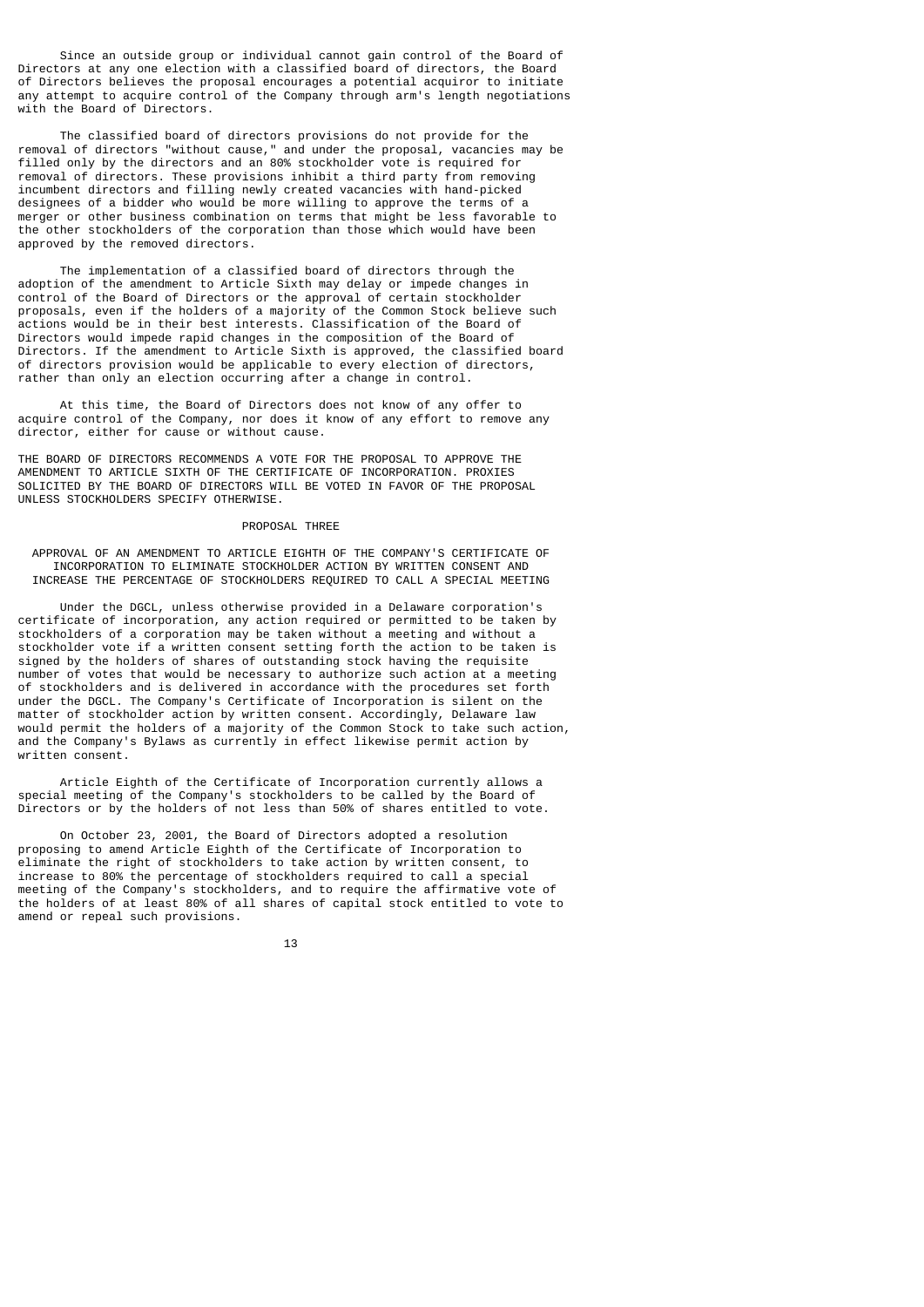The proposal to amend Article Eighth, if adopted, would eliminate action by stockholders by written consent and would ensure that all stockholders would have advance notice of any proposed major corporate action by stockholders, and allow the Company to set a record date for any stockholder voting, thereby reducing the possibility of disputes or confusion regarding the validity of purported stockholder action. The Board of Directors believes that eliminating stockholder action by written consent and increasing the percentage of stockholders required to call a special meeting would encourage a potential acquiror to negotiate directly with the Board of Directors.

 The Board of Directors believes that the elimination of stockholder action by written consent would help to avoid any ill-advised stockholder action in a context that might not permit the stockholders to have the full benefit of the participation of the Company's management and Board of Directors. The Board of Directors believes that this proposal would promote negotiations concerning any proposed acquisition of the Company. In the context of a proposed acquisition of the Company, the Board of Directors believes that it would be in the long-term best interests of the Company and its stockholders for the Company and any proposed acquirors to carefully negotiate the terms of the acquisition.

 However, provisions in the Certificate of Incorporation which effectively require a potential acquiror to negotiate with the Board of Directors on any potential acquisition could be characterized as increasing the ability of management and the Board of Directors to retain their positions and to discourage a transaction which may be deemed attractive to the stockholders. The adoption of this proposed amendment may render more difficult or discourage certain transactions such as a tender offer or proxy contest, but the Board of Directors believes that encouraging potential acquirors to negotiate with the Board of Directors is in the best interest of the Company.

THE BOARD OF DIRECTORS RECOMMENDS A VOTE FOR THE PROPOSAL TO APPROVE THE AMENDMENT TO ARTICLE EIGHTH OF THE CERTIFICATE OF INCORPORATION. PROXIES SOLICITED BY THE BOARD OF DIRECTORS WILL BE VOTED IN FAVOR OF THE PROPOSAL UNLESS STOCKHOLDERS SPECIFY OTHERWISE.

### PROPOSAL FOUR

# ELECTION OF DIRECTORS

 The Board of Directors of the Company presently consists of eight (8) persons: Henry F. Frigon, Robert E. Gill, Jeffrey T. Gill, R. Scott Gill, William L. Healey, Roger W. Johnson, Sidney R. Petersen and Robert Sroka. Subject to the adoption by the stockholders of the amendment to the Company's Certificate of Incorporation contained in Proposal 2, the Board of Directors has nominated eight (8) persons for election to the Board of Directors with three (3) directors to be Class I directors, three (3) directors to be Class II directors, and two (2) directors to be Class III directors. Each of the nominees is currently a director of the Company whose current term expires at the Annual Meeting. If elected, each nominee has consented to serve as a director for the terms set forth below, and the Company knows of no reason why any of the listed nominees would be unavailable to serve.

 At the Annual Meeting and assuming the stockholders approve the amendment to the Certificate of Incorporation contained in Proposal 2, the Class I nominees will be elected to hold office until the 2003 Annual Meeting or until successors are elected and have qualified, the Class II nominees will be elected to hold office until the 2004 Annual Meeting or until successors are elected and have qualified, and the Class III nominees will be elected to hold office until the 2005 Annual Meeting or until successors are elected and have qualified. Beginning with the 2003 Annual Meeting and continuing at each Annual Meeting thereafter, the directors standing for election in that year shall be elected for three-year terms. In the event that the amendment contained in Proposal 2 is not adopted by the stockholders, all of the nominees shall be elected to hold office until the 2003 Annual Meeting or until successors are elected and qualified.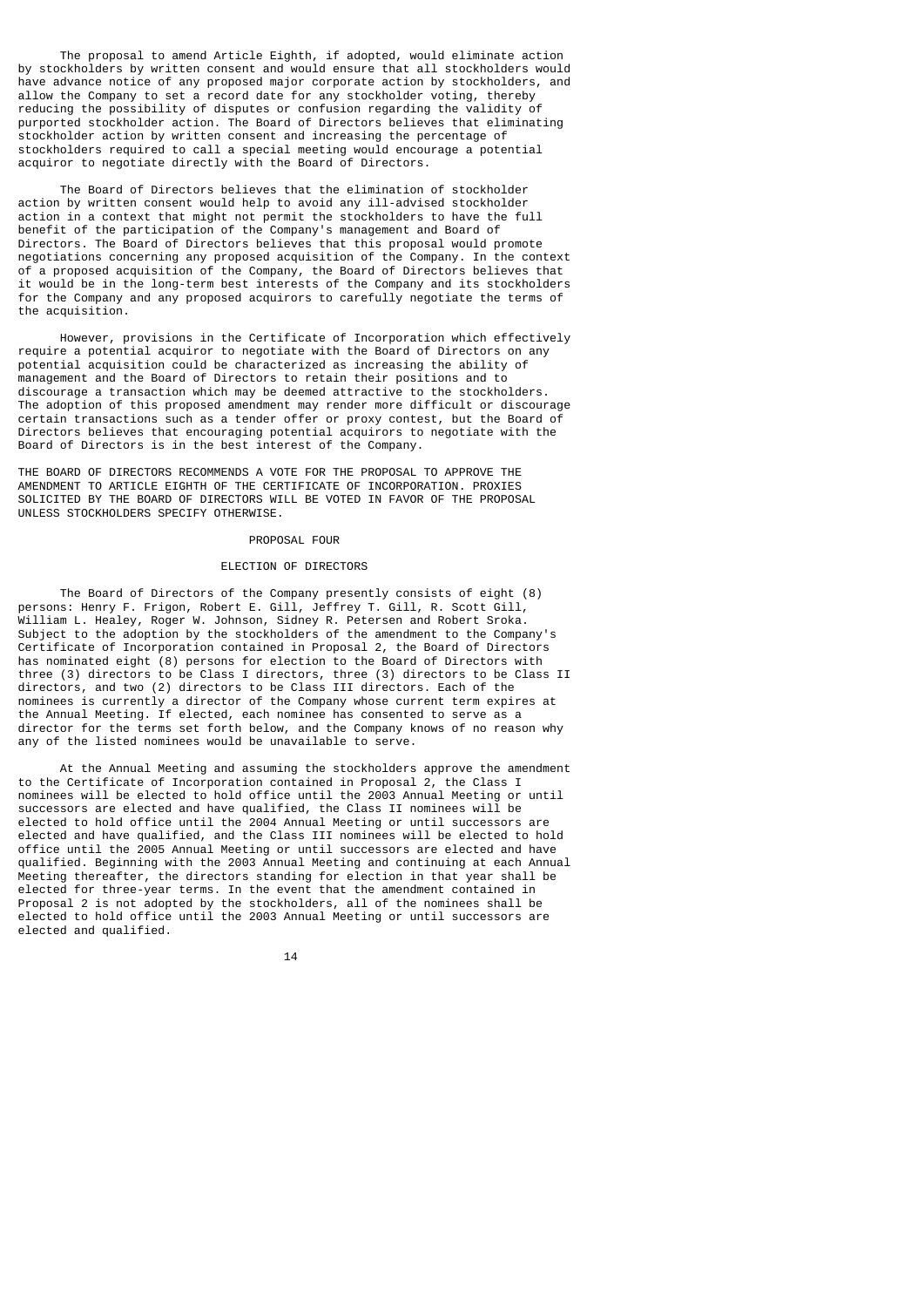All shares represented by proxies will be voted "FOR" the election of the foregoing nominees (to the Class indicated below) unless otherwise instructed. If any nominee should withdraw or otherwise become unavailable for reasons not presently known, the proxies which would have otherwise been voted for such nominee will be voted for such substitute nominee as may be selected by the Board of Directors. It is not expected that any nominee will be unable or will decline to serve as a director.

# NOMINEES FOR DIRECTOR

| Class I Directors | Class II Directors | Class III Directors                                                       |
|-------------------|--------------------|---------------------------------------------------------------------------|
|                   |                    | (One-Year Initial Term) (Two-Year Initial Term) (Three-Year Initial Term) |
|                   |                    |                                                                           |
| Henry F. Frigon   | R. Scott Gill      | Jeffrey T. Gill                                                           |
| Robert E. Gill    | Roger W. Johnson   | Sidney R. Petersen                                                        |
| William L. Healey | Robert Sroka       |                                                                           |

 The following table contains certain information, which has been furnished to the Company by the individuals named, concerning the nominees, all of whom are currently serving as directors.

| Name | Age Position and Principal Occupation |  |
|------|---------------------------------------|--|
|      |                                       |  |

| Robert E. Gill<br>Jeffrey T. Gill<br>R. Scott Gill<br>Henry F. Frigon | 76<br>46<br>43<br>67 | Director; Chairman of the Board of the Company<br>Director; President and Chief Executive Officer of the Company<br>Director; Managing Broker, Koenig & Strey GMAC Real Estate<br>Director; Private Investor and Consultant; Chairman of CARSTAR, Inc.;<br>Former President and Chief Executive Officer of BATUS, Inc.; Former<br>Executive Vice President and Chief Financial Officer of Hallmark<br>Cards, Inc. |
|-----------------------------------------------------------------------|----------------------|-------------------------------------------------------------------------------------------------------------------------------------------------------------------------------------------------------------------------------------------------------------------------------------------------------------------------------------------------------------------------------------------------------------------|
| William L. Healey 57                                                  |                      | Director; [Private Investor and Consultant; Effective March 11, 2002,]<br>President and Chief Executive Officer of Cal Quality Electronics, Inc.;<br>Former Chairman, President and Chief Executive Officer of Smartflex<br>Systems, Inc.                                                                                                                                                                         |
| Roger W. Johnson 67                                                   |                      | Director; Chairman and Chief Executive Officer of Collectors Universe;<br>Former Chief Executive Officer of YPO International; Former<br>Administrator of U.S. General Services Administration; Former<br>Chairman and Chief Executive Officer of Western Digital Corporation                                                                                                                                     |
| Sidney R. Petersen 71                                                 |                      | Director; Retired; Former Chairman and Chief Executive Officer of<br>Getty Oil, Inc.                                                                                                                                                                                                                                                                                                                              |
| Robert Sroka                                                          | 52                   | Director; Managing Partner, Lighthouse Partners, LLC; Former<br>Managing Director of J.P. Morgan                                                                                                                                                                                                                                                                                                                  |

 The following is a brief summary of the business experience of each of the nominees.

 Robert E. Gill has served as chairman of the Board of the Company and Chairman of the Board of the Company's predecessor since 1983, and served as President and Chief Executive Officer of the Company's predecessor from 1983 to 1992. Prior to 1983, Mr. Gill served in a number of senior executive positions, including Chairman, President and Chief Executive Officer of Armor Elevator Company, Vice President of A.O. Smith Corporation and President of Elevator Electric Company. Mr. Gill holds a BS degree in Electrical Engineering from the University of Washington and an MBA from the University of California at Berkeley. Robert E. Gill is the father of Jeffrey T. Gill and R. Scott Gill.

 Jeffrey T. Gill has served as a director of the Company and as a director of the Company's predecessor since 1983 and as the Chief Executive Officer of the Company and the Company's predecessor since 1992. He served as Executive Vice President of the Company's predecessor from 1983 to 1992. Mr. Gill holds a BS degree in Business Administration from the University of Southern California and an MBA from Dartmouth College. Jeffrey T. Gill is the son of Robert E. Gill and the brother of R. Scott Gill.

 $15$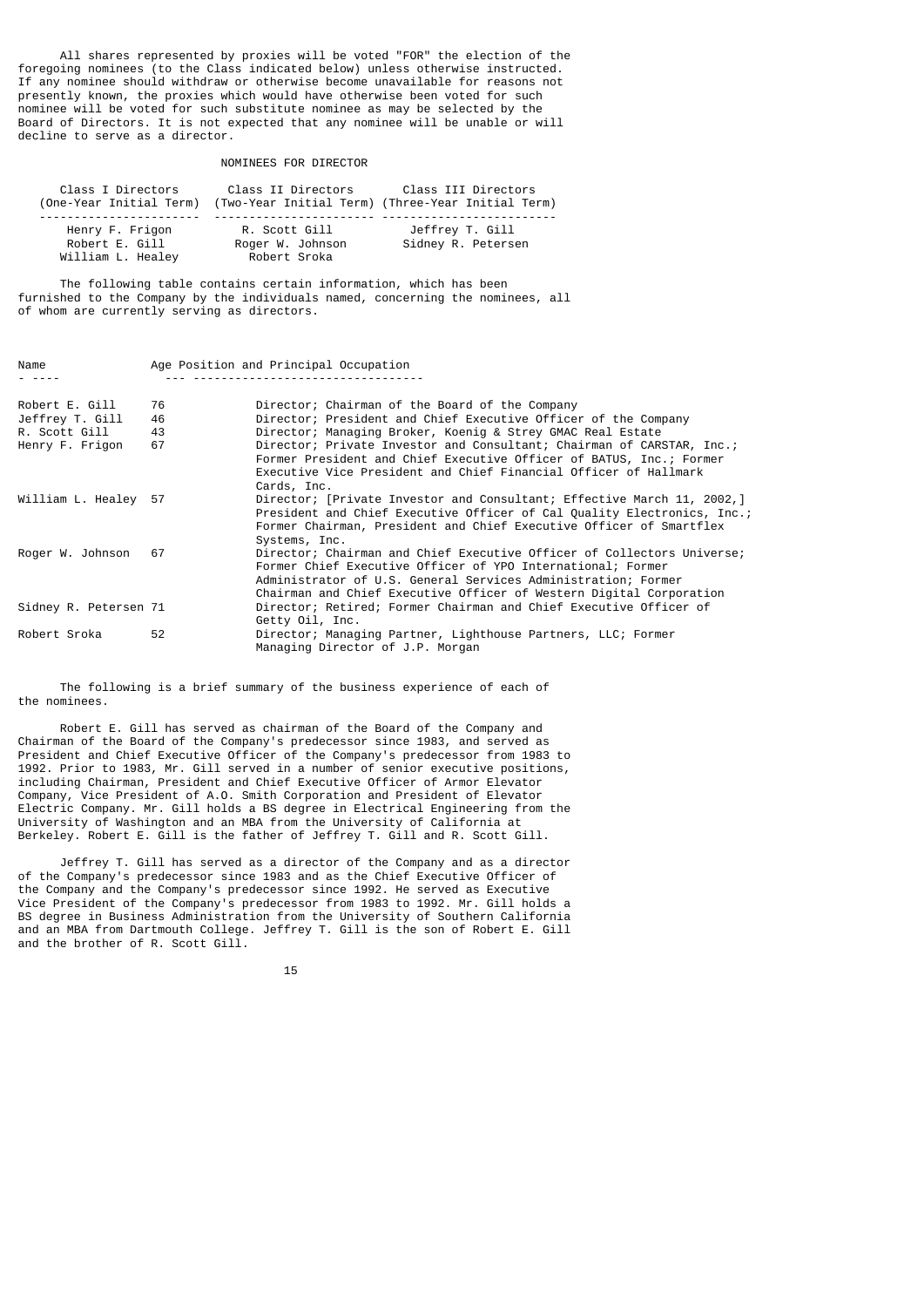R. Scott Gill has served as a director of the Company and as a director of the Company's predecessor since 1983. Mr. Gill currently serves as a Managing Broker with Koenig & Strey GMAC Real Estate, a residential real estate firm, and served as an Associate from 1999 to 2001. Mr. Gill served as a Project Manager with IA Chicago, P.C., an architectural design firm, from 1998 to 1999, as the Company's Senior Vice President and Secretary from 1997 to 1998 and as the Vice President and Secretary of the Company and the Company's predecessor from 1983 to 1998. R. Scott Gill is the son of Robert E. Gill and the brother of Jeffrey T. Gill.

 Henry F. Frigon has served as a director of the Company since 1977. Mr. Frigon served as a director of Sypris Electronics, LLC from 1994 until its merger with the Company in 1998. From 1994 to the present, he has been a private investor and business consultant. Mr. Frigon currently serves as Chairman of CARSTAR, a national provider of collision repair services, and served as its President and Chief Executive Officer from 1998 to 2001. He served as Executive Vice President-Corporate Development and Strategy and Chief Financial Officer of Hallmark Cards from 1990 through 1994. He retired as President and Chief Executive Officer of BATUS in 1990, after serving with that company for over 10 years. Mr. Frigon currently serves as a director of H&R Block, Buckeye Technologies, Dimon, Tuesday Morning and Packaging Corporation of America.

 William L. Healey has served as a director of the Company since 1997. He is currently [a private investor and consultant. Effective March 11, 2002, Mr. Healey will be employed as] President and Chief Executive Officer of Cal Quality Electronics, Inc., an electronics manufacturing company. Mr. Healey served as a Director of Smartflex Systems, Inc., an electronics technology manufacturing company, from 1993 to 1999, as its Chairman of the Board from 1996 to 1999, and as its President and Chief Executive Officer from 1989 to 1999. Prior to joining Smartflex, Mr. Healey served in several executive positions with Silicon Systems, including Senior Vice President of Operations.

 Roger W. Johnson has served as a director of the Company since 1997. Mr. Johnson served as a director of Sypris Electronics, LLC from 1996 until its merger with the Company in 1998. He has served as Chairman and Chief Executive Officer of Collectors Universe, a provider of services to dealers and collectors of high-end collectibles, since October 2001. Mr. Johnson served as Chief Executive Officer of YPO International (the Young Presidents Organization) from 1998 to 2000, Administrator of the United States General Services Administration from 1993 to 1996, and as Chairman and Chief Executive Officer of Western Digital Corporation from 1982 through 1993. He currently serves as a director of the Needham Funds, Inc., Insulectro, Collectors Universe, Maxtor Corporation and Computer Access Technology Corporation.

 Sidney R. Petersen has served as a director of the Company since 1997. Mr. Petersen served as a director of Sypris Electronics, LLC from 1994 until its Smerger with the Company in 1998. Mr. Petersen retired as Chairman of the Board and Chief Executive Officer of Getty Oil in 1984, where he served in a variety of increasingly responsible management positions since 1955. Mr. Petersen currently serves as a director of Avery Dennison Corporation.

 Robert Sroka has served as a director of the Company since 1997. Mr. Sroka has served as the Managing Partner of Lighthouse Partners, LLC, a private investment and business consulting company, since 1998. Mr. Sroka served as Managing Director of Investment Banking-Mergers and Acquisitions for J.P. Morgan from 1994 to 1998, and in a variety of senior executive positions at J.P. Morgan, including Vice President-Investment Banking and Vice President-Corporate Finance, from 1985 to 1994. Mr. Sroka currently serves as a director of Avado Brands.

MANAGEMENT RECOMMENDS A VOTE FOR THE NOMINEES LISTED ABOVE

Board of Directors and Committees of the Board of Directors

 The Board of Directors held a total of six regularly scheduled meetings and one special meeting during the fiscal year ended December 31, 2001. All incumbent directors attended at least 75% of the meetings of the Board of Directors and the respective committees of which they are members, except for Roger W. Johnson and Sidney R. Petersen. The Board of Directors currently has four standing committees as described below.

 $16$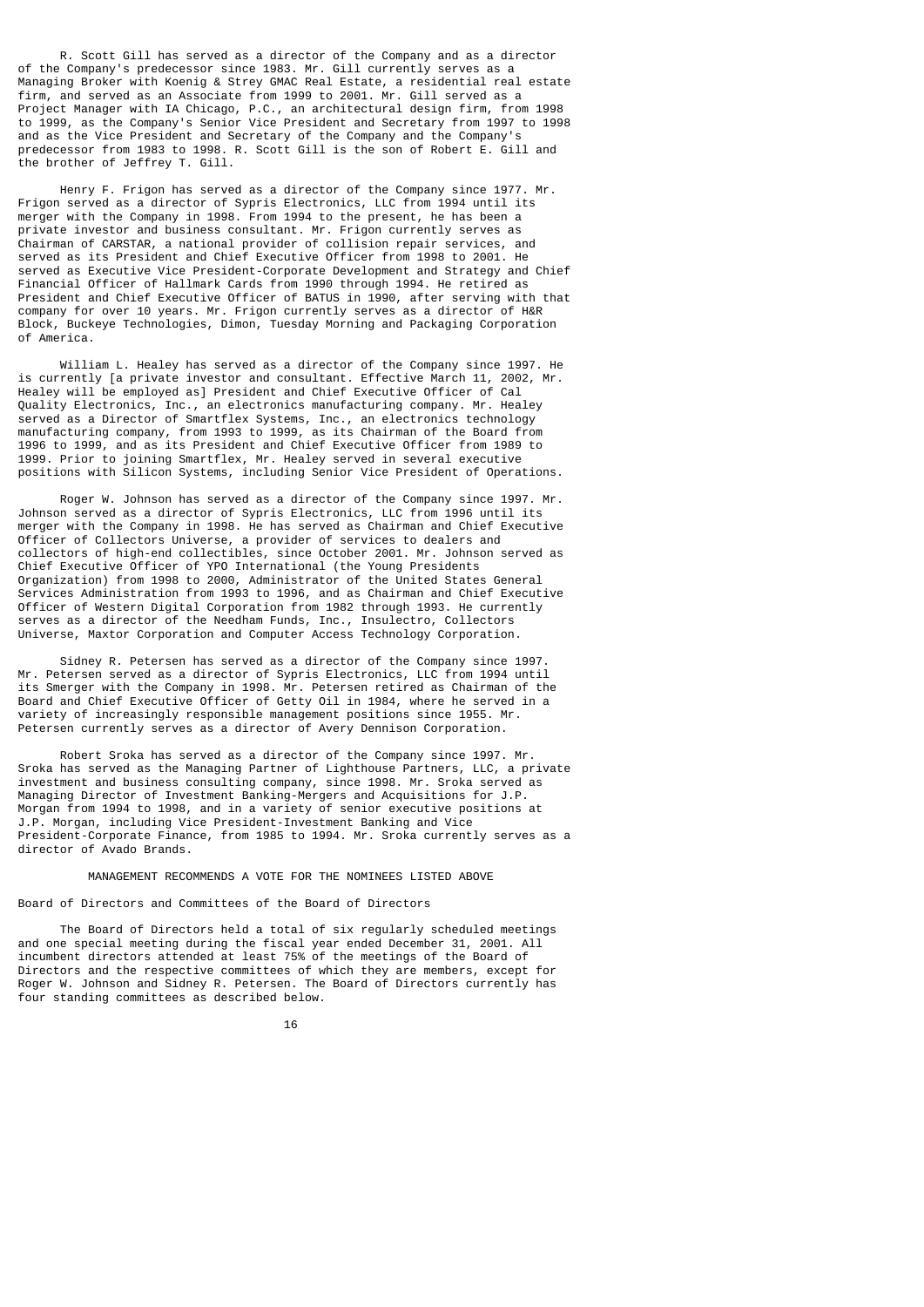The Audit and Finance Committee of the Board of Directors consists solely of independent directors (as defined in Rule 4200(a)(14) of the National Association of Securities Dealers, Inc.) and currently consists of Roger W. Johnson, Sidney R. Petersen and Robert Sroka. During the fiscal year ended December 31, 2001, the Audit and Finance Committee consisted of Roger W. Johnson, William L. Healey and Robert Sroka. On February 26, 2002, William L. Healey resigned from the Audit and Finance Committee, and the Board of Directors appointed Sidney R. Petersen to the Audit and Finance Committee effective February 26, 2002. The Company's Board of Directors has adopted a written charter for the Audit and Finance Committee which sets out the Committee's specific functions and responsibilities. The Audit and Finance Committee has responsibility for: (i) consultation with Company officers regarding the retention or replacement of independent auditors and making recommendations to the Board of Directors for any such retention or replacement; (ii) establishing, reviewing and evaluating activities of the independent auditors and the Company's internal audit function; (iii) reviewing annual financial statements and quarterly financial results with management; (iv) consulting with independent auditors regarding the conduct of audits and reviews; (v) reviewing recommendations of the independent auditors; (vi) reviewing the Company's financial reporting, loss exposure and asset control; (vii) discussing the auditor's independence from management; (viii) overseeing special investigations; (ix) reviewing debt-equity ratios, coverage of fixed charges and other financial ratios;  $(x)$  reviewing Company debt and credit arrangements; (xi) assisting with the development of financing strategies; (xii) reviewing investment banking relationships; (xiii) preparing required Securities and Exchange Commission reports; and (xiv) annually reviewing and assessing its charter. The Audit and Finance Committee held six meetings during the fiscal year ended December 31, 2001.

 The Compensation Committee of the Board of Directors currently consists of Henry F. Frigon, William L. Healey and Sidney R. Petersen. The functions performed by the Compensation Committee include: (i) overseeing executive compensation (including compensation for the chief executive officer); (ii) reviewing the Company's overall compensation programs and administering certain of the Company's incentive compensation programs; (iii) overseeing director compensation, Company benefit plans and any loans to executive officers of the Company; (iv) overseeing Company programs for attraction and retention of senior management; and (v) annually reviewing and assessing its charter. The Compensation Committee held four meetings during the fiscal year ended December 31, 2001.

 The Executive Committee of the Board of Directors currently consists of Robert E. Gill, Jeffrey T. Gill, R. Scott Gill and Henry F. Frigon. Except for certain powers which under Delaware law may only be exercised by the full Board of Directors, the Executive Committee has and exercises the powers of the Board of Directors in monitoring the management of the business of the Company between meetings of the Board of Directors. The Executive Committee held no meetings during the fiscal year ended December 31, 2001.

 The Nominating and Governance Committee of the Board of Directors currently consists of William L. Healey, Roger W. Johnson and Robert Sroka. During the fiscal year ended December 31, 2001, the Nominating and Governance Committee consisted of Sidney R. Petersen, Roger W. Johnson and Robert Sroka. On February 26, 2002, Sidney R. Petersen resigned from the Nominating and Governance Committee, and the Board of Directors appointed William L. Healey to the Nominating and Governance Committee effective February 26, 2002. The Nominating and Governance Committee has responsibility for: (i) establishing the criteria for and reviewing the effectiveness of the Board of Directors and the executive officers of the Company; and (ii) providing oversight with regard to the Company's various programs regarding management succession, business ethics and other governance issues. The Nominating and Governance Committee held two meetings during the fiscal year ended December 31, 2001. The Nominating and Governance Committee will not consider nominations recommended by security holders.

# Compensation of Directors

 Independent (i.e., non-employee) directors (currently Henry F. Frigon, R. Scott Gill, William L. Healey, Roger W. Johnson, Sidney R. Petersen and Robert Sroka) are paid an annual retainer of \$15,000, a fee of \$1,000 for attending each meeting of the Board of Directors (\$300 if attendance is by phone), a fee of \$1,250 for acting in the capacity of chairman for each Committee meeting (\$300 if attendance is by phone) and a fee of \$1,000 for attending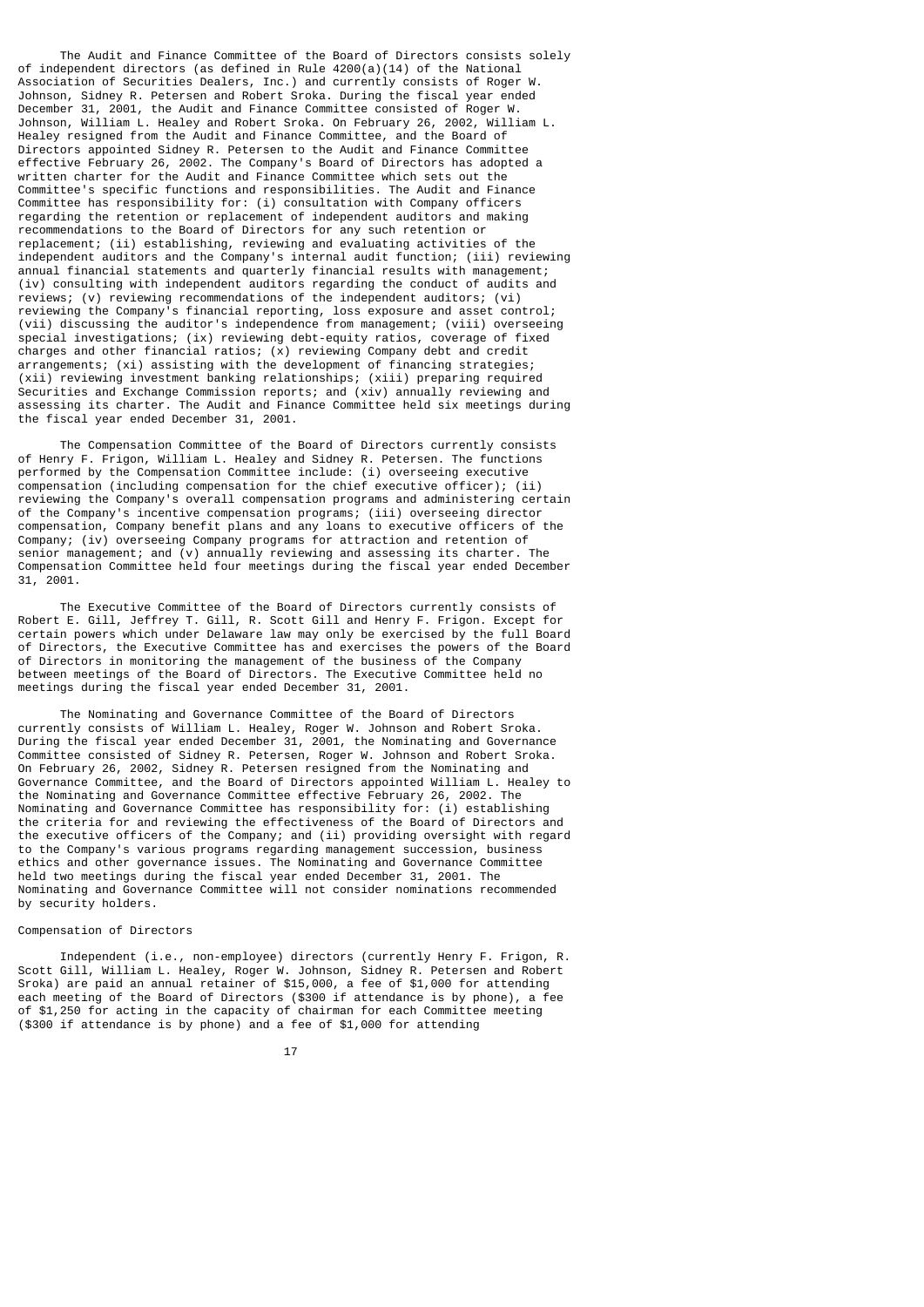each Committee meeting (\$300 if attendance is by phone). Committee fees are only earned if the Committee meetings are held on a date other than a Board of Directors' meeting date. Independent directors may elect to receive their annual retainer and meeting fees in the form of stock options granted pursuant to the Sypris Solutions, Inc. Independent Directors' Stock Option Plan in lieu of cash, the number of options determined by dividing the annual retainer and fee amount by 33% of the fair market value of the Common Stock on the date of grant. The options are granted at fair market value on the grant date and are immediately exercisable. During 2001, Mr. Johnson, Mr. Petersen and Mr. Sroka elected to receive their annual retainer and meeting fees in the form of stock options, and a total of 29,344 options were granted to those independent directors in payment of director fees. Independent directors also receive initial and annual grants of stock options for each elected term as a director under the Company's Independent Directors' Stock Option Plan. Each independent director was granted an option to purchase 10,000 shares upon his election to the Board of Directors on May 1, 2001. The period during which an option must be exercised is 10 years from the date of grant. No director exercised stock options in 2001. All directors are reimbursed for travel and related expenses incurred by them in attending meetings of the Board of Directors and Committees. Directors who are employees of the Company or any of its affiliates are not eligible to receive compensation for services rendered as a director.

### Executive Officers

 The executive officers of the Company, their ages and their positions with the Company are as follows:

| Name               | Age Position with the Company                                                                                 |
|--------------------|---------------------------------------------------------------------------------------------------------------|
|                    |                                                                                                               |
| Robert E. Gill     | 76 Chairman of the Board                                                                                      |
| Jeffrey T. Gill    | 46 President and Chief Executive Officer                                                                      |
| James G. Cocke     | 54 Vice President; President and Chief Executive Officer of Sypris<br>Electronics, LLC                        |
| John M. Kramer     | 59 Vice President; President and Chief Executive Officer of Sypris<br>Technologies, Inc.                      |
|                    | G. Darrell Robertson 59 Vice President; President and Chief Executive Officer of Sypris Data<br>Systems, Inc. |
| Henry L. Singer II | 55 Vice President; President and Chief Executive Officer of Sypris Test &<br>Measurement, Inc.                |
| David D. Johnson   | 46 Vice President, Chief Financial Officer and Treasurer                                                      |
| Richard L. Davis   | 48 Senior Vice President and Secretary                                                                        |
| Anthony C. Allen   | 43 Vice President, Controller and Assistant Secretary                                                         |

 Robert E. Gill has served as chairman of the Board of the Company and Chairman of the Board of the Company's predecessor since 1983, and served as President and Chief Executive Officer of the Company's predecessor from 1983 to 1992. Prior to 1983, Mr. Gill served in a number of senior executive positions, including Chairman, President and Chief Executive Officer of Armor Elevator Company, Vice President of A.O. Smith Corporation and President of Elevator Electric Company. Mr. Gill holds a BS degree in Electrical Engineering from the University of Washington and an MBA from the University of California at Berkeley. Robert E. Gill is the father of Jeffrey T. Gill and R. Scott Gill.

 Jeffrey T. Gill has served as a director of the Company and as a director of the Company's predecessor since 1983 and as the Chief Executive Officer of the Company and the Company's predecessor since 1992. He served as Executive Vice President of the Company's predecessor from 1983 to 1992. Mr. Gill holds a BS degree in Business Administration from the University of Southern California and an MBA from Dartmouth College. Jeffrey T. Gill is the son of Robert E. Gill and the brother of R. Scott Gill.

 James G. Cocke has served as Vice President of the Company since December 2000 and as President and Chief Executive Officer of the Company's Sypris Electronics, LLC subsidiary since August 2000. Mr. Cocke served

 $18$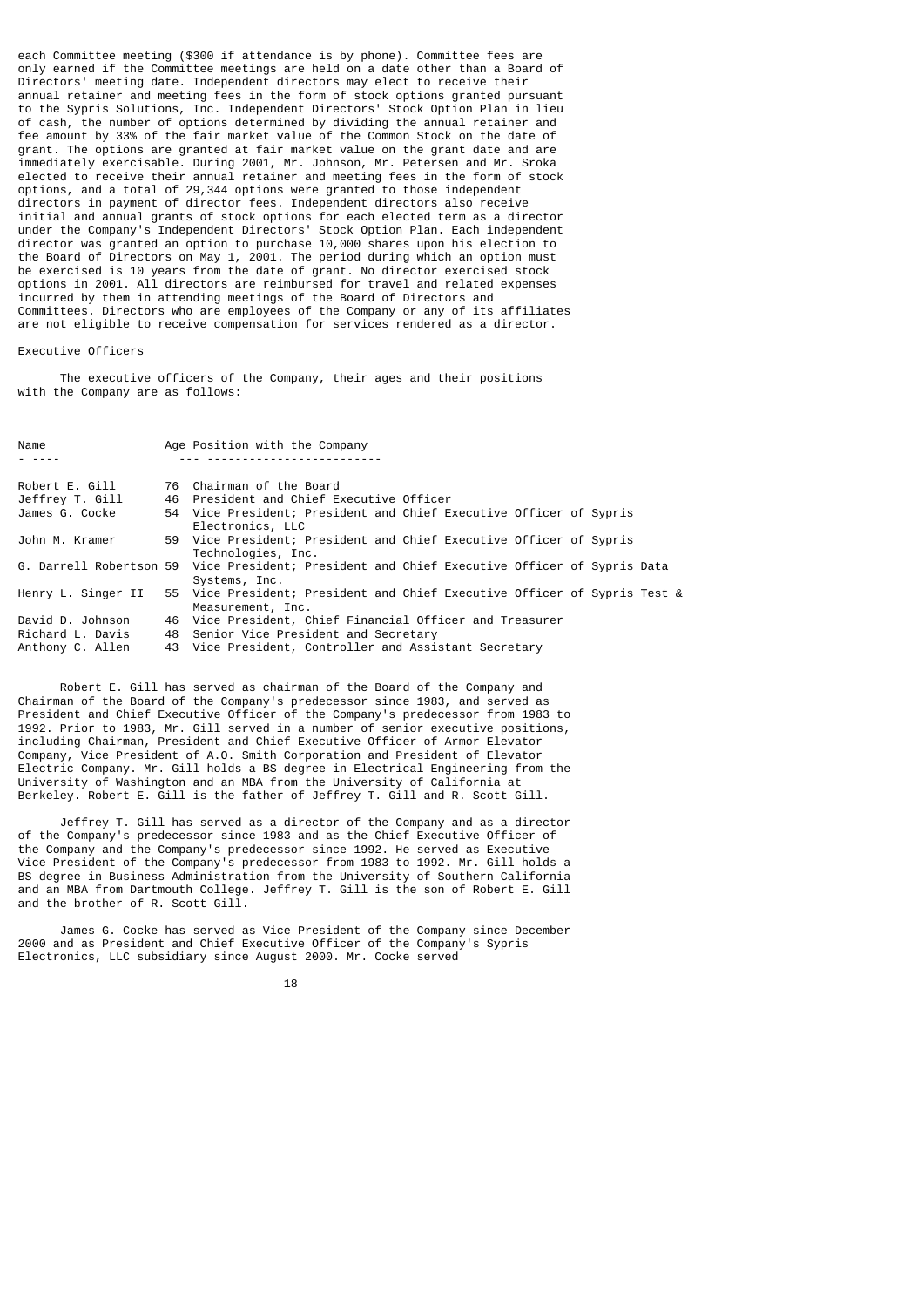as Vice President of Finance, Contracts and Program Management for Sypris Electronics, LLC from 1997 to 2000, and as Manager of Services Division of the Company's Sypris Test & Measurement, Inc. subsidiary from 1995 to 1997. Prior to 1995, Mr. Cocke held senior financial positions at SAIC, CAE Link Corporation, Smiths Industries and E-Systems. Mr. Cocke holds a BS degree in Business and an MS in Accounting from Roosevelt University.

 John M. Kramer has served as Vice President of the Company since December 2000, as President and Chief Executive Officer of the Company's Sypris Technologies, Inc. subsidiary since 1985, and in various executive positions at Sypris Technologies, Inc. from 1977 to 1985. Mr. Kramer holds a BS degree in Management from the University of Louisville.

 G. Darrell Robertson has served as Vice President of the Company since December 2000 and as President and Chief Executive Officer of the Company's Sypris Data Systems, Inc. subsidiary since February 2000. Mr. Robertson served as an Executive Consultant for Atlantic Management Associates and as Managing Partner for TMT Acquisition, both small business consulting firms, from 1998 to 2000, as President of Aydin Telemetry, an electronics instrumentation and products company, from 1997 to 1998, and as Vice President of Controlotron Corporation from 1994 to 1996. Prior to 1994, Mr. Robertson served in a variety of senior executive positions with Republic Electronics Corporation and Aeroflex Laboratories. Mr. Robertson holds BS and MS degrees in Electrical Engineering from Purdue University.

 Henry L. Singer II has served as Vice President of the Company since December 2000 and as President and Chief Executive Officer of the Company's Sypris Test & Measurement, Inc. subsidiary since March 1998. Mr. Singer served as President of Powers Process Controls, a manufacturer of specialty commercial and industrial plumbing products, from 1991 to 1998, and in a variety of senior management positions with Powers Process Controls from 1975 to 1991. Mr. Singer holds a BS degree in Mechanical Engineering from Vanderbilt University and an MBA from Emory University.

 David D. Johnson has served as the Company's Vice President and Chief Financial Officer and Treasurer since September 1997. Mr. Johnson served as a Vice President and Chief Financial Officer of Sypris Electronics, LLC from 1996 until its merger with the Company in 1998. Mr. Johnson served as Financial Director, Far East South for Molex Inc. from 1993 to 1996, and in various management positions for Molex from 1984 to 1993. Prior to 1984, Mr. Johnson served as a senior manager for KPMG Peat Marwick. Mr. Johnson holds a BA degree in Economics from Stanford University.

 Richard L. Davis has served as Senior Vice President of the Company since September 1997 and as Secretary of the Company since June 1998. He served as a Vice President and Chief Financial Officer of the Company's predecessor from 1985 to 1997. Prior to 1985, Mr. Davis served as Corporate Controller for Armor Elevator Company and as an Audit Supervisor for Coopers and Lybrand. Mr. Davis holds a BS degree in Business Administration from Indiana University and an MBA from the University of Louisville. Mr. Davis is a certified public accountant in the state of Kentucky.

 Anthony C. Allen has served as the Company's Vice President, Controller and Assistant Secretary since September 1997. He served as Vice President of Finance of the Company's predecessor from 1994 to 1998, and as a Vice President and Controller of the Company's predecessor from 1987 to 1994. Prior to 1987, Mr. Allen served as General Accounting Manager for Armor Elevator Company. Mr. Allen holds a Bachelors degree in Business Administration from Eastern Kentucky University and an MBA from Bellarmine University. Mr. Allen is a certified public accountant in the state of Kentucky.

 Officers are appointed by the Board of Directors and serve at the discretion of the Board of Directors.

19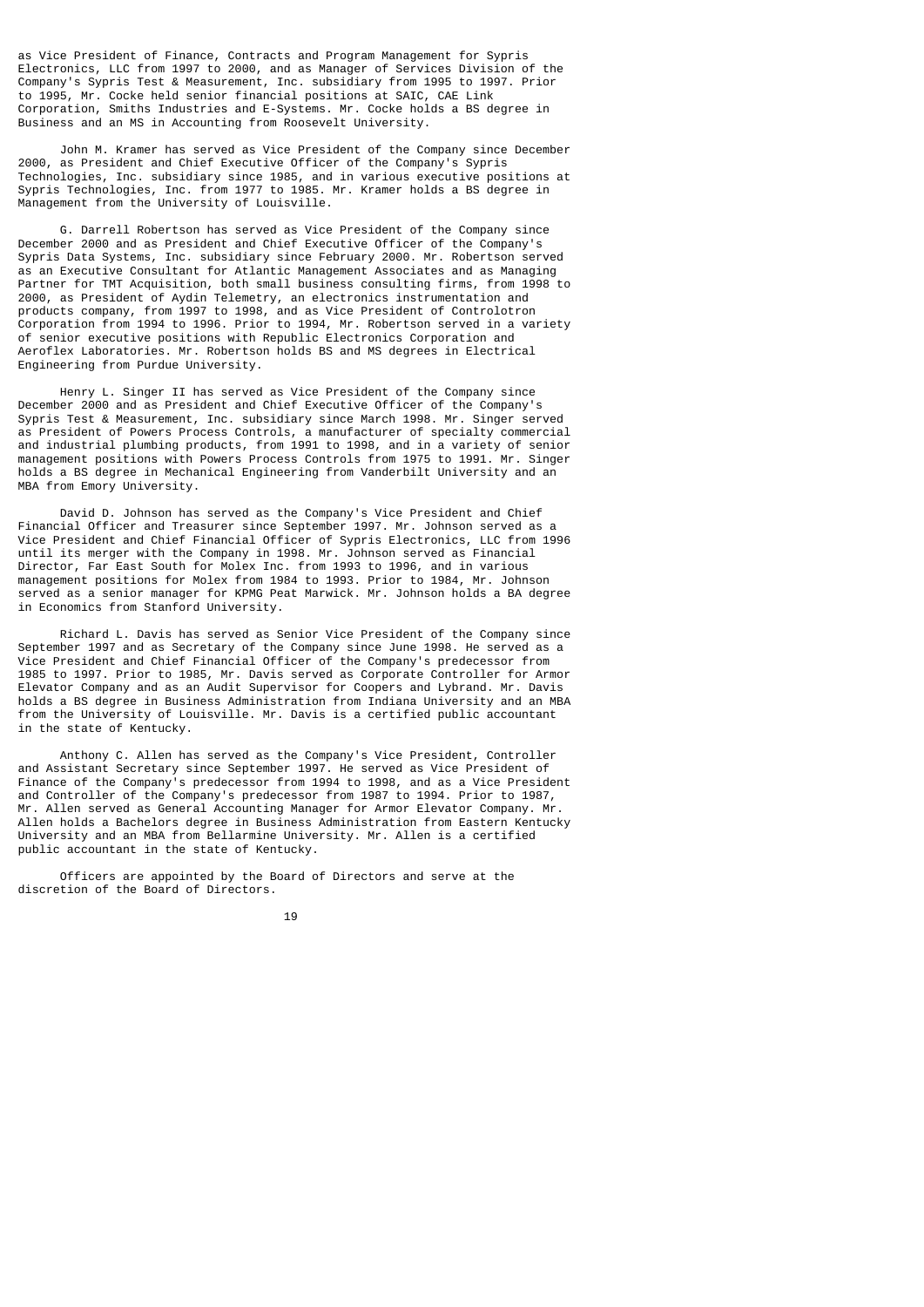### Executive Compensation

 The following table sets forth the remuneration paid during the last three (3) fiscal years by the Company to (i) Jeffrey T. Gill, the President and Chief Executive Officer of the Company, and (ii) each of the Company's four (4) most highly compensated executive officers in fiscal year 2001 (collectively, the "Named Officers").

# SUMMARY COMPENSATION TABLE

| Name and Principal Position                            |  | Annual Compensation   |        |                                       | Long Term<br>Compensation Awards |                                                     |                               |
|--------------------------------------------------------|--|-----------------------|--------|---------------------------------------|----------------------------------|-----------------------------------------------------|-------------------------------|
|                                                        |  | Year Salary           |        | Other<br>Annual<br>Bonus Compensation | Stock<br>Awards                  | Restricted Securities<br>Underlying<br>Options/SARs | All<br>Other<br>Compensation  |
| Jeffrey T. Gill                                        |  | 2001 \$341,169        | $ -$   |                                       |                                  |                                                     | \$10,740(1)(2)                |
| President and Chief Executive                          |  | 2000 310,550          | $- -$  | <b>Service</b> Contractor             | $- -$                            | $- -$                                               | 7,971(3)(4)                   |
| Officer                                                |  | 1999 274,327          | $  \,$ | $- -$                                 | $- -$                            | 100,000(5)                                          | 7,492(6)                      |
| James G. Cocke                                         |  | 2001 \$217,308 --     |        | $- -$                                 | $- -$                            | 10,000(5)                                           | \$5,666(1)(2)                 |
| Vice President; President and                          |  | 2000 176,977 \$39,638 |        | <b>Service</b>                        | $- -$                            |                                                     | $55,000(7)(8)$ $5,192(3)(4)/$ |
| Chief Executive Officer of Sypris Electronics,<br>LLC. |  | 1999 147,308 42,000   |        | $- -$                                 | $- -$                            | $\sim$ $\sim$ $ \sim$                               | 5,541(6)(9)                   |
| John M. Kramer                                         |  |                       |        | $2001$ \$213,577 -- --                |                                  | 40,000(5)                                           | \$719(2)                      |
| Vice President; President and                          |  | 2000 185,962 \$21,412 |        | $\sim 10^{-10}$ and $\sim 10^{-10}$   | $ -$                             | 15,000(5)                                           | 637(4)                        |
| Chief Executive Officer of Sypris<br>Technologies, Inc |  | 1999 168, 269 52, 834 |        | $- -$                                 | $- -$                            | $ -$                                                | 711(9)                        |
| David D. Johnson                                       |  | 2001 \$200,423 --     |        | $\sim$ $\sim$ $\sim$                  |                                  | 25,000(5)                                           | \$10,499(1)(2)                |
| Vice President, Chief Financial                        |  | 2000 185,846 \$26,950 |        | <b>Service</b>                        | $\sim$ $-$                       | 10,000(5)                                           | 8,668(3)(4)                   |
| Officer and Treasurer                                  |  | 1999 177,308 29,248   |        | $\sim$ $-$                            | $- -$                            |                                                     | 7,314(6)                      |
| Richard L. Davis                                       |  |                       |        | $2001$ \$196,108 -- --                | $- -$                            | 40,000(5)                                           | \$10, 238(1)(2)               |
| Senior Vice President and                              |  | 2000 185,884 26,950   |        | $\sim$ $-$                            | $- -$                            | 10,000(5)                                           | 8,114(3)(4)                   |
| Secretary                                              |  | 1999 174,077 29,248   |        | $- -$                                 | $- -$                            | $\sim$ $\sim$ $ \sim$                               | 8,000(6)                      |

<sup>- --------</sup>

- (1) Includes contributions to 401(k) Retirement Plan (\$10,200 for Mr. Gill, \$5,181 for Mr. Cocke, \$10,200 for Mr. Johnson, and \$10,200 for Mr. Davis).
- (2) Includes amounts paid on Group Term Life Insurance policies (\$540 for Mr. Gill, \$485 for Mr. Cocke, \$719 for Mr. Kramer, \$299 for Mr. Johnson, and \$38 for Mr. Davis).
- (3) Includes contributions to 401(k) Retirement Plan (\$7,650 for Mr. Gill, \$4,716 for Mr. Cocke, \$7,650 for Mr. Johnson, and \$7,650 for Mr. Davis).
- (4) Includes amounts paid on Group Term Life Insurance policies (\$321 for Mr. Gill, \$476 for Mr. Cocke, \$637 for Mr. Kramer, \$1,018 for Mr. Johnson, and \$464 for Mr. Davis).
- (5) Options pursuant to 1994 Stock Option Plan for Key Employees.
- (6) Includes contributions to 401(k) Retirement Plan (\$7,492 for Mr. Gill, \$5,134 for Mr. Cocke, \$7,314 for Mr. Johnson, and \$8,000 for Mr. Davis).
- (7) Includes 35,000 options pursuant to 1994 Stock Option Plan for Key Employees.
- (8) Includes eight (8) performance-based options to purchase 2,500 shares of Common Stock each at the higher of the target share price ("Target Share Price") of \$15, \$20, \$25, \$30, \$35, \$40, \$45 and \$50, respectively, the fair market value of the Common Stock on the date the performance-based options are granted, or the fair market value of the Common Stock on the first business day following the calendar quarter in which the average daily fair market value of the Common Stock equals or exceeds the Target Share Price for the preceding calendar quarter. The options vest in equal annual amounts of 20%, commencing with the second anniversary of the date the Target Share Price is achieved.
- (9) Includes amounts paid on Group Term Life Insurance policies (\$407 for Mr. Cocke and \$711 for Mr. Kramer).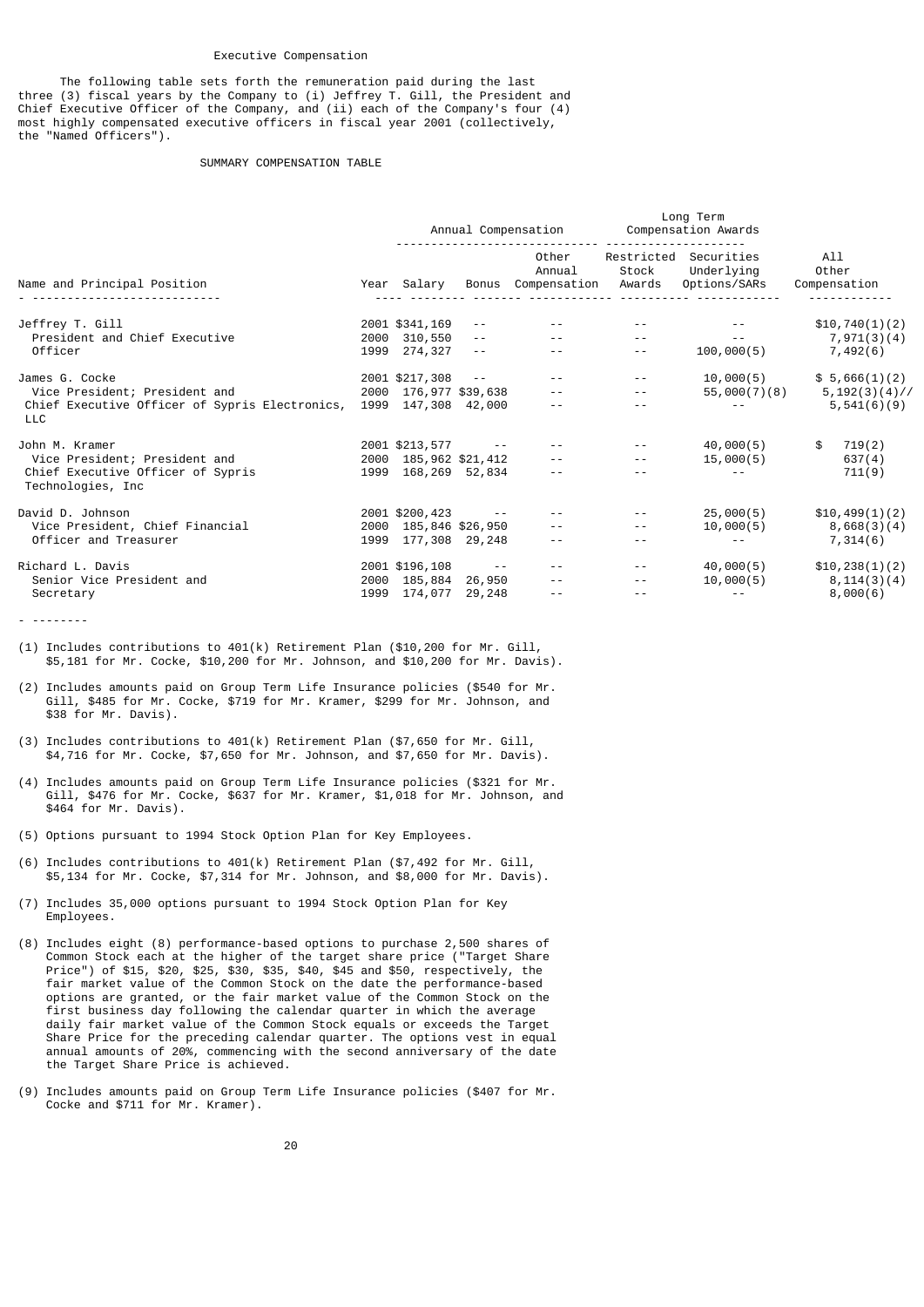# Option/SAR Grants in Last Fiscal Year

|                  |                         | Individual Grants                                                                                                                                  |        |          |          | Potential Realizable<br>Value at Assumed<br>Annual Rates of Stock<br>Price Appreciation for<br>Option Term (2) |
|------------------|-------------------------|----------------------------------------------------------------------------------------------------------------------------------------------------|--------|----------|----------|----------------------------------------------------------------------------------------------------------------|
| Name             | Number of<br>Securities | Percent of<br>Total<br>Options/SARs<br>Underlying Granted to<br>Options/SARs Employees in Exercise or Expiration<br>Granted Fiscal Year Base Price |        | Date     | 5%       | 10%                                                                                                            |
|                  |                         |                                                                                                                                                    |        |          |          |                                                                                                                |
| Jeffrey T. Gill. |                         |                                                                                                                                                    |        |          |          |                                                                                                                |
| James G. Cocke   | 10,000(1)               | 1.8%                                                                                                                                               | \$6.25 | 02/26/09 | \$29,841 | \$71,474                                                                                                       |
| John M. Kramer   | 40,000(1)               | 7.4                                                                                                                                                | 6.25   | 02/26/09 | 119,364  | 285,897                                                                                                        |
| David D. Johnson | 25,000(1)               | 4.6                                                                                                                                                | 6.25   | 02/26/09 | 74,602   | 178,686                                                                                                        |
| Richard L. Davis | 40,000(1)               | 7.4                                                                                                                                                | 6.25   | 02/26/09 | 119,364  | 285,897                                                                                                        |

- --------

(1) These options, pursuant to the Sypris Solutions, Inc. 1994 Stock Option Plan for Key Employees, are exercisable in five equal annual installments, commencing February 27, 2003.

(2) Potential realizable value calculated based upon the market price of the underlying securities on the date of grant of \$6.25.

 The following table contains information with respect to the Named Officers concerning aggregated option exercises during the year ended December 31, 2001 and the value of unexercised options held as of December 31, 2001.

Aggregated Option/SAR Exercises in Last Fiscal Year and FY-End Option/SAR Values

|                  | Shares<br>Acquired on | Value    |        | Number of Securities<br>Underlying Unexercised<br>Options/SARs at<br>Fiscal Year-End |           | Value of Unexercised<br>in-the-money<br>Options/SARS at<br>Fiscal Year-End (1) |
|------------------|-----------------------|----------|--------|--------------------------------------------------------------------------------------|-----------|--------------------------------------------------------------------------------|
| Name             | Exercise              |          |        | Realized Exercisable Unexercisable Exercisable Unexercisable                         |           |                                                                                |
|                  |                       |          |        |                                                                                      |           |                                                                                |
| Jeffrey T. Gill. |                       | $- -$    | 20,000 | 80,000                                                                               | \$112,900 | \$451,600                                                                      |
| James G. Cocke   | $- -$                 | $ -$     | 12,500 | 97,500                                                                               | 100,250   | 276,775                                                                        |
| John M. Kramer   | 20,354                | \$67,575 | 18,750 | 95,000                                                                               | 93,682    | 308,600                                                                        |
| David D. Johnson | $- -$                 | $- -$    | 39,750 | 95,250                                                                               | 232,695   | 278,105                                                                        |
| Richard L. Davis | 34,516                | 275,313  | 38,516 | 96,000                                                                               | 407,111   | 321,620                                                                        |

- --------

(1) Value of in-the-money options is based on the excess of the closing price of the Common Stock of the Company on December 31, 2001 (\$13.02) over the exercise price of the options, multiplied by the number of shares underlying the options.

Employment Contracts and Termination, Severance and Change of Control Arrangements

 Sypris Data Systems, Inc. entered into an employment agreement in February 2000 with G. Darrell Robertson, its President and Chief Executive Officer. Subject to certain conditions, the term of the employment agreement extended from February 28, 2000 through February 27, 2001. During the term of the agreement, Mr. Robertson received a base salary of \$185,000, which amount was subject to adjustment by Sypris Data Systems, Inc. at its sole discretion. The agreement also provided that if Sypris Data Systems, Inc. terminated Mr. Robertson without cause or for other than certain specified reasons, Mr. Robertson would have received pay continuance for a period of one year from the date of termination, along with customary medical and dental benefits and life insurance coverage for a period of one year from the date of termination. Mr. Robertson agreed to certain nonsolicitation and noncompetition provisions which were subject to the term of the agreement, and he also agreed to certain confidentiality provisions which shall remain in force beyond the term of the agreement and survive its termination.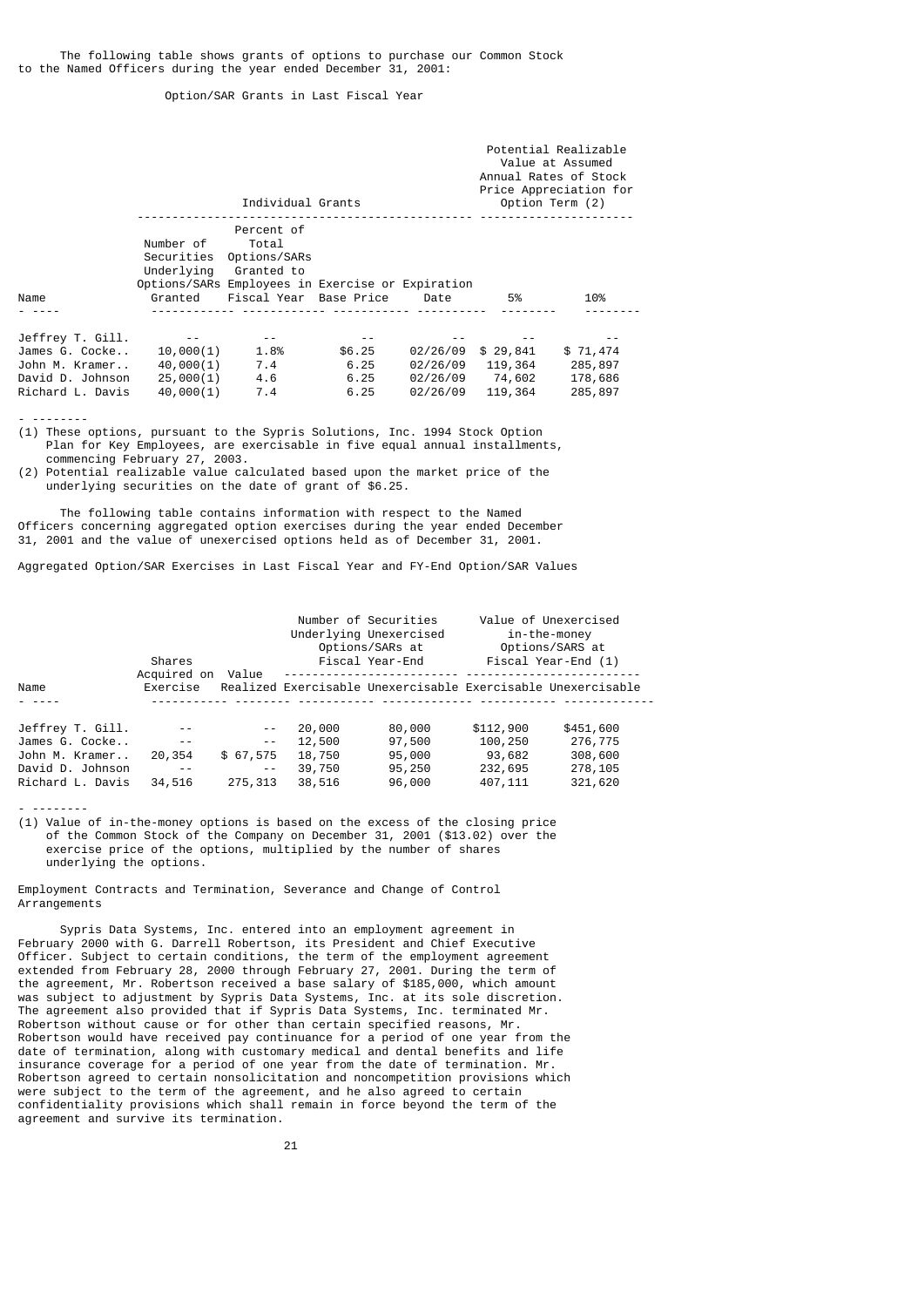#### COMPENSATION COMMITTEE REPORT

Executive Compensation

 Executive Compensation Philosophy. The Company's executive compensation policy is based on principles designed to insure that an appropriate relationship exists between executive pay and corporate performance, while at the same time motivating and retaining executive officers. The Compensation Committee of the Board of Directors (the "Compensation Committee") is composed entirely of outside directors. The Compensation Committee is responsible for setting and administering the policies and programs that govern both annual compensation and stock option programs for the executive officers of the Company.

 Executive Compensation Components. The key components of the Company's compensation program are: (i) base salary; (ii) an annual cash incentive award; and (iii) long-term incentive by means of equity participation through stock options. These components are administered with the goals of providing total compensation that is competitive in the marketplace, rewarding successful financial performance and aligning the interests of executive officers with those of stockholders. The Compensation Committee reviews each component of executive compensation on an annual basis.

 Base Salary. Base salaries for executive officers are set near the average levels believed by the Compensation Committee to be sufficient to attract and retain qualified executive officers. Base salary adjustments are provided to executive officers based upon an evaluation of each executive's performance, as well as the performance of the Company as a whole. While the Compensation Committee does not establish a specific formula or target to determine base salaries, the Compensation Committee does review detailed survey data from a number of independent sources and services regarding the base salaries of executive officers in companies of similar size and in similar industries. In this regard, the Compensation Committee also considers the relative financial performance of these companies, especially with regard to growth in earnings and return on equity. The Compensation Committee also considers the success of the executive officers in developing and executing the Company's strategic plans, developing management employees and demonstrating leadership.

 Annual Incentive Award. The Compensation Committee believes that a significant proportion of total cash compensation for executive officers should be subject to the attainment of specific Company objectives, as well as the attainment of specific individual objectives that are established annually with each of the executive officers. This approach creates a direct incentive for executive officers to achieve desired performance goals and places a significant percentage of each officer's compensation at risk. Consequently, at the beginning of each year, the Compensation Committee establishes potential bonuses for executive officers based upon their ability to achieve planned profit and working capital targets and the achievement of specific operational objectives.

 For 2001, the Compensation Committee established a cash bonus potential for the Company's executive officers of approximately 46% to 54% of base salaries and a stock option grant potential of 12,750 shares to 24,000 shares. The Compensation Committee established the potential bonuses based upon its judgment that the cash and stock option bonus potential should be tied to the achievement of planned profit and working capital targets. For 2001, six executive officers qualified for cash bonuses of between 5% and 34% of base salaries and stock option grants of between 1,700 shares and 9,000 shares. Such bonuses were based upon the achievement of planned profit and working capital targets in 2001 and also included a discretionary component. The cash bonuses were determined and will be paid during 2002. The stock option grants were determined and granted in March 2002.

 Equity Participation Through Stock Options. The Compensation Committee believes that equity participation through stock options (including performance-based options) is a key component of its executive compensation program. The use of such awards provides a long-term link between the results achieved for the Company's stockholders and the reward provided to executive officers. Stock options are granted to executive officers primarily based on the officer's actual and potential contribution to the Company and the practices of other companies of similar size and in similar industries. Option grants are designed to retain executive officers and motivate them to enhance stockholder value by aligning the financial interests of the executive officers with those of the Company's stockholders. Stock options also provide an effective incentive for management to create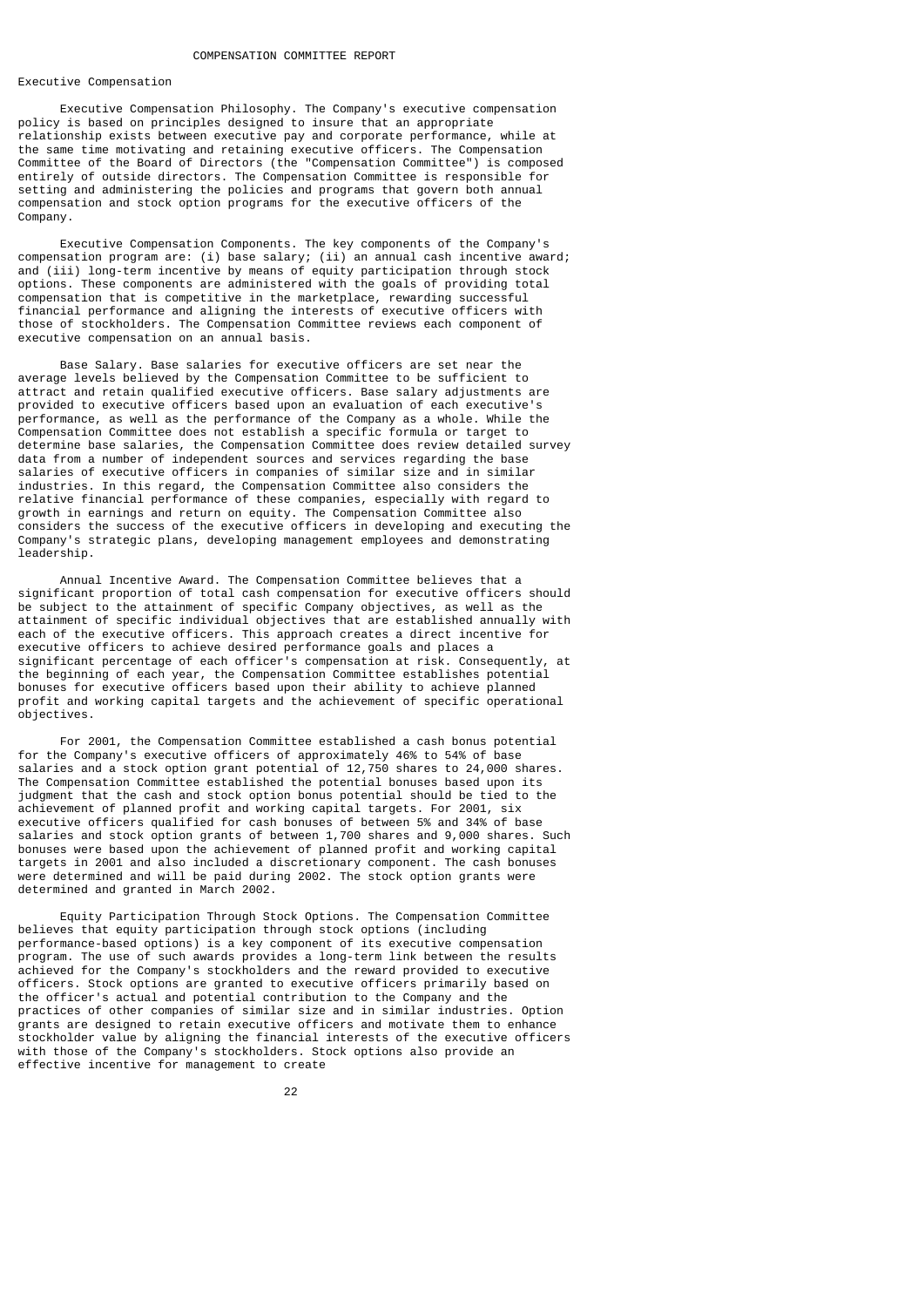stockholder value over the long term since the full benefit of the compensation package cannot be realized unless an appreciation in the price of the Company's stock occurs over a number of years.

 Options to purchase a total of 160,000 shares of the Company's Common Stock were granted to executive officers in 2001 with an exercise price equal to the fair market value of the underlying Common Stock on the date of grant. No performance-based options were granted either to the President and Chief Executive Officer or other executive officers in 2001.

 Compensation of Chief Executive Officer. Consistent with the executive compensation policy and components described above, the Compensation Committee determined the salary and bonus received by Jeffrey T. Gill, the President and Chief Executive Officer of the Company, for services rendered in 2001. Mr. Gill received a base salary of \$341,169 for 2001. Mr. Gill's salary, as increased in 2001, was not tied to specific performance criteria, but the Compensation Committee determined such salary to be appropriate based upon its survey of salaries paid to peers, attainment of non-financial corporate objectives and other factors. Mr. Gill qualified for, but elected not to receive, a bonus for 2001. The Compensation Committee did not grant any stock options to Mr. Gill in 2001.

### Section 162(m) of the Internal Revenue Code

 Section 162(m) of the Code generally limits the corporate deduction for compensation paid to certain executive officers to one million dollars (\$1,000,000), unless the compensation is performance-based. It is the Compensation Committee's intention that, so long as it is consistent with its overall compensation objectives, virtually all executive compensation shall be deductible for federal income tax purposes. It is the Compensation Committee's opinion that the stockholders' interest will be better served over the longer term by preserving the deductibility of its executive officers' compensation.

Members of the Compensation Committee

# Henry F. Frigon

# William L. Healey

### Sidney R. Petersen

# Compensation Committee Interlocks and Insider Participation

 The Compensation Committee is composed of Henry F. Frigon, William L. Healey and Sidney R. Petersen. None of the current members of the Compensation Committee are employees of the Company. The Company is unaware of any relationships during the fiscal year ended December 31, 2001 among its officers and directors which would require disclosure under this caption. See also the discussion above under Certain Relationships and Related Transactions.

### AUDIT AND FINANCE COMMITTEE REPORT

 The responsibilities of the Audit and Finance Committee, which are set forth in the Audit and Finance Committee Charter adopted by the Board of Directors, include providing oversight of the Company's financial reporting process through periodic meetings with the Company's independent auditors, internal auditors and management to review accounting, auditing, internal controls and financial reporting matters. The management of the Company is responsible for the preparation and integrity of the financial reporting information and related systems of internal controls. The Audit and Finance Committee, in carrying out its role, relies on the Company's senior management, including senior financial management, and its independent auditors.

 The Audit and Finance Committee reviewed and discussed with management and with Ernst & Young LLP, the Company's independent auditors, the Company's audited financial statements included in the 2001 Annual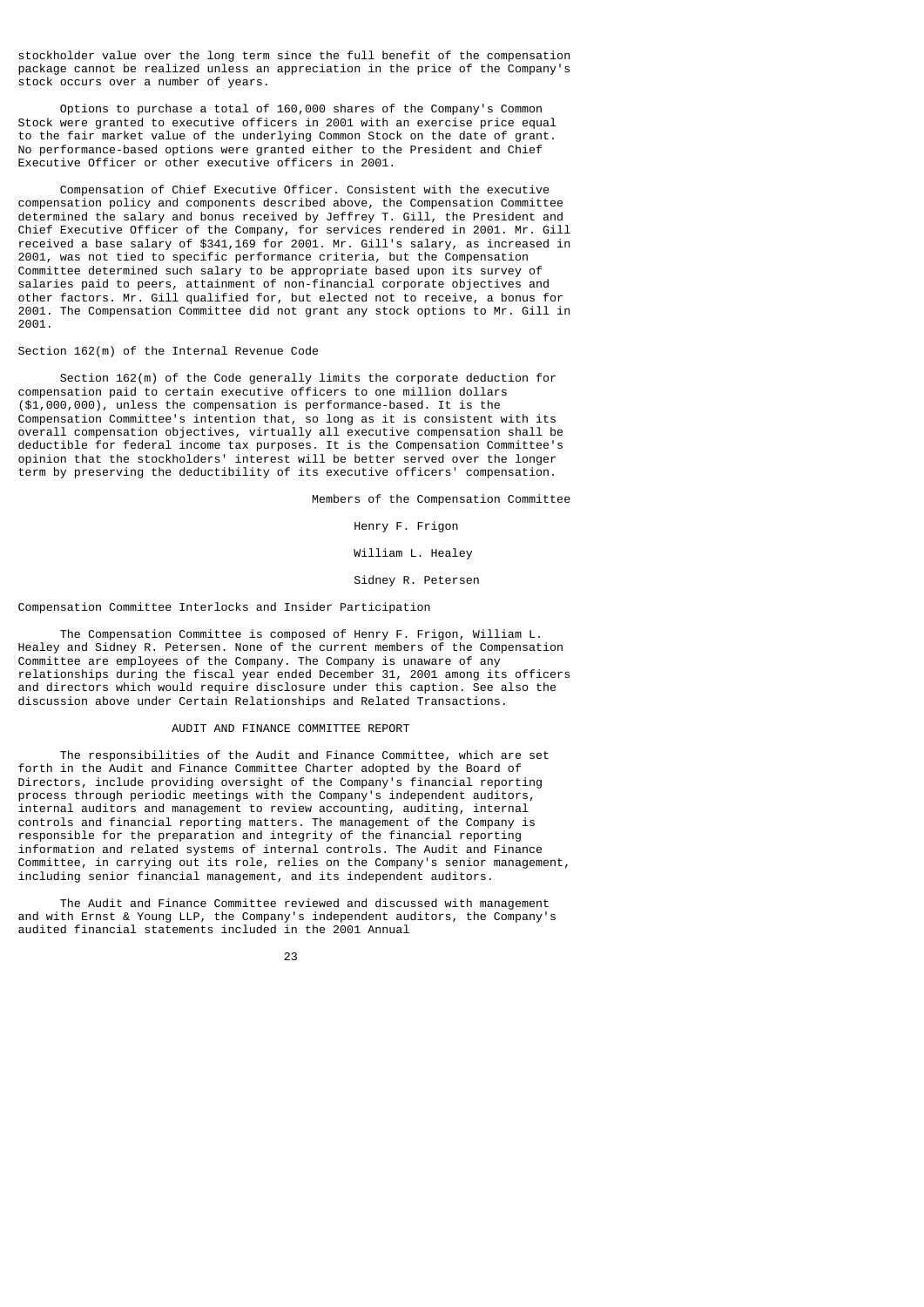Report to Stockholders. Management has confirmed to the Audit and Finance Committee that such financial statements: (i) have been prepared with integrity and objectivity and are the responsibility of management; and (ii) have been prepared in conformity with generally accepted accounting principles.

 The Audit and Finance Committee discussed with Ernst & Young LLP the matters required to be discussed by Statement on Auditing Standards No. 61 ("SAS 61") (Communications with Audit Committees). SAS 61 requires the Company's independent auditors to provide the Audit and Finance Committee with additional information regarding the scope and results of their audit of the Company's financial statements, including with respect to: (i) their responsibility under generally accepted auditing standards; (ii) significant accounting policies; (iii) management judgments and estimates; (iv) any significant audit adjustments; (v) any disagreements with management; and (vi) any difficulties encountered in performing the audit.

 The Audit and Finance Committee received from Ernst & Young LLP written disclosures and a letter required by Independence Standards Board Standard No. 1 (Independence Discussions with Audit Committees) with respect to any relationships between Ernst & Young LLP and the Company that, in their professional judgment, may reasonably be thought to bear on independence. The Audit and Finance Committee has discussed with Ernst & Young LLP their independence, and Ernst & Young LLP has confirmed by letter that, in its professional judgment, it is independent of the Company within the meaning of the federal securities laws.

 As specified in the Charter of the Audit and Finance Committee, it is not the duty of the Audit and Finance Committee to plan or conduct audits or to determine that the Company's financial statements are complete and accurate and in accordance with generally accepted accounting principles. That is the responsibility of management and the Company's independent auditors. The Audit and Finance Committee discussed with management and the independent auditors the quality and adequacy of the Company's internal controls and the internal audit function's organization, responsibilities, budget and staffing. The Audit and Finance Committee reviewed with the independent auditors their audit plans, audit scope and identification of audit risks. In giving its recommendation to the Board of Directors, the Audit and Finance Committee relied on: (i) management's representation that such financial statements have been prepared with integrity and objectivity and in conformity with generally accepted accounting principles; and (ii) the report of the Company's independent auditors with respect to such financial statements.

 Based on the review and discussions described above, the Audit and Finance Committee recommended to the Board of Directors (and the Board of Directors has approved) that the Company's audited financial statements be included in the Company's Annual Report on Form 10-K for the fiscal year ended December 31, 2001.

Members of the Audit and Finance Committee

Roger W. Johnson

# William L. Healey\*

# Robert Sroka

\*William L. Healey resigned from the Audit and Finance Committee effective February 26, 2002. On that date, the Board of Directors appointed Sidney R. Petersen to fill the vacancy on the Audit and Finance Committee.

24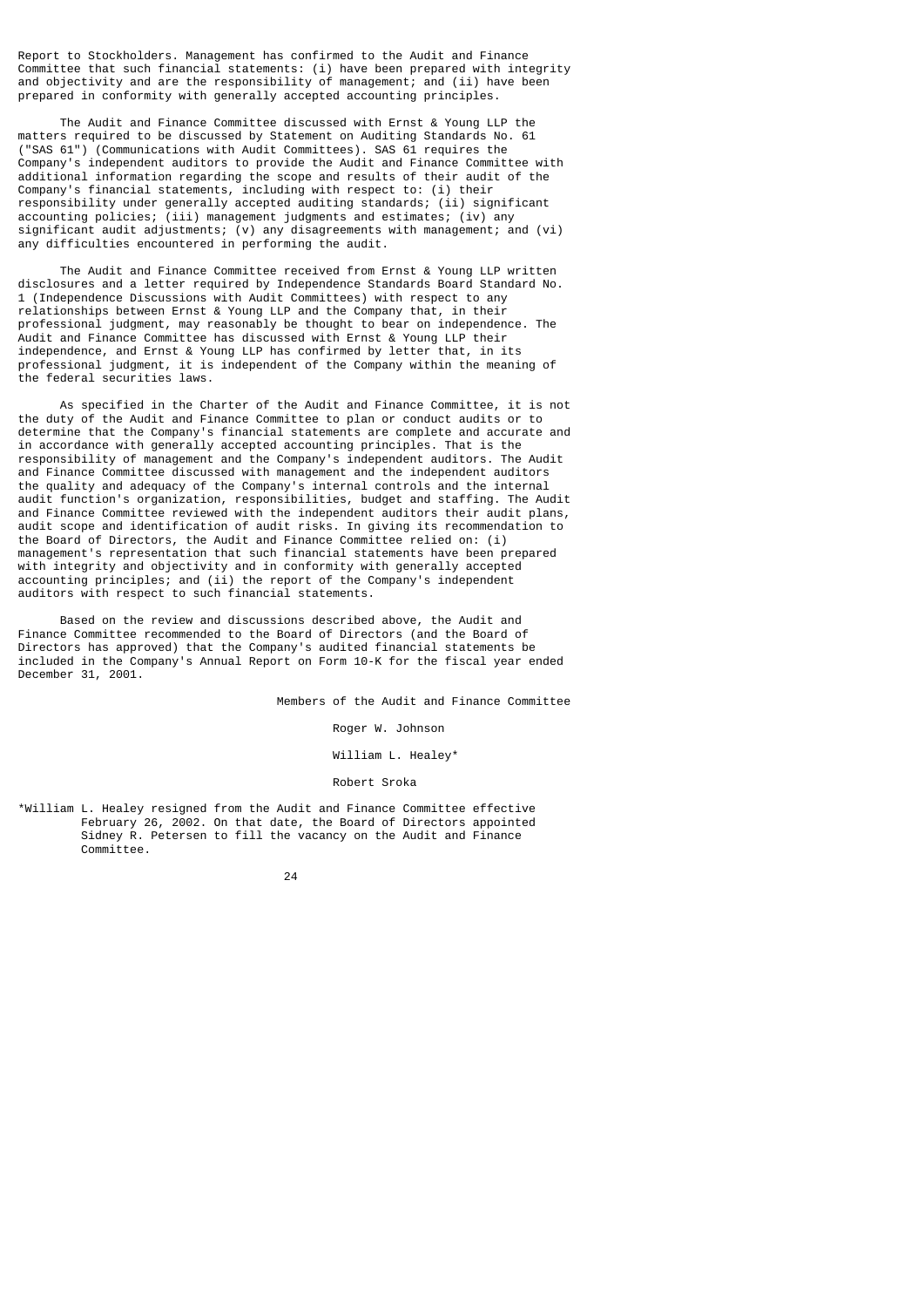### PERFORMANCE GRAPH

 The following graph shows a comparison of the cumulative total stockholder return, calculated on a dividend reinvestment basis, from December 31, 1996 through December 31, 2001. Since March 30, 1998, the Company's Common Stock has been traded on the Nasdaq National Market under the symbol "SYPR." Prior to that date, the common stock of Sypris Electronics, LLC (formerly Group Technologies Corporation) was traded on the Nasdaq National Market under the symbol "GRTK." In the performance graph, the cumulative total stockholder return of the Company is compared to the Russell 2000 Index and the S&P SmallCap 600 Index. The S&P SmallCap 600 Index has been selected as a basis of comparison since the Company believes the S&P SmallCap 600 Index appropriately tracks the performance of multi-industry businesses at the Company's level of market capitalization.

### COMPARISON OF 5 YEAR CUMULATIVE TOTAL RETURN\*

 Among Sypris Solutions, Inc., The S&P SmallCap 600 Index and The Russell 2000 Index

# [CHART]

|             |       | <b>SYPRIS</b><br>SOLUTIONS, INC. | S&P SMALLCAP<br>600 | <b>RUSSELL</b><br>2000 |
|-------------|-------|----------------------------------|---------------------|------------------------|
|             | 12/96 | 100                              | 100                 | 100                    |
|             | 12/97 | 281                              | 125                 | 122                    |
| D<br>0<br>L | 3/98  | 263                              | 138                 | 135                    |
|             | 12/98 | 149                              | 122                 | 119                    |
| L<br>Α      | 12/99 | 225                              | 136                 | 145                    |
| R<br>S      | 12/00 | 172                              | 151                 | 140                    |
|             | 12/01 | 326                              | 160                 | 144                    |

# \*100 INVESTED ON 12/31/96 IN STOCK OR INDEX - INCLUDING REINVESTMENT OF DIVIDENDS, FISCAL YEAR ENDING DECEMBER 31.

 Sypris Solutions, Inc. Proxy Performance Graph Year Ended 12/31/01

 12/96 12/97 3/98 12/98 12/99 12/00 12/01 ----- ----- ---- ----- ----- ----- ----- Sypris Solutions, Inc. 100 281 263 149 225 172 326 S&P SmallCap 600 Index 100 125 138 122 136 151 160

<u>25 and 25 and 26 and 26 and 26 and 26 and 26 and 26 and 26 and 26 and 26 and 26 and 26 and 26 and 26 and 26 and 26 and 26 and 26 and 26 and 26 and 26 and 26 and 26 and 26 and 27 and 27 and 27 and 27 and 27 and 27 and 27 a</u>

Russell 2000 Index.... 100 122 135 119 145 140 144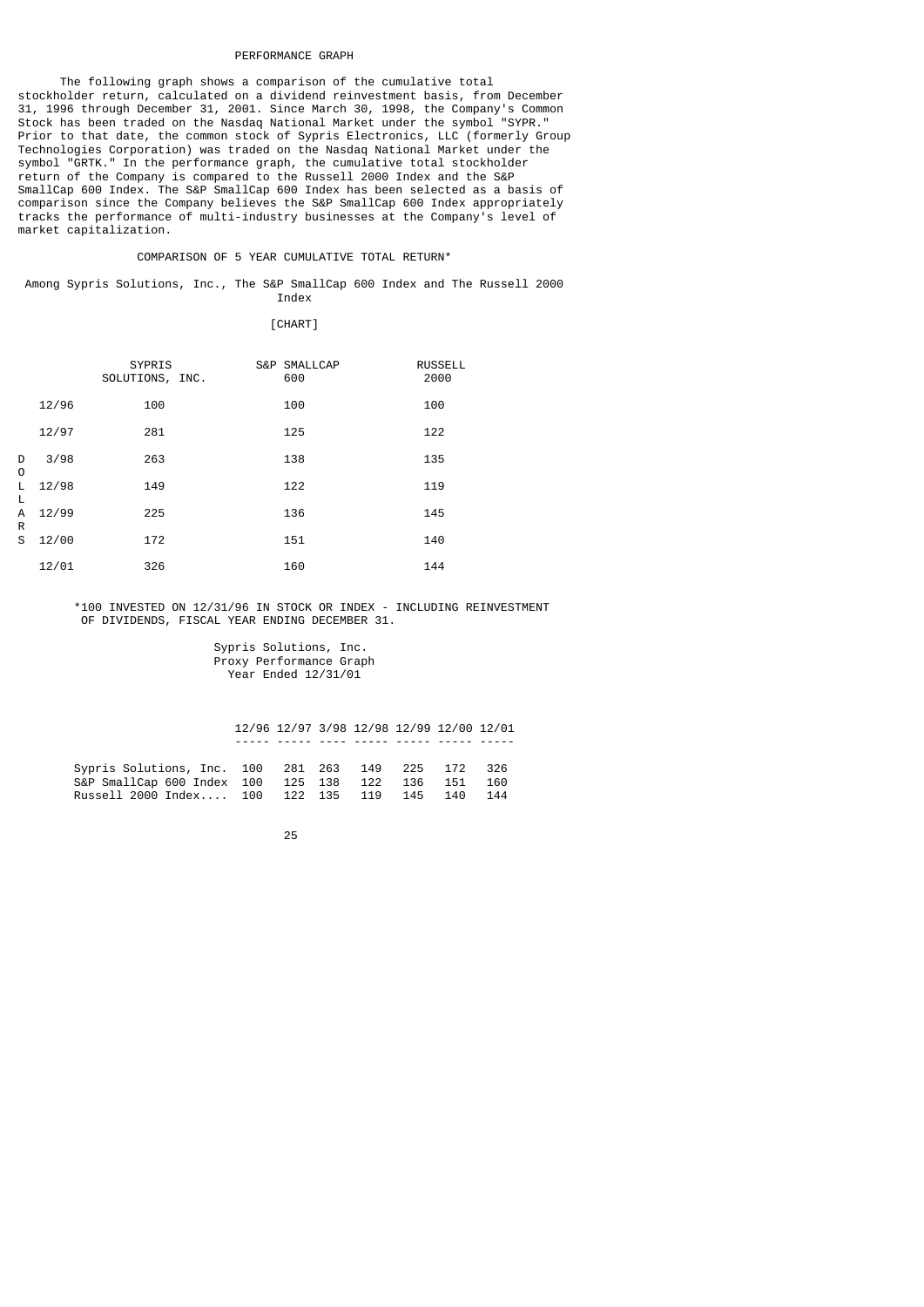#### PROPOSAL FIVE

 APPROVAL OF AN AMENDMENT TO THE SYPRIS SOLUTIONS, INC. 1994 STOCK OPTION PLAN FOR KEY EMPLOYEES TO INCREASE THE NUMBER OF SHARES AUTHORIZED FOR ISSUANCE THEREUNDER FROM 2,500,000 TO 4,000,000

 The Sypris Solutions, Inc. 1994 Stock Option Plan for Key Employees (the "Key Employees Plan") was adopted by the Board of Directors and approved at the 1995 annual meeting of stockholders of Group Technologies Corporation. On March 30, 1998, the Company became the successor to Group Technologies Corporation pursuant to a reincorporation merger of Group Technologies Corporation with and into the Company (the "Reorganization"). On March 30, 1998, the Key Employees Plan was amended and restated to reflect said Reorganization. In April 1998, the Board of Directors adopted a proposal to amend the Key Employees Plan to increase the aggregate number of shares of Common Stock reserved for issuance under the Key Employees Plan from 1,250,000 shares to 2,500,000 shares, which proposal was approved by the Company's stockholders in April 1998. The Key Employees Plan was further amended, effective July 1, 1998, to provide for the grant of performance-based options under the Key Employees Plan. The Board of Directors adopted a proposal on February 26, 2002 to amend the Key Employees Plan to increase the aggregate number of shares of Common Stock reserved for issuance thereunder from 2,500,000 shares to 4,000,000 shares. The proposal to amend the Key Employees Plan is subject to stockholder approval and, if not approved, the amendment will not become effective. The Key Employees Plan provides for the grant of incentive stock options (which satisfy the requirements of Section 422(b) of the Code) ("ISOs") and nonqualified stock options (which do not satisfy such requirements) ("NSOs"), and performance-based options to key employees of the Company, including directors of the Company who are also employees.

 As of [February 19], 2002, there were stock options outstanding covering [1,762,671] shares of Common Stock held by [148] persons, of which 416,000 are performance-based options for which the target share price levels have not been achieved, and only [322,816] shares of Common Stock remained available for future awards under the Key Employees Plan. The number of shares available for future grant may be reduced by [224,212] shares related to stock options that may be subject to future grant under certain of the Company's incentive plans, based upon the achievement of certain financial targets and individual performance objectives and action by the Company's Board of Directors. The purpose of the proposal is to increase the aggregate number of shares of Common Stock that may be issued under the Key Employees Plan by 1,500,000 shares. This proposal is expected to provide for sufficient shares under the Key Employees Plan through the year 2004. In addition, if the proposal is adopted, the key employees of the Company who are eligible to participate in the Key Employees Plan, including the Company's President and Chief Executive Officer, who is also a member of the Company's Board of Directors, could receive more benefits under the Key Employees Plan than they could if the proposal is not adopted.

 The following constitutes a brief discussion of the material features of the Key Employees Plan and is qualified in its entirety by reference to the full text of the Key Employees Plan, as amended and as proposed to be amended, a copy of which is attached as Appendix C to this Proxy Statement.

 The purpose of the Key Employees Plan is to promote the interests of the Company by affording an incentive to certain key employees to remain in the employ of the Company and to use their best efforts in its behalf, and to aid the Company in attracting, maintaining, and developing capable personnel by offering such persons an opportunity to acquire or increase their proprietary interest in the Company. Subject to the authority vested in the full Board of Directors, the Compensation Committee generally administers the Key Employees Plan. No director of the Company who is not also an employee of the Company or a subsidiary is eligible to receive options under the Key Employees Plan. An employee is selected to receive options under the Key Employees Plan at the discretion of the full Board of Directors based upon the employee's past contributions to the Company or the Board of Directors' expectations of the employee's ability to contribute materially in the future to the successful performance of the Company. The Board of Directors also determines the number of shares subject to each option, fixes the period during which each option may be exercised and fixes the prices at which shares subject to options may be purchased. The aggregate fair market value (determined as of the date the option is granted) of Common

<u>26 and 26</u>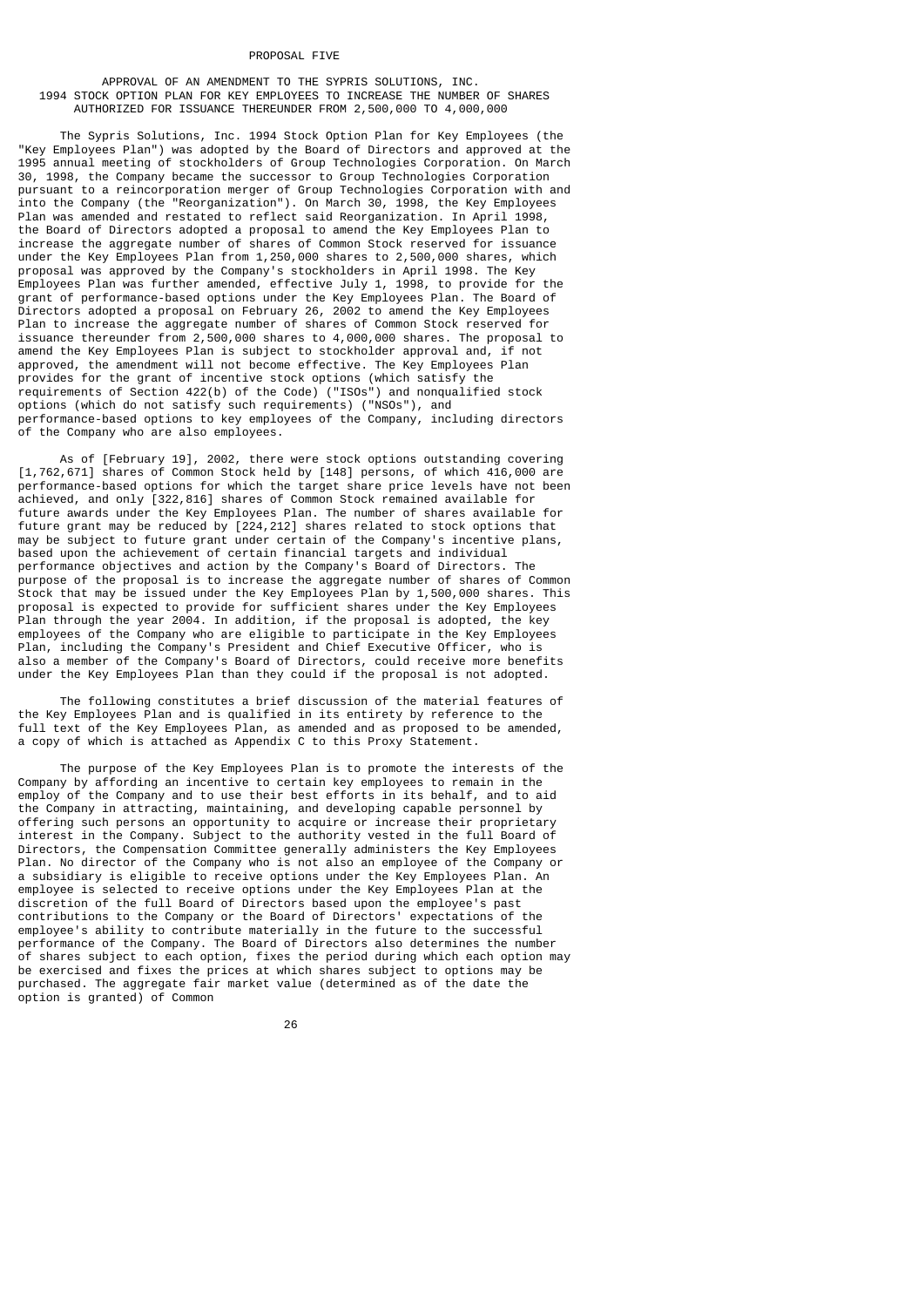Stock for which ISOs will first become exercisable by a grantee in any calendar year under all ISO plans of the Company and its subsidiaries can not exceed \$100,000. Either the Compensation Committee or the Board of Directors will make any other determinations necessary or advisable for the administration of the Key Employees Plan.

 While the Board of Directors intends to continue the Key Employees Plan in effect until the scheduled termination date on October 27, 2004, the Board of Directors may modify, amend, or terminate the Key Employees Plan without a vote of the stockholders. The terms of the Key Employees Plan require stockholder approval for certain modifications and amendments to the Key Employees Plan. The Board of Directors may also seek stockholder approval of material amendments to the Key Employees Plan in order to qualify the options issued as ISOs under the Code and/or to meet the requirements for inclusion on the Nasdaq National Market or listing on any exchange on which the Company's securities are or may be listed.

 The Key Employees Plan, as amended, will authorize the issuance of up to 4,000,000 shares of Common Stock. Currently the Key Employees Plan has 2,500,000 shares of Common Stock authorized for issuance. The shares to be issued under the Key Employees Plan will be currently authorized but unissued shares or shares held by the Company in its treasury. The number of shares of Common Stock available under the Key Employees Plan will be subject to adjustment by either the Compensation Committee or the Board of Directors to prevent dilution in the event of a stock split, reorganization, merger, consolidation, combination, exchange of shares, stock dividend or certain other events. Shares of Common Stock subject to unexercised options that expire or are terminated prior to the end of the period during which options may be granted will be restored to the number of shares available for issuance under the Key Employees Plan.

 Each option granted under the Key Employees Plan will be evidenced by an agreement which will establish the period in which the option may be exercised. Except in the case of a performance-based option, the maximum term of each option is ten years, except for an ISO granted to an employee beneficially owning 10% of Common Stock ("10% Owner"). The exercise period for ISOs granted to a 10% Owner may not exceed five years from the date of grant. The exercise price of all ISOs and NSOs granted under the Key Employees Plan must be 100% of the fair market value of such shares on the date of grant or, in the case of an ISO granted to a 10% Owner, 110% of the fair market value of such shares.

 The exercise price for a performance-based option must be the greater of (i) the fair market value on the date of grant; (ii) the target share price set by the Board of Directors in the option agreement that establishes the point at which a performance-based option vests (the "Target Share Price"); or (iii) the fair market value of the Common Stock on the first business day following the calendar quarter in which the average daily fair market value of the Common Stock equals or exceeds the Target Share Price for the preceding calendar quarter. Performance-based options vest in equal 20% annual installments over a five-year period, beginning with vesting of the first 20% installment on the second anniversary of the date the Target Share Price has been achieved, with full vesting of the option on the sixth anniversary of the date the Target Share Price has been achieved.

 Performance-based options expire at the earliest of the following times: (i) the failure to achieve the applicable Target Share Price within the time period designated by the Board of Directors in the option agreement; (ii) on the eighth anniversary date of the date the applicable Target Share Price is achieved in the case of performance-based options granted as NSOs (or, in the case of performance-based options granted as ISOs, the earlier of the eighth anniversary of the date the Target Share Price is achieved or ten years from the date of grant of the option); or (iii) any earlier time provided by the Board of Directors in the option agreement. In addition, performance-based options will expire thirty days after the Board of Directors makes a determination that the optionee is no longer a "key employee."

 No part of any option may be exercised to the extent that the exercise would cause the grantee to have compensation from the Company in any year in excess of \$1,000,000 and which is nondeductible to the Company pursuant to Section 162(m) of the Internal Revenue Code (the "Code") and regulations issued thereunder. The purchase price of the shares to be paid to the Company at the time of exercise may be paid in cash or in such other consideration as the Board of Directors deems appropriate, including Common Stock already owned by the grantee.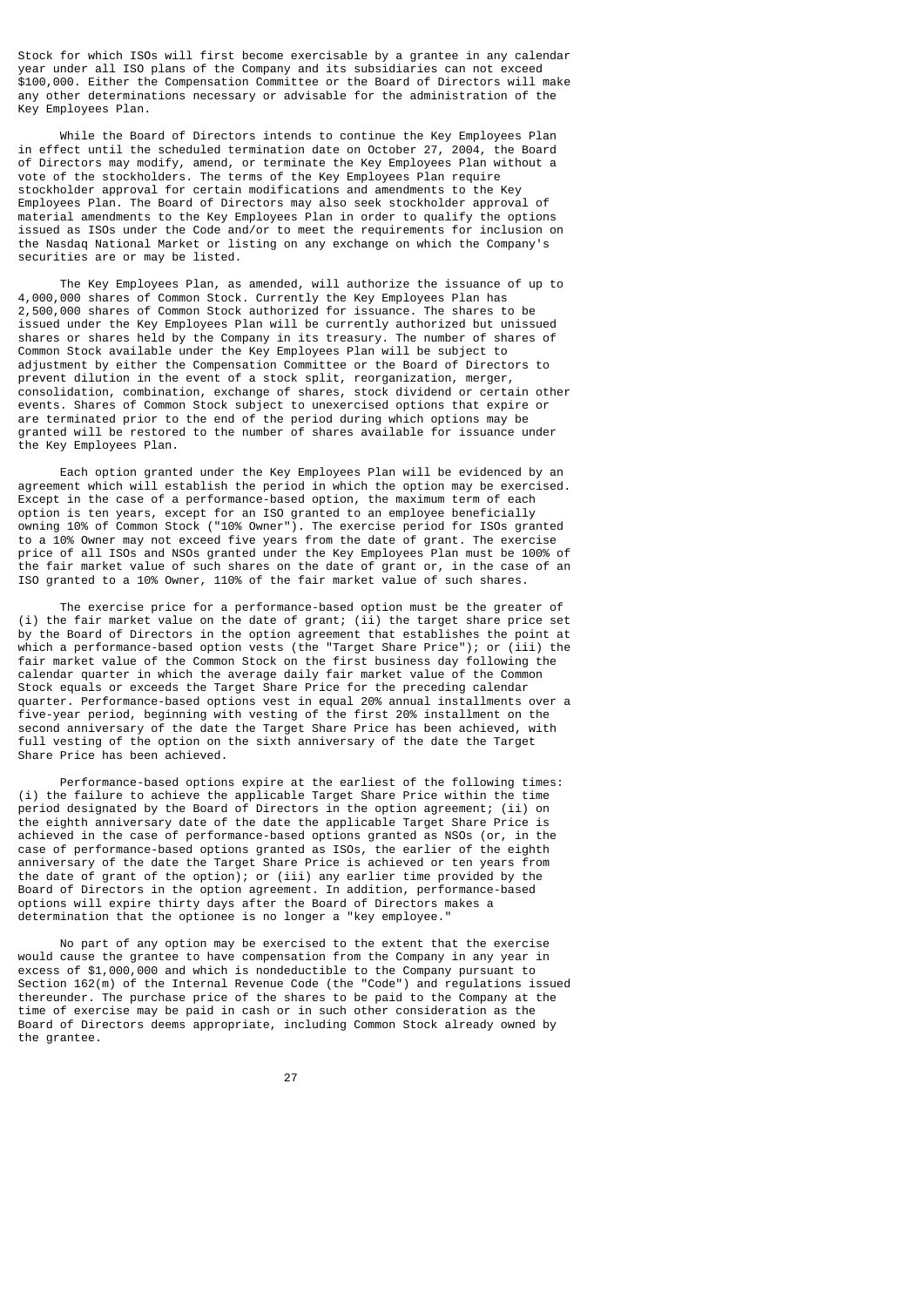Options granted pursuant to the Key Employees Plan are not transferable except upon the death of a grantee, in which event they may be transferred only in accordance with and to the extent provided for in the laws of descent and distribution. If a grantee's employment with the Company terminates for any reason other than death, disability or retirement, all rights to exercise options terminate at the date of such termination of employment. If a grantee dies while employed by the Company or within three (3) months after termination of employment due to a disability, the grantee's options may be exercised by the person to whom the grantee's options have passed by will or applicable law, at the earlier of the expiration date of the options or one year after the grantee's death. If the grantee's employment is terminated because of a disability and the grantee has not died within the three months following termination, the grantee may exercise options at the earlier of the expiration date or one year after termination of employment. If the grantee's employment terminates by reason of retirement, generally the right to exercise options terminates at the earlier of the expiration date of the options or three months after the termination of employment. However, in certain cases, the Board of Directors, pursuant to the provisions of the Key Employees Plan, has authorized the Company to extend the amount of time that a grantee has to exercise an option after employment termination.

 Tax Consequences. The following is a summary of the principal federal income tax consequences of transactions under the Key Employees Plan based on current federal income tax laws. This summary does not describe state, local or foreign tax consequences.

 ISOs granted under the Key Employees Plan are intended to be "incentive stock options" as defined by Section 422 of the Code. Under present law, the grantee of an ISO will not realize taxable income upon the grant or the exercise of the ISO. The Company will not receive an income tax deduction at either of such times. If the grantee does not dispose of the shares of Common Stock acquired upon exercising an ISO within either (i) two (2) years after the date of grant of the ISO, or (ii) one (1) year after the date shares of Common Stock are transferred to the grantee pursuant to the exercise of the ISO, the gain upon a subsequent disposition of the shares will be taxed at capital gain rates. If the grantee, within either of the above periods, disposes of the shares of Common Stock acquired upon the exercise of an ISO, the grantee will recognize as ordinary income in the year of disposition an amount equal to the difference between the exercise price and the fair market value of the shares on the date of exercise. In such event, the Company would be entitled to a corresponding income tax deduction equal to the amount recognized as ordinary income by the grantee. The gain in excess of such amount recognized by the grantee as ordinary income would be taxed as a long-term capital gain or short-term capital gain (subject to the holding period requirements for long-term or short-term capital gain treatment).

 The exercise of an ISO will result in the inclusion of the excess of the stock's fair market value on the date of exercise over the exercise price in the grantee's alternative minimum taxable income. Liability for the alternative minimum tax is complex and depends upon an individual's overall tax situation.

 Upon exercise of an NSO granted under the Key Employees Plan or upon the exercise of an ISO that does not qualify for the tax treatment described above, the grantee must recognize ordinary income in an amount equal to the excess of the fair market value of the shares of Common Stock received over the exercise price of such shares, which is subject to applicable income and employment tax withholding. That amount increases the grantee's basis in the stock acquired pursuant to the exercise of the NSO or ISO not qualifying for the tax treatment described above. Upon a subsequent sale of the stock, the grantee will recognize short-term or long- term capital gain or loss depending on his holding period for the stock and upon the stock's subsequent appreciation or depreciation in value. The Company will be allowed a federal income tax deduction for the amount recognized as ordinary income by the grantee upon the grantee's exercise of the option.

 Options Granted in 2001. The following options were granted under the Key Employees Plan during the year ended December 31, 2001. The options become exercisable over various periods ranging from one year to eight years from the date of grant and have terms ranging from five years to ten years from the date of grant.

<u>28 and 28 and 28 and 28 and 28 and 28 and 28 and 28 and 28 and 28 and 28 and 28 and 28 and 28 and 28 and 28 and 28 and 28 and 28 and 28 and 28 and 28 and 28 and 28 and 28 and 28 and 28 and 28 and 28 and 28 and 28 and 28 a</u>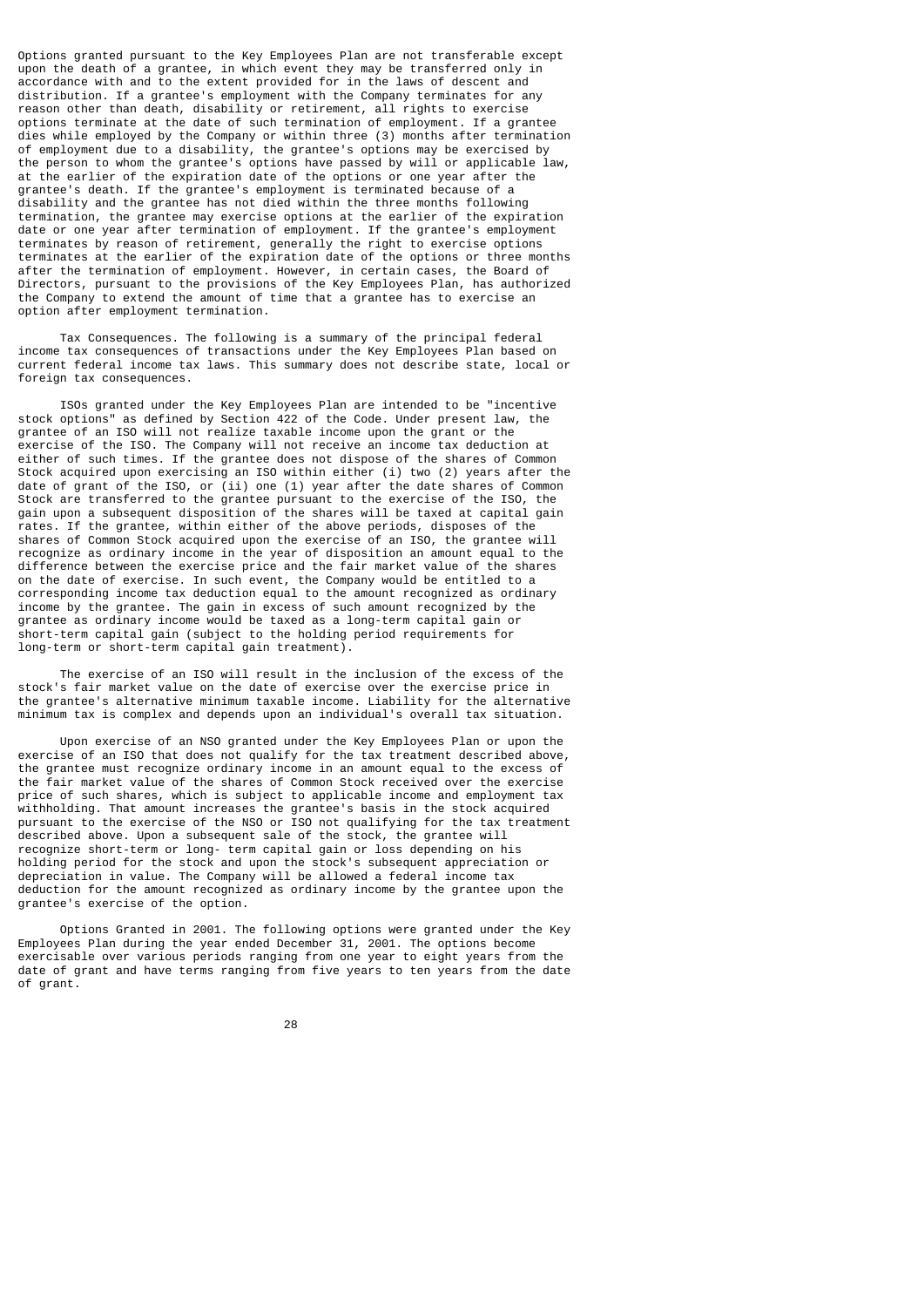Number of Weighted Average Value of Options at<br>Options Granted Exercise Price [February 19, 2002]( Options Granted Exercise Price [February 19, 2002](1) - ---- --------------- ---------------- ----------------------

|                                                                         | - -     | $ -$   |           |
|-------------------------------------------------------------------------|---------|--------|-----------|
|                                                                         | 10,000  | \$6.25 | 80,800    |
|                                                                         | 40,000  | 6.25   | 323,200   |
|                                                                         | 25,000  | 6.25   | 202,000   |
|                                                                         | 40,000  | 6.25   | 323,200   |
| All current executive officers as a group $(9 \text{ persons}) \dots$   | 160.000 | 6.25   | 1,292,800 |
| All employees, including all current officers who are not               |         |        |           |
| executive officers as a group $(111 \text{ persons}) \dots \dots \dots$ | 383,475 | 6.31   | 3,075,618 |

- -------- (1) Based on the closing price of Common Stock as reported in the Nasdaq National Market on [February 19], 2002 of \$[14.33] per share. The actual value of these options, if any, will depend on the excess of the stock price over the exercise price on the date the option is exercised.

THE BOARD OF DIRECTORS RECOMMENDS A VOTE FOR THE PROPOSAL TO APPROVE THE AMENDMENT TO THE 1994 STOCK OPTION PLAN FOR KEY EMPLOYEES. PROXIES SOLICITED BY THE BOARD OF DIRECTORS WILL BE VOTED IN FAVOR OF THE PROPOSAL UNLESS STOCKHOLDERS SPECIFY OTHERWISE.

# PROPOSAL SIX

### APPROVAL OF AN AMENDMENT TO THE SYPRIS SOLUTIONS, INC. INDEPENDENT DIRECTORS' STOCK OPTION PLAN TO INCREASE THE NUMBER OF SHARES AUTHORIZED FOR ISSUANCE THEREUNDER FROM 500,000 TO 750,000

 The Sypris Solutions, Inc. Independent Directors' Stock Option Plan (the "Independent Directors' Plan") was adopted by the Board of Directors of Group Technologies Corporation on October 27, 1994, and was approved by the stockholders of Group Technologies Corporation at the annual meeting of stockholders held in April 1995. The Independent Directors' Plan was further amended in February 1996 and was also amended in March 1998 to reflect the Reorganization. The Board of Directors adopted a proposal on February 23, 1999 to further amend the Independent Directors' Plan to increase the aggregate number of shares of Common Stock reserved for issuance thereunder from 250,000 to 500,000 shares, which proposal was approved by the stockholders of the Company at the annual meeting of stockholders held in April 1999. The Board of Directors adopted a proposal on February 26, 2002 to amend the Independent Directors' Plan to further increase the aggregate number of shares of Common Stock reserved for issuance thereunder from 500,000 shares to 750,000 shares. The proposal to amend the Independent Directors' Plan is subject to stockholder approval and, if not approved, the amendment will not become effective. The Independent Directors' Plan provides for the grant of stock options to directors of the Company who are not employed by the Company or its subsidiaries or affiliates thereof.

 As of [February 19], 2002 there were stock options outstanding covering [429,513] shares of Common Stock held by six (6) persons and only [70,487] shares of Common Stock remained available for future awards under the Independent Directors' Plan. The proposed amendment is expected to provide a sufficient number of additional shares under the Independent Directors' Plan for awards thereunder through the year 2004, and if adopted, the directors who are not employed by the Company or its subsidiaries or any affiliates thereof, could receive more benefits under the Independent Directors' Plan than they could if the proposal is not adopted.

 The following constitutes a brief discussion of the material features of the Independent Directors' Plan and is qualified in its entirety by reference to the full text of the Independent Directors' Plan, as amended and as proposed to be amended, a copy of which is attached as Appendix D to this Proxy Statement.

<u>29 and 29</u>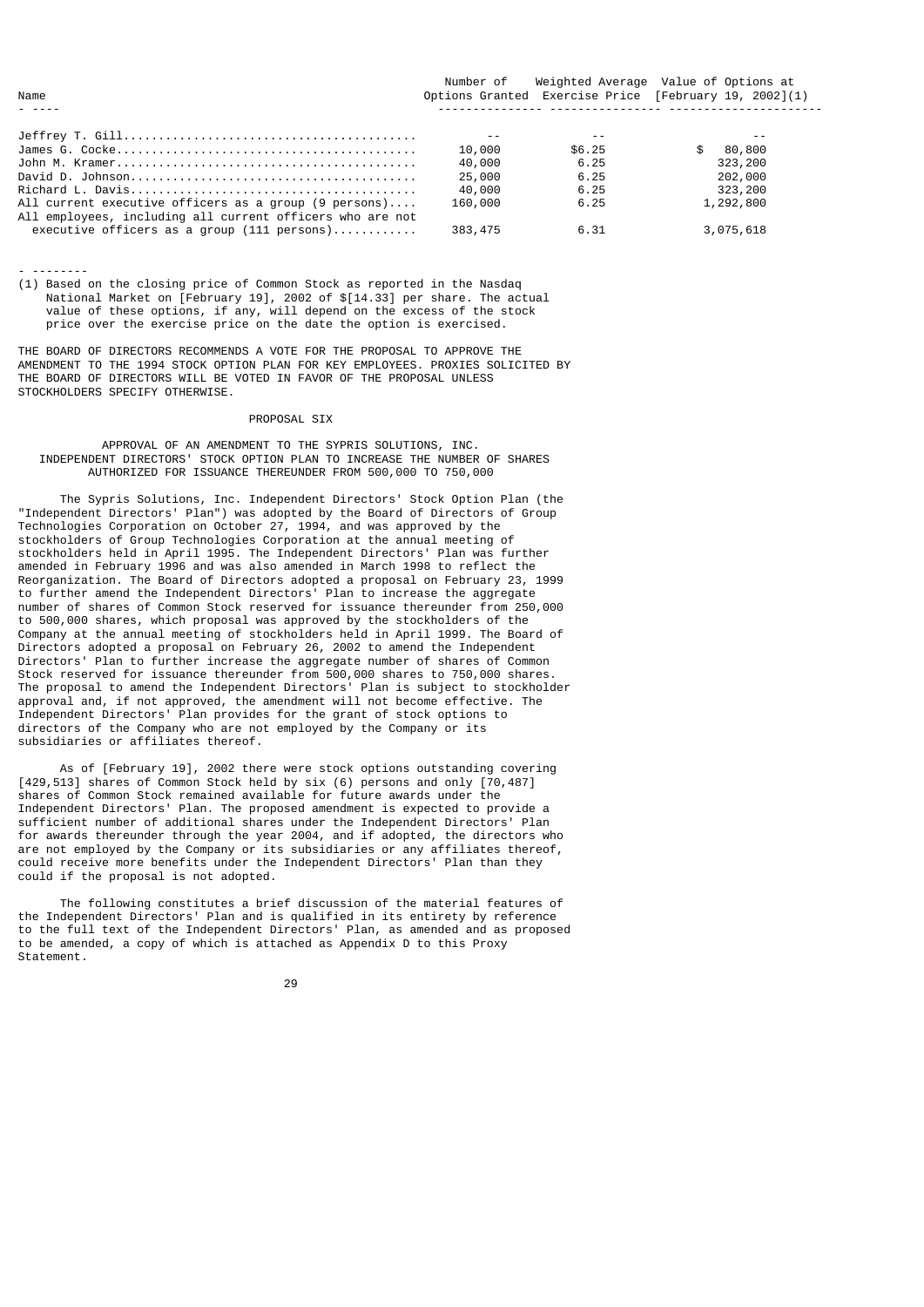The purpose of the Independent Directors' Plan is to promote the interests of the Company by affording an incentive, in the form of an opportunity for stock ownership, to certain persons not employed by the Company and its subsidiaries or an affiliate thereof, to serve as directors of the Company in order to capitalize on the additional expertise and business judgment they provide to the Company.

 The Independent Directors' Plan is administered by the Compensation Committee of the Board of Directors. The Compensation Committee has full power and authority to construe, interpret and administer the Independent Directors' Plan and to adopt rules and regulations for carrying out the Independent Directors' Plan as it may deem proper and in the best interests of the Company. The full Board of Directors has the full and final authority in its discretion to select the independent (i.e., non-employee) directors to whom options will be granted under the Independent Directors' Plan, the number of shares of Common Stock subject to each option, the times when options will be granted, the manner in which each option will be exercisable, the duration of the exercise period and such other provisions as the Board of Directors deems necessary or desirable consistent with the provisions of the Independent Directors' Plan. Either the Board of Directors or the Compensation Committee has full and final authority in its discretion to determine all other questions relating to the administration of the Independent Directors' Plan, subject to the terms and conditions thereof. The Board of Directors has the right, at any time, to amend, suspend or terminate the Independent Directors' Plan, provided that no amendment shall make any changes in an outstanding option which would adversely affect the rights of an optionee without such optionee's consent. The Independent Directors' Plan will terminate October 26, 2004, unless terminated sooner by the Board of Directors.

 Only directors who are independent directors are eligible to receive options under the Independent Directors' Plan. An independent director is a director of the Company who is not an employee of the Company or its subsidiaries or an affiliate thereof. An independent director is selected to receive options under the Independent Directors' Plan at the discretion of the full Board of Directors based upon his or her material contributions or expected contributions to the past, present and future successful performance of the Company and its subsidiaries.

 As of [February 19], 2002, there were six (6) persons who would be eligible to participate in the Independent Directors' Plan. The Independent<br>Directors' Plan, as amended, will authorize the issuance of up to 750,000 Plan, as amended, will authorize the issuance of up to 750,000 shares of Common Stock of the Company. The maximum number of shares of Common Stock of the Company that may currently be issued pursuant to the Independent Directors' Plan is 500,000 shares, subject to adjustment upon possible future changes in the capital structure of the Company. Authorized but unissued shares or treasury shares or both may be issued pursuant to the Independent Directors' Plan. If an option expires or terminates for any reason prior to being exercised, the shares subject to, but not delivered, pursuant to such option may be transferred to the same director or another independent director without decreasing the aggregate number of shares of Common Stock that may be granted under the Independent Directors' Plan.

 Each option granted under the Independent Directors' Plan will be evidenced by an agreement which sets forth the terms and conditions of the grant of the option as well as the period in which the option may be exercised. The exercise period cannot exceed ten (10) years from the date of grant. The exercise price of all options granted under the Independent Directors' Plan must be 100% of the fair market value of the shares on the date the option is granted.

 Options granted pursuant to the Independent Directors' Plan are nontransferable and may be exercised only by the independent director to whom the options were granted. In the event an independent director dies, all options held by such independent director shall remain effective and may be exercised by the estate of such independent director or the persons entitled to such options by will or by the applicable laws of descent and distribution until the expiration of the applicable option period.

 Tax Consequences. The following is a summary of the principal federal income tax consequences of transactions under the Independent Directors' Plan based on current federal income tax laws. This summary does not describe state, local or foreign tax consequences.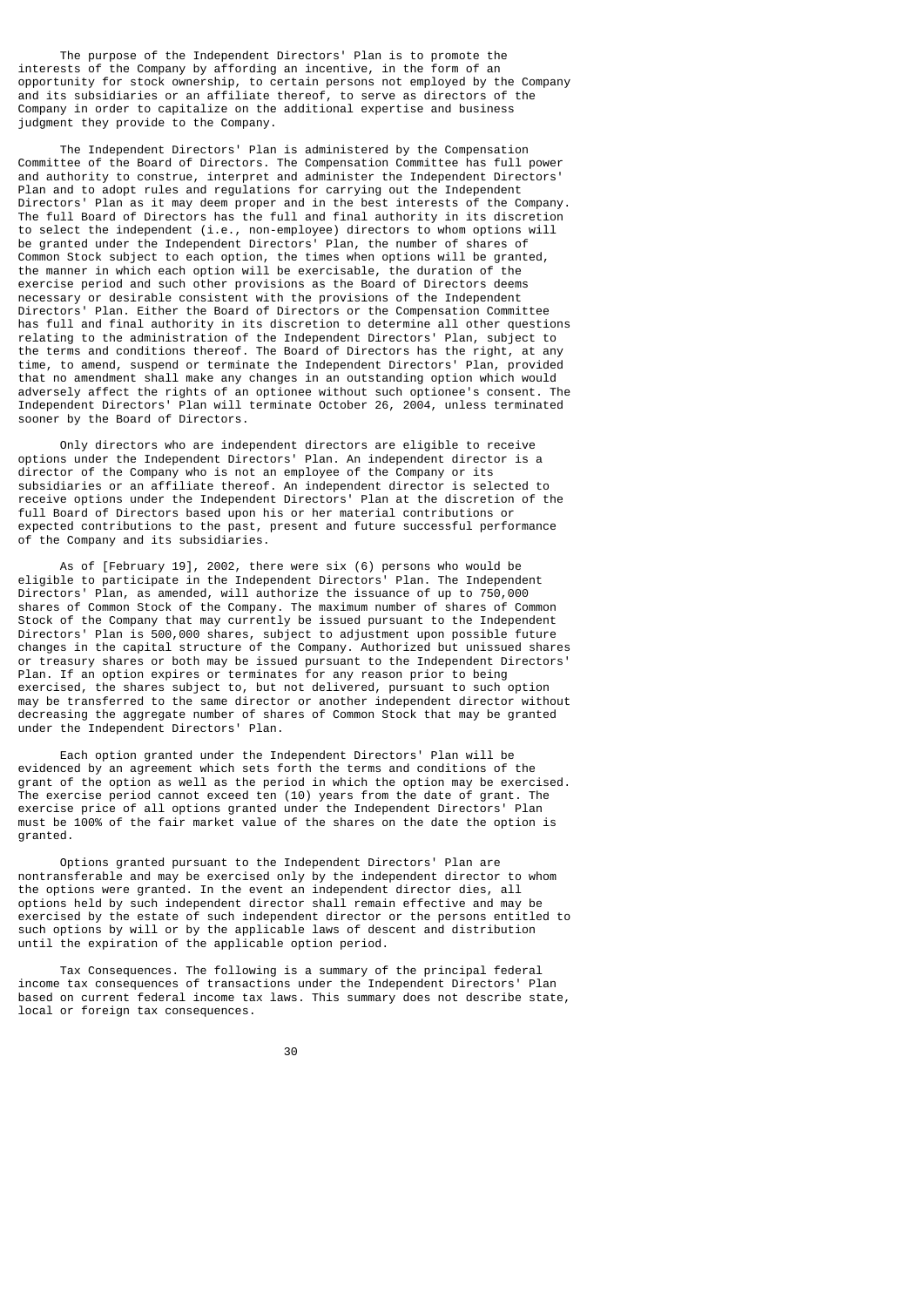The grant of an option under the Independent Directors' Plan will not result in income to the grantee or in a deduction for the Company. Upon the exercise of any option granted under the Independent Directors' Plan, the grantee must recognize ordinary income in an amount equal to the excess of the fair market value of the shares of Common Stock received over the exercise price of such shares, which is subject to applicable income and employment tax withholding. That amount increases the grantee's basis in the stock acquired pursuant to the exercise of the option. Upon a subsequent sale of the stock, the grantee will recognize short-term or long-term capital gain or loss depending on his or her holding period for the stock and upon the stock's subsequent appreciation or depreciation in value. The Company will be allowed a federal income tax deduction for the amount recognized as ordinary income by the grantee upon the grantee's exercise of the option.

 Options Granted in 2001. The following options were granted pursuant to the Independent Directors' Plan during the year ended December 31, 2001. The options were fully vested and immediately exercisable on the date of grant. The number of such options granted with respect to Independent Directors is set forth below:

| Name                                                      |        |        | Number of Weighted Average Value of Options at<br>Options Granted Exercise Price [February 19, 2002](1) |
|-----------------------------------------------------------|--------|--------|---------------------------------------------------------------------------------------------------------|
|                                                           |        |        |                                                                                                         |
|                                                           | 10,000 | \$4.75 | \$95,800                                                                                                |
|                                                           | 10,000 | 4.75   | 95,800                                                                                                  |
|                                                           | 10,000 | 4.75   | 95,800                                                                                                  |
|                                                           | 19,152 | 5.58   | 167,528                                                                                                 |
|                                                           | 19,605 | 5.56   | 171,894                                                                                                 |
|                                                           | 20,587 | 5.58   | 180, 198                                                                                                |
| All current directors who are not executive officers as a |        |        |                                                                                                         |
|                                                           | 89,344 | 5.30   | 807,020                                                                                                 |

- -------- (1) Based on the closing price of Common Stock as reported in the Nasdaq National Market on [February 19], 2002 (\$[14.33] per share). The actual value of these options, if any, will depend on the excess of the stock price over the exercise price on the date the option is exercised.

THE BOARD OF DIRECTORS RECOMMENDS A VOTE FOR THE PROPOSAL TO APPROVE THE AMENDMENT TO THE 1994 INDEPENDENT DIRECTORS' STOCK OPTION PLAN. PROXIES SOLICITED BY THE BOARD OF DIRECTORS WILL BE VOTED IN FAVOR OF THE PROPOSAL UNLESS STOCKHOLDERS SPECIFY OTHERWISE.

# INDEPENDENT AUDITORS

 At its meeting held on February 26, 2002, the Board of Directors adopted the recommendation of the Audit and Finance Committee and selected Ernst & Young LLP to serve as the Company's independent public accountants and auditors for the fiscal year ended December 31, 2002. Ernst & Young LLP has served as the Company's independent public accountants and auditors since and including the Company's fiscal year ended December 31, 1989. Representatives of Ernst & Young LLP are expected to be present at the Annual Meeting, will be available to respond to appropriate questions and will have the opportunity to make a statement if they desire to do so.

 Audit Fees. The aggregate fees billed for professional services rendered by Ernst & Young LLP for the audit of the Company's annual financial statements for the year ended December 31, 2001 and for Ernst & Young LLP's review of the financial statements included in the Company's filings with the Securities and Exchange Commission on Form 10-Q are \$205,200, all of which has been billed through February 19, 2001.

 Financial Information Systems Design and Implementation Fees. Ernst & Young LLP did not render any services related to financial information systems design and implementation for the fiscal year ended December 31, 2001.

31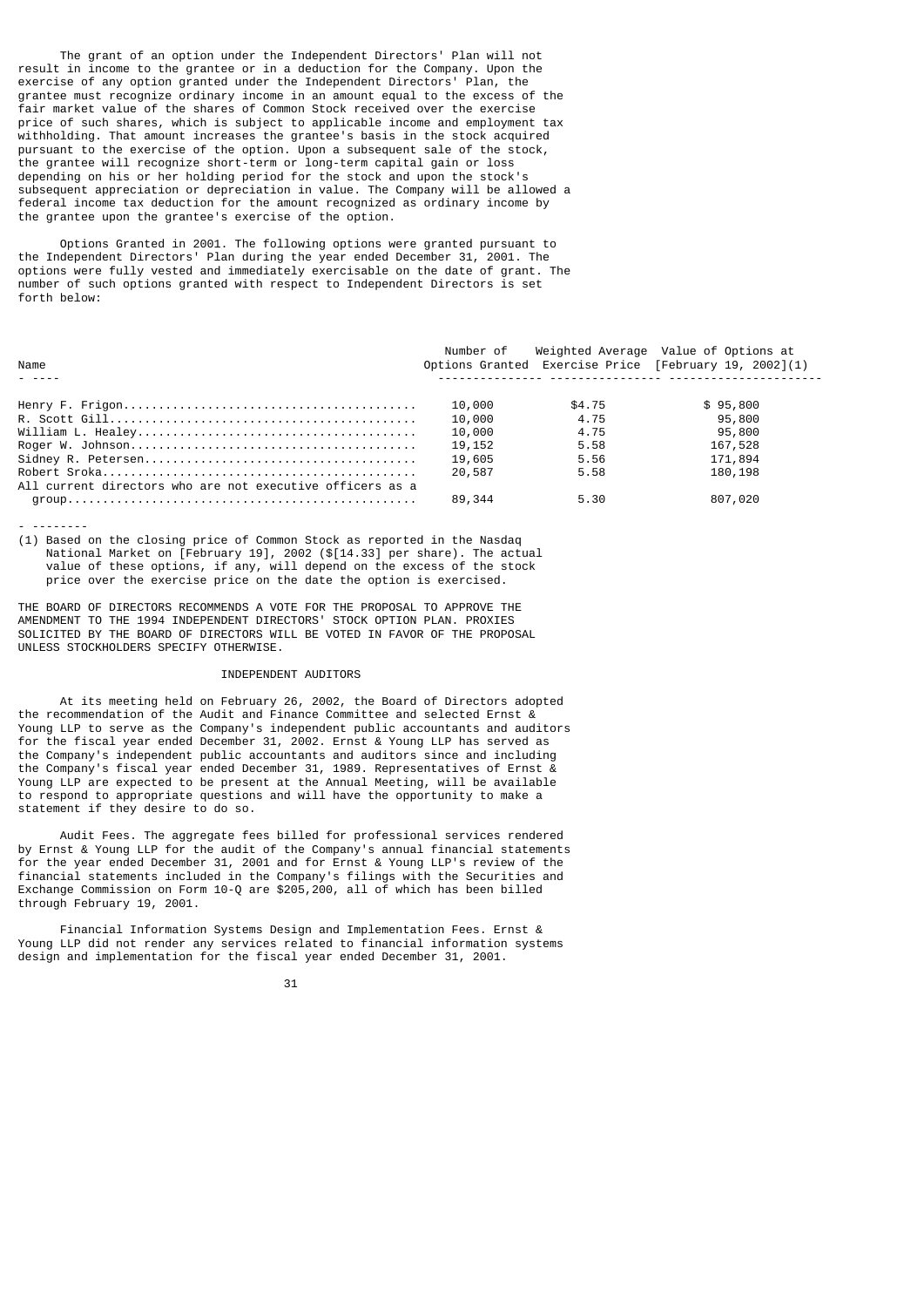All Other Fees. The aggregate fees billed for all other services rendered by Ernst & Young LLP for the fiscal year ended December 31, 2001 are \$181,322, primarily for accounting and advisory services on acquisition activities, follow-on offering registration statement procedures and tax planning and compliance services. The Audit and Finance Committee reviewed the provision of these non-audit services by Ernst & Young LLP for the fiscal year ended December 31, 2001 and determined the provision of such services to be compatible with maintaining such auditor's independence within the meaning of federal securities laws.

#### OTHER MATTERS

 The Board of Directors does not intend to bring any other matter before the Annual Meeting and has not been informed that any other matter is to be presented by others. If any other matter properly comes before the Annual Meeting, the proxies will be voted in accordance with the discretion of the person or persons voting the proxies.

 You are cordially invited to attend the Annual Meeting. Regardless of whether you plan to attend the Annual Meeting, you are urged to complete, date, sign and return the enclosed proxy in the accompanying envelope at your earliest convenience, or vote by telephone or over the Internet.

# Multiple Stockholders Sharing the Same Address

 In December 2000, the Securities and Exchange Commission adopted new rules that permit companies and intermediaries (e.g., brokers) to satisfy the delivery requirements for proxy statements with respect to two or more stockholders sharing the same address by delivering a single proxy statement addressed to those stockholders. This process, which is commonly referred to as "householding," potentially means extra convenience for stockholders and costs savings for companies.

 This year, one or more brokers with accountholders who are Sypris Solutions, Inc. stockholders will be "householding" our proxy materials. A single Proxy Statement will be delivered to multiple stockholders sharing an address unless contrary instructions have been received from the affected stockholder. Once you have received notice from your broker that they will be "householding" communications to your address, "householding" will continue until you are notified otherwise or until you revoke your consent. If, at any time, you no longer wish to participate in "householding" and would prefer to receive a separate Proxy Statement, please notify your broker, direct your written request to Sypris Solutions, Inc., Richard L. Davis, Secretary, 101 Bullitt Lane, Suite 450, Louisville, Kentucky 40222, or contact Mr. Davis at (502) 329-2000. If your broker is not currently householding (i.e., you received multiple copies of the Company's Proxy Statement), and you would like to request delivery of a single copy, you should contact your broker.

# Availability of Report on Form 10-K

 The Company's 2001 Report on Form 10-K may be obtained without charge by writing to Richard L. Davis, Secretary, Sypris Solutions, Inc., 101 Bullitt Lane, Suite 450, Louisville, Kentucky 40222.

# DEADLINE FOR RECEIPT OF AND NOTICE OF STOCKHOLDER PROPOSALS

 Proposals of stockholders of the Company which are intended to be presented by such stockholders at the Company's Annual Meeting to be held in 2003 must be received by the Company no later than November 28, 2002, in order to be considered for inclusion in the proxy statement and form of proxy relating to that meeting.

<u>32 and 2010 and 2010 and 2010 and 2010 and 2010 and 2010 and 2010 and 2010 and 2010 and 2010 and 2010 and 201</u>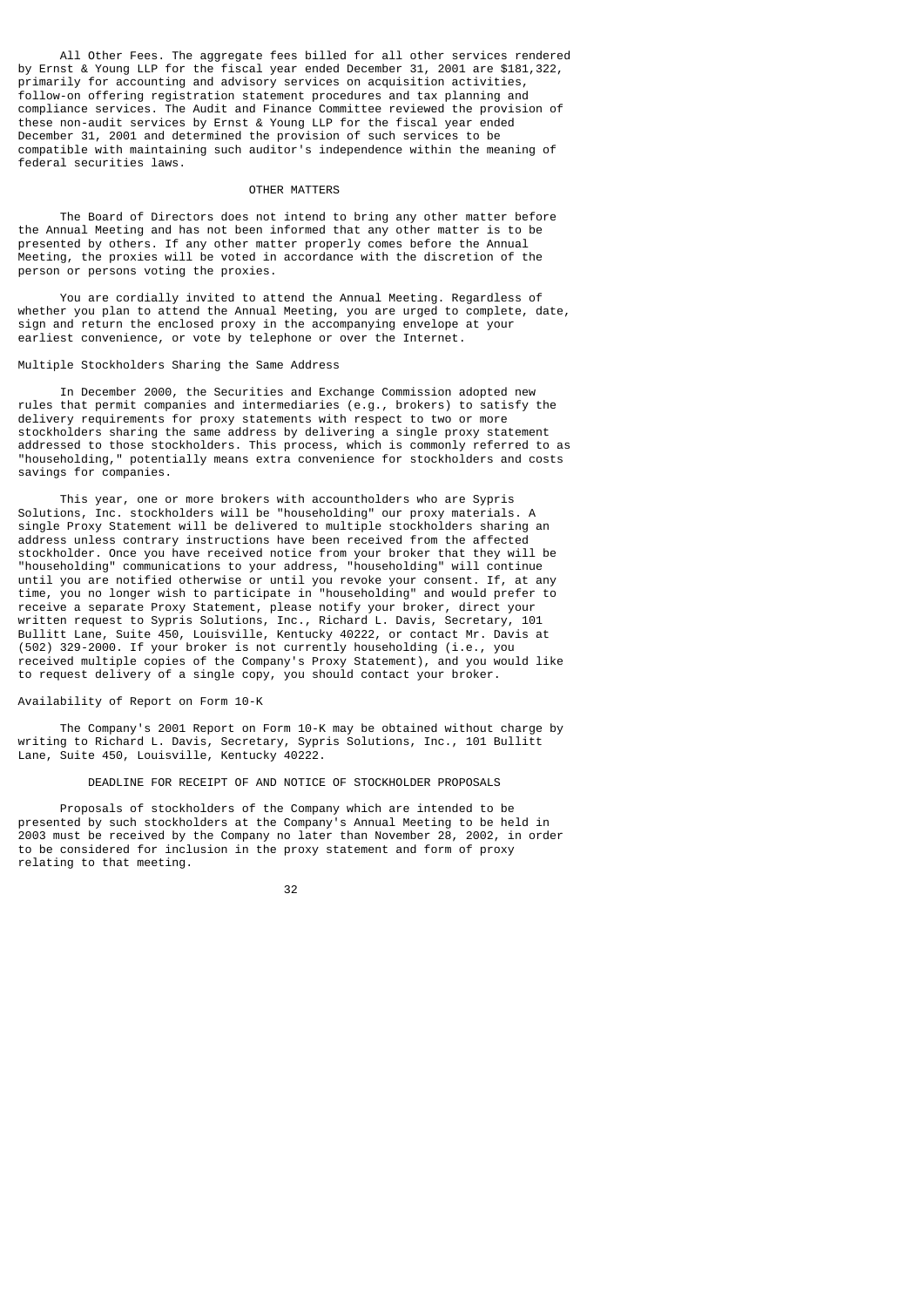Stockholder proposals received after February 11, 2003 will be considered untimely, and the proxies solicited by the Company for next year's Annual Meeting may confer discretionary authority to vote on any such matters without a description of them in the proxy statement for that meeting.

By Order of the Board of Directors

 /s/ Richard L. Davis Richard L. Davis Secretary

Louisville, Kentucky March 28, 2002

33 and 2012 and 2013 and 2013 and 2014 and 2014 and 2014 and 2014 and 2014 and 2014 and 2014 and 2014 and 2014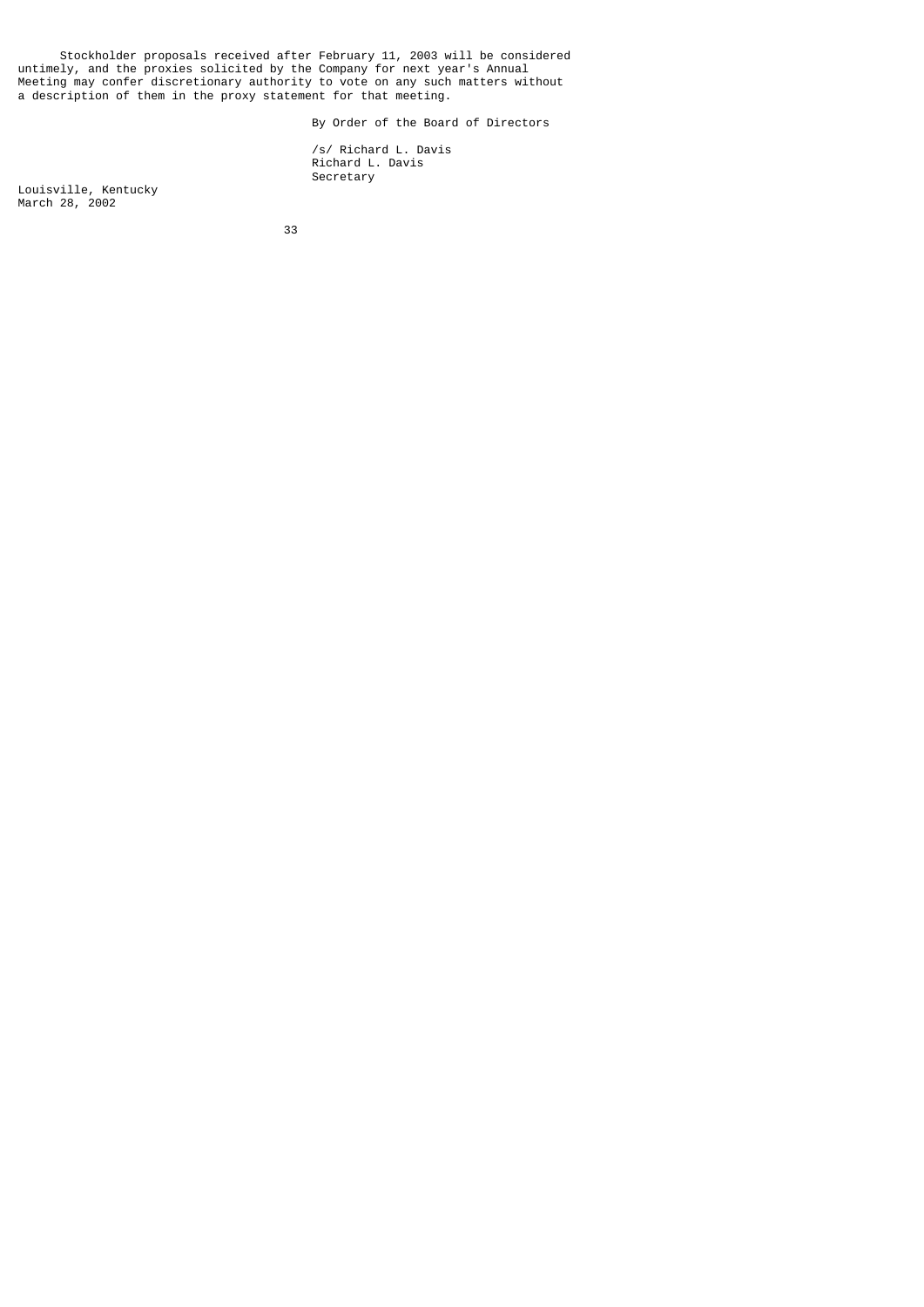#### APPENDIX A

### CERTIFICATE OF AMENDMENT The contract of the contract of the contract of the contract of the contract of the contract of the contract o CERTIFICATE OF INCORPORATION<br>OF **OF OF** SYPRIS SOLUTIONS, INC.

 Sypris Solutions, Inc., a corporation organized and existing under and by virtue of the General Corporation Law of the State of Delaware (the "Corporation"),

### DOES HEREBY CERTIFY:

 FIRST: That at meetings of the Board of Directors of the Corporation, resolutions were duly adopted by the Board of Directors of the Corporation pursuant to Section 242 of the General Corporation Law of the State of Delaware, setting forth amendments to Articles Fifth, Sixth and Eighth of the Certificate of Incorporation of the Corporation and declaring said amendments to be advisable, and submitting said amendments to the stockholders of the Corporation for consideration thereof. The resolutions setting forth the proposed amendments are as follows:

 RESOLVED, that the Board of Directors hereby authorizes and approves the following amendment to Article Fifth of the Certificate of Corporation of this Corporation, the text of such article, as so amended, to read in its entirety as follows:

# "FIFTH: Capital Stock.

 I. Authorized Capital Stock. The total number of shares which are authorized to be issued by the Corporation is 30,000,000 shares of common stock having a \$.01 par value per share ("Common Stock"), 10,000,000 shares of nonvoting common stock having a \$.01 par value per share ("Nonvoting Common Stock"), and 1,000,000 shares of preferred stock having a \$.01 par value per share ("Preferred Stock").

 A description of the foregoing classes of stock of the Corporation and a statement of the voting powers, preferences and relative rights and the qualifications, limitations or restrictions granted to or imposed upon the shares of each class is as follows:

# II. Preferred Stock

 A. Authority is hereby vested in the Board of Directors, by resolution, to divide any or all of the authorized shares of Preferred Stock into series and, within the limitations imposed by law and this Certificate of Incorporation, to fix and determine as to each such series:

 [1] The voting rights and powers, if any, of the holders of shares of such series;

- [2] The number of shares and designation of such series;
- [3] The annual dividend rate;

 [4] The prices at, and the terms and conditions on which, shares of such series may be redeemed;

 [5] The amounts payable on shares of such series in the event of any voluntary or involuntary liquidation, dissolution or winding up of the affairs of the Corporation;

A-1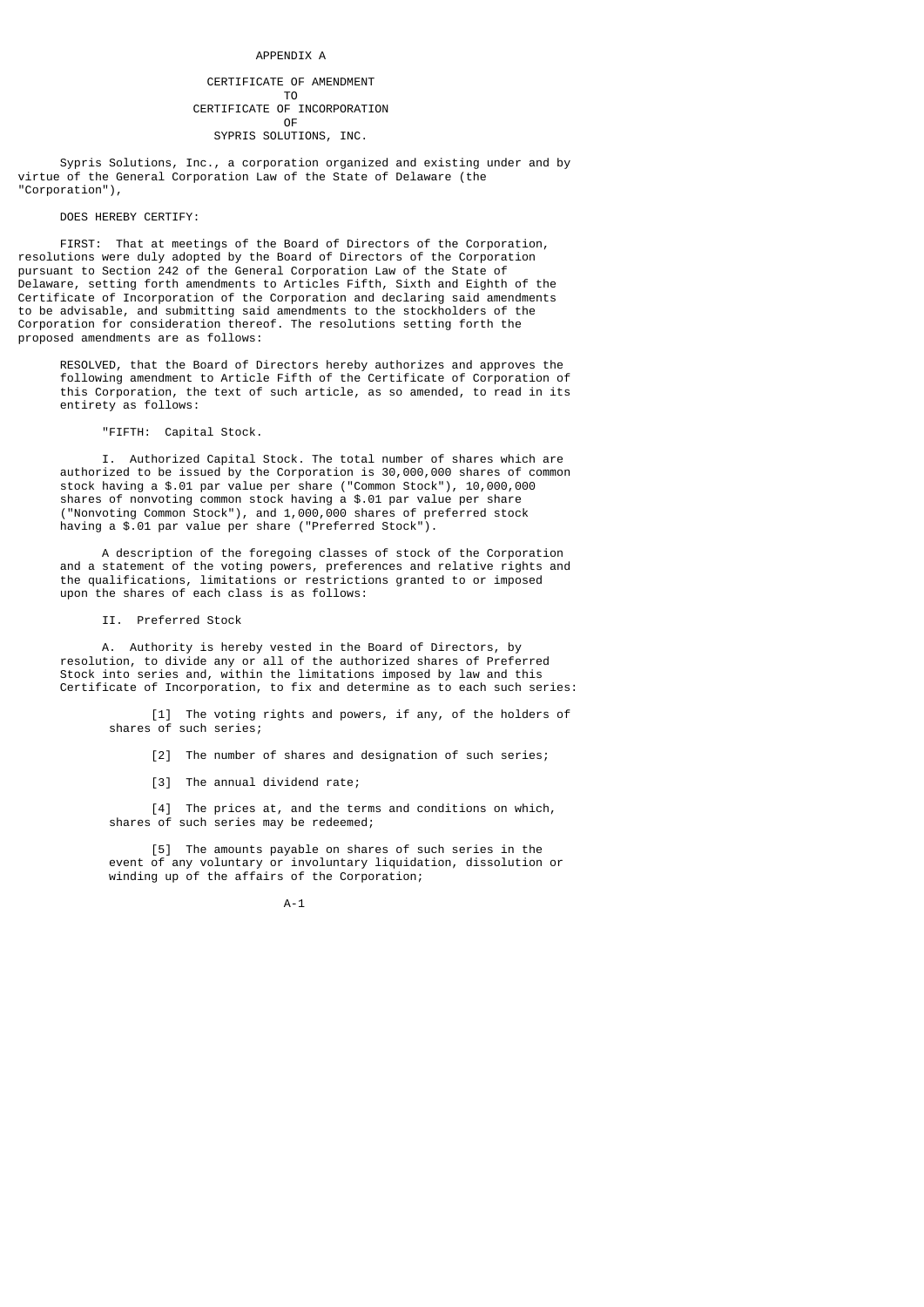[6] The terms, if any, upon which shares of such series may be convertible into, or exchangeable for, shares of any other class or classes or of any other series of the same or any other class or classes, including the price or prices and the rate of conversion or exchange, any adjustments thereof, and all other terms and conditions;

 [7] The sinking fund provisions, if any, for the redemption or purchase of shares of such series; and

> [8] Such other provisions as may be fixed by the Board of Directors of the Corporation pursuant to the Delaware General Corporation Law.

All shares of any one series of Preferred Stock shall be identical with each other in all respects, except that shares of any one series issued at different times may differ as to the dates from which dividends thereon shall be cumulative.

The Corporation may at any time permitted by the resolution adopted by the Board of Directors providing for the issue of any series of Preferred Stock and at the redemption price or prices and on the terms and conditions stated in said resolution, redeem the whole or any part of the shares of any series of Preferred Stock at the time outstanding.

 D. Except when otherwise herein or by statute specifically provided, or except as provided by the resolution adopted by the Board of Directors providing for the issue of any series, the holders of shares of Preferred Stock shall not be entitled to vote at the election of directors or on any question arising at any meeting of stockholders of the Corporation.

 E. To the extent permitted by the Delaware General Corporation Law, the shares of Preferred Stock shall be convertible into other shares of the capital stock of this Corporation upon such terms and conditions and at such rates of conversion or exchange as may be provided by the resolution adopted by the Board of Directors providing for the issue of any series.

 III. Common Stock and Nonvoting Common Stock. The Common Stock and Nonvoting Common Stock are identical, in all respects, except as follows:

 A. Each share of Common Stock entitles the holder thereof to one vote on each matter submitted to a stockholders' vote, while no shares of Nonvoting Common Stock shall have any voting rights, except for those voting rights required by the Delaware General Corporation Law.

 B. Subject to the limitations prescribed herein, holders of the Common Stock and Nonvoting Common Stock shall participate equally in any dividends (payable in cash, stock or property) and stock splits, when and as declared by the Board of Directors, out of assets of the Corporation legally available therefor; provided, however, that, in the event of a stock split, or a pro rata stock dividend of like shares declared on outstanding shares, the holders of Common Stock shall receive shares of Common Stock and the holders of Nonvoting Common Stock shall receive shares of Nonvoting Common Stock.

 C. In the event the Corporation is liquidated, dissolved or wound up, whether voluntarily or involuntarily, the holders of the Common Stock and Nonvoting Common Stock shall participate equally in any distribution. A merger or consolidation of the Corporation with or into any other corporation or a sale or conveyance of all or any part of the assets of the Corporation (which shall not in fact result in the liquidation of the Corporation and the distribution of assets to stockholders) shall not be deemed to be a voluntary or involuntary liquidation or dissolution or winding up of the Corporation within the meaning of this paragraph.

 D. If at any time while there are shares of Common Stock and Nonvoting Common Stock issued and outstanding, it shall be determined by the Board of Directors, in its sole discretion, that legislation or regulations are enacted or any judicial or administrative determination is made which would prohibit the quotation, listing, or trading of the Corporation's Common Stock or Nonvoting Common Stock on the New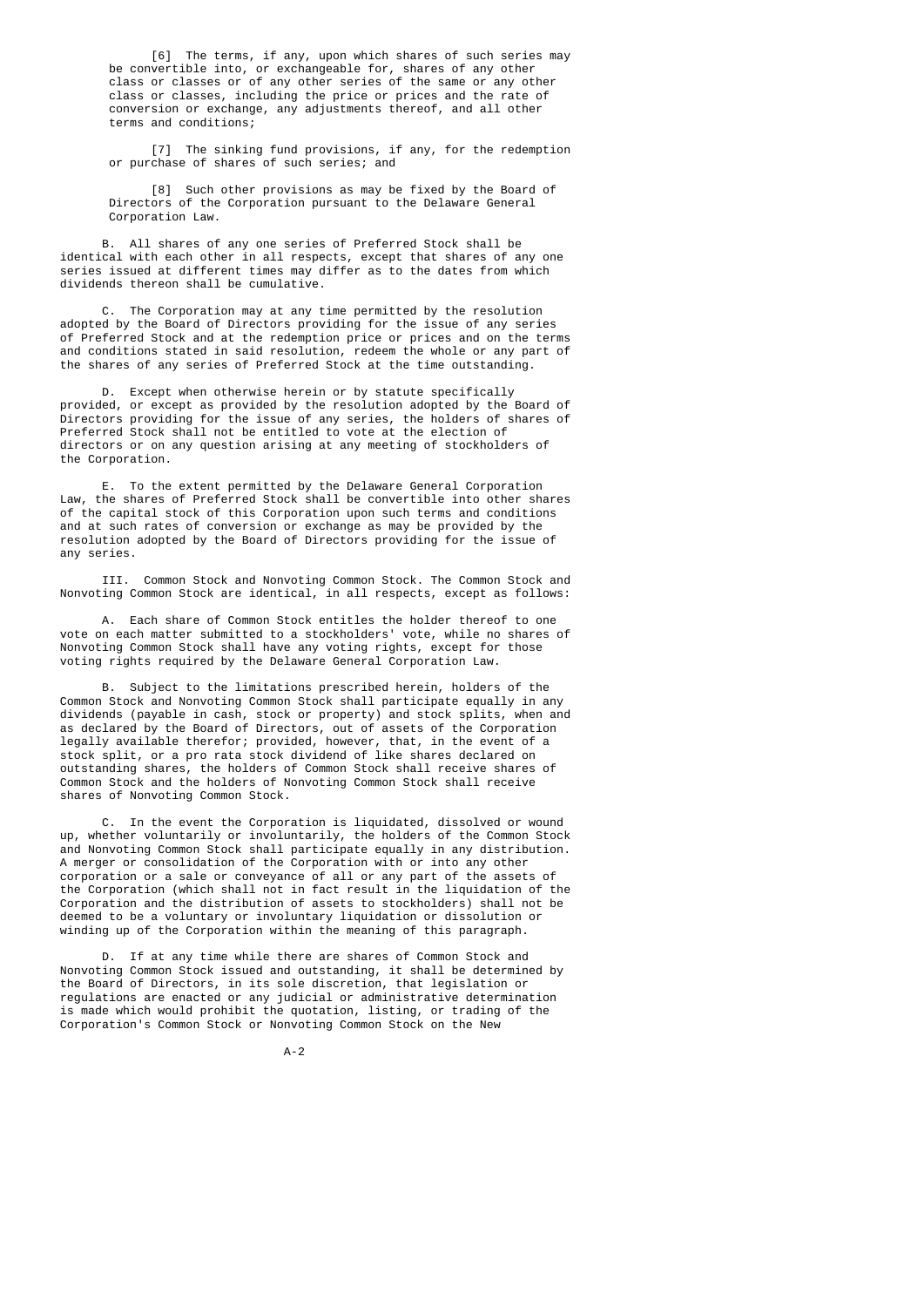York Stock Exchange, the American Stock Exchange or the National Association of Securities Dealers Automated Quotation System, or would otherwise have a material adverse effect on the Corporation, in any such case due to the Corporation having more than one class of common shares outstanding, then the Board of Directors may by reversion convert all outstanding Nonvoting Common Stock into Common Stock on a share-for-share basis. To the extent practicable, notice of such conversion of Nonvoting Common Stock specifying the date fixed for said conversion shall be mailed, postage prepaid, at least 10 days but not more than 30 days prior to said conversion date to the holders of record of shares of Common Stock and Nonvoting Common Stock at their respective addresses as the same shall appear on the books of the Corporation; provided, however, that no failure or inability to provide such notice shall limit the authority or ability of the Board of Directors to convert all outstanding Nonvoting Common Stock into Common Stock. Immediately prior to the close of business on said conversion date (or, if said conversion date is not a business day, on the next succeeding business day) each outstanding share of Nonvoting Common Stock shall thereupon automatically be converted into a share of Common Stock and each certificate theretofore representing shares of Nonvoting Common Stock shall thereupon and thereafter represent a like number of shares of Common Stock.

#### IV. General.

 A. No holder of shares of the Corporation of any class, as such, shall have any preemptive right to subscribe for stock, obligations, warrants, subscription rights or other securities of the Corporation of any class, regardless of when authorized.

 B. For the purposes of this Article FIFTH and of any resolution of the Board of Directors providing for the issue of any series of Preferred Stock or of any certificate of amendment filed with the Secretary of State of the State of Delaware (unless otherwise expressly provided in any such resolution or certificate), any class or classes of stock of the Corporation shall be deemed to rank junior to any other class or classes if the rights of the holders thereof shall be subject or subordinate to the rights of the holders of shares of such other class or classes in respect of the receipt of dividends or of amounts distributable upon liquidation, dissolution, or winding up."

 RESOLVED, that the Board of Directors hereby authorizes and approves the following amendments to Articles Sixth and Eighth of the Certificate of Incorporation of this Corporation, the texts of such articles, as so amended, to read in their entirety as follows:

# "SIXTH: Directors.

 A. The affairs of the Corporation are to be conducted by a Board of Directors of not fewer than three (3) nor more than twelve (12) members, the number to be set by the directors as provided in the Bylaws of the Corporation. The directors shall be divided into three classes as nearly equal in number as possible. Class I directors shall be elected initially for a term expiring at the annual meeting of stockholders held in 2003, Class II directors shall be elected initially for a term expiring at the annual meeting of stockholders held in 2004, and Class III directors shall be elected initially for a term expiring at the annual meeting of stockholders held in 2005. Thereafter, directors chosen to succeed those whose terms expire at such annual meeting shall be elected for a term of office expiring at the third succeeding annual meeting of stockholders following their election. In the event of any increase or decrease in the number of authorized directorships, the newly created or eliminated directorships shall be apportioned by the Board of Directors among the classes as equally as possible. All directors shall hold office until the expiration of the term for which elected, and until their respective successors are elected, except in the case of the death, resignation or removal of any director. Whenever a vacancy occurs on the Board of Directors, a majority of the remaining directors, although less than a quorum, shall have the power to fill the vacancy by electing a successor director to fill that portion of the unexpired term resulting from the vacancy. Directors elected to fill a vacancy shall hold office until the term of the Class to which they shall have been elected expires.

 B. Notwithstanding the foregoing, whenever the holders of any series of Preferred Stock issued by the Corporation shall have the right, voting separately by series, to elect directors at an annual or special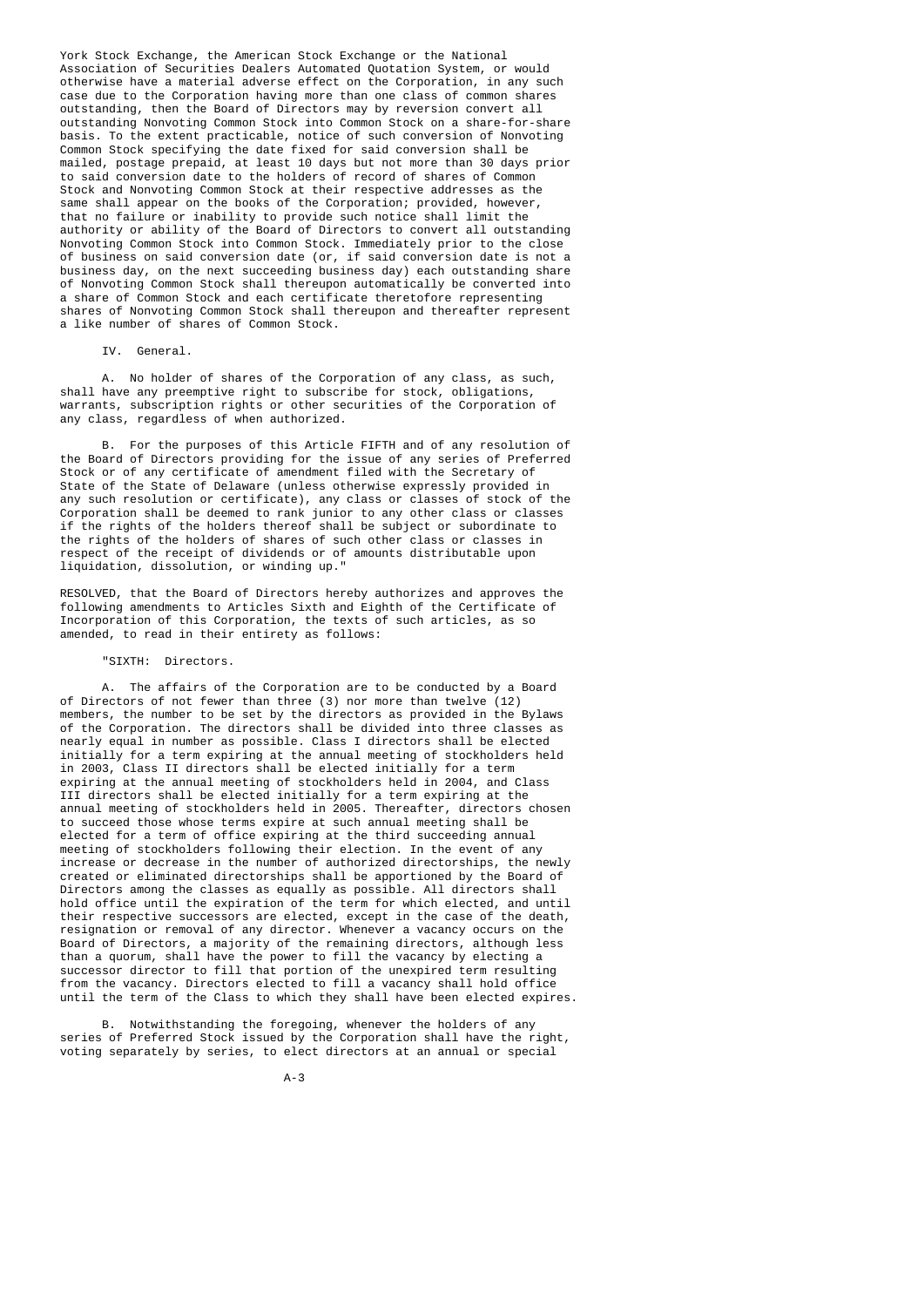meeting of stockholders, the election, term of office, filling of vacancies and other features of such directorships shall be governed by the terms of such series of Preferred Stock as fixed by the Board of Directors, and such directors so elected shall not be divided into classes pursuant to this Article Sixth unless expressly provided by the terms of such series.

 C. Directors of the Corporation may be removed by the affirmative vote of the holders of not less than eighty percent (80%) of the shares of the capital stock of the Corporation issued and outstanding and entitled to vote.

 D. Notwithstanding any other provision of law, this Certificate of Incorporation or the Bylaws of the Corporation, and notwithstanding the fact that a lesser percentage may be specified by law, the affirmative vote of the holders of not less than eighty percent (80%) of all shares of capital stock of the Corporation issued and outstanding and entitled to vote shall be required to amend or repeal, or to adopt any provision inconsistent with this Article Sixth."

 "EIGHTH: Stockholder Action; Call of Special Meetings of Stockholders.

 A. No action required or permitted to be taken by the stockholders of the Corporation at any duly called annual or special meeting of stockholders of the Corporation may be taken without a meeting, and the power of stockholders to consent in writing, without a meeting, to the taking of any action is specifically denied.

 B. Special meetings of the stockholders of the Corporation may be called only by the Board of Directors pursuant to a resolution adopted by a majority of the Directors in writing, or by the holders of not less than eighty percent (80%) of all shares entitled to cast votes at the meeting. Notice of a special meeting must include a description of the purpose or purposes for which the meeting is called.

 C. Notwithstanding any other provision of law, this Certificate of Incorporation or the Bylaws of the Corporation, and notwithstanding the fact that a lesser percentage may be specified by law, the affirmative vote of the holders of not less than eighty percent (80%) of all shares of capital stock of the Corporation issued and outstanding and entitled to vote shall be required to amend or repeal, or to adopt any provision inconsistent with this Article Eighth."

 SECOND: That thereafter, pursuant to resolutions of its Board of Directors, the annual meeting of the stockholders of the Corporation was held, upon notice in accordance with Section 222 of the General Corporation Law of the State of Delaware, at which meeting the necessary number of shares as required by statute were voted in favor of each of the foregoing amendments.

 THIRD: That each of the foregoing amendments was duly adopted in accordance with the provisions of Section 242 of the General Corporation Law of the State of Delaware.

 IN WITNESS WHEREOF, said Corporation has caused this certificate to be signed by Jeffrey T. Gill, its President and Chief Executive Officer, as of this day of  $\frac{2002}{\cdot}$ this day of , 2002.

SYPRIS SOLUTIONS, INC.

By:

 ----------------------------------- Jeffrey T. Gill, President and Chief Executive Officer

A-4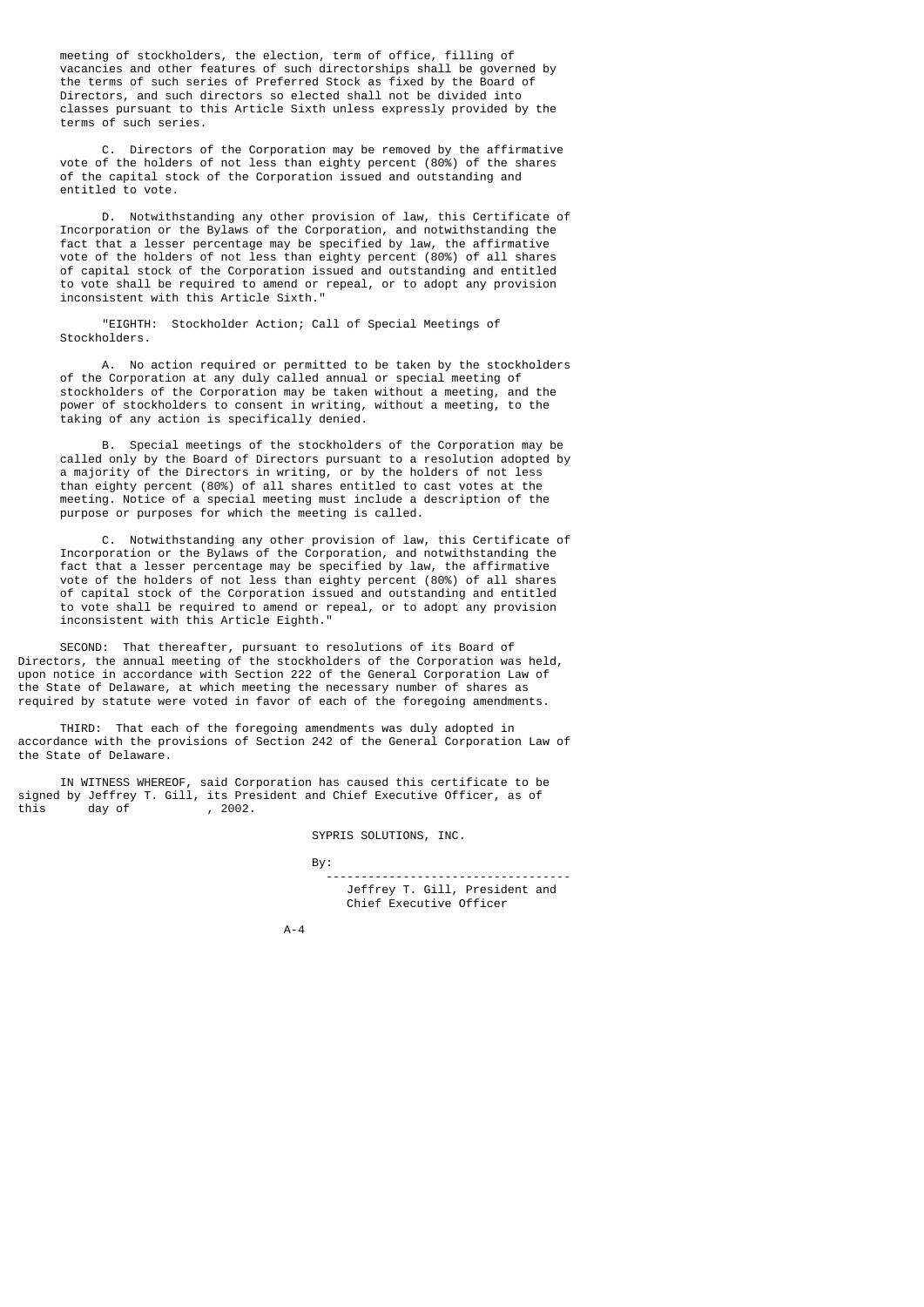#### APPFNDTX R

### AMENDED AND RESTATED BYLAWS OF SYPRIS SOLUTIONS, INC.

### ARTICLE T

# OFFICES

 The registered office of the corporation shall be in the City of Wilmington, County of New Castle, State of Delaware. The principal office of the corporation shall be located in Louisville, Kentucky. The corporation may have such other offices as the business of the corporation may require from time to time.

#### ARTICLE II.

# **STOCKHOLDERS**

 SECTION 1. ANNUAL MEETING. The annual meeting of the stockholders shall be held between January 1st and December 31st of each year, beginning with the year 1998, on such date and at such hour as may be specified in the Notice of Meeting or in a duly executed waiver of notice thereof, for the purpose of electing directors and for the transaction of such other business as may come before the meeting. If the day fixed for the annual meeting shall be a legal holiday, such meeting shall be held on the next business day which is not a legal holiday. If the election of directors shall not be held on the day designated for any annual meeting, or at any adjournment thereof, the Board of Directors shall cause the election to be held at a special meeting of the stockholders to be held as soon thereafter as may be convenient.

 SECTION 2. SPECIAL MEETINGS. Special meetings of the stockholders of the corporation may be called in accordance with the corporation's certificate of incorporation.

 SECTION 3. PLACE OF MEETING. The Board of Directors may designate any place within or without the State of Delaware as the place of meeting for any annual meeting, or any place either within or without the State of Delaware as the place of meeting for any special meeting called by the Board of Directors.

 If no designation is made, or if a special meeting be called by other than the Board of Directors, the place of meeting shall be the principal office of the corporation in the State of Kentucky, except as provided in Section 5 of this Article.

 SECTION 4. NOTICE OF MEETINGS. Written or printed notice stating the place, day and hour of the meeting and, in the case of a special meeting, the purpose or purposes for which the meeting is called, shall be delivered not less than ten (10) nor more than sixty (60) days before the date of the meeting, either personally or by telegraph, teletype or other form of wire or wireless communication, electronic transmission or by mail or private carrier, by or at the direction of the president, or the secretary, or the officer or persons calling the meeting, to each stockholder of record entitled to vote at such meeting, except when a longer period of time is required by statute. If mailed, such notice shall be deemed to be delivered when deposited in the United States mail in a sealed envelope addressed to the stockholder at his address as it appears on the records of the corporation, with first class postage thereon prepaid.

 SECTION 5. MEETING OF ALL STOCKHOLDERS. If all of the stockholders shall meet at any time and place, either within or without the State of Delaware, and consent to the holding of a meeting, such meeting shall be valid without call or notice, and at such meeting any corporate action may be taken.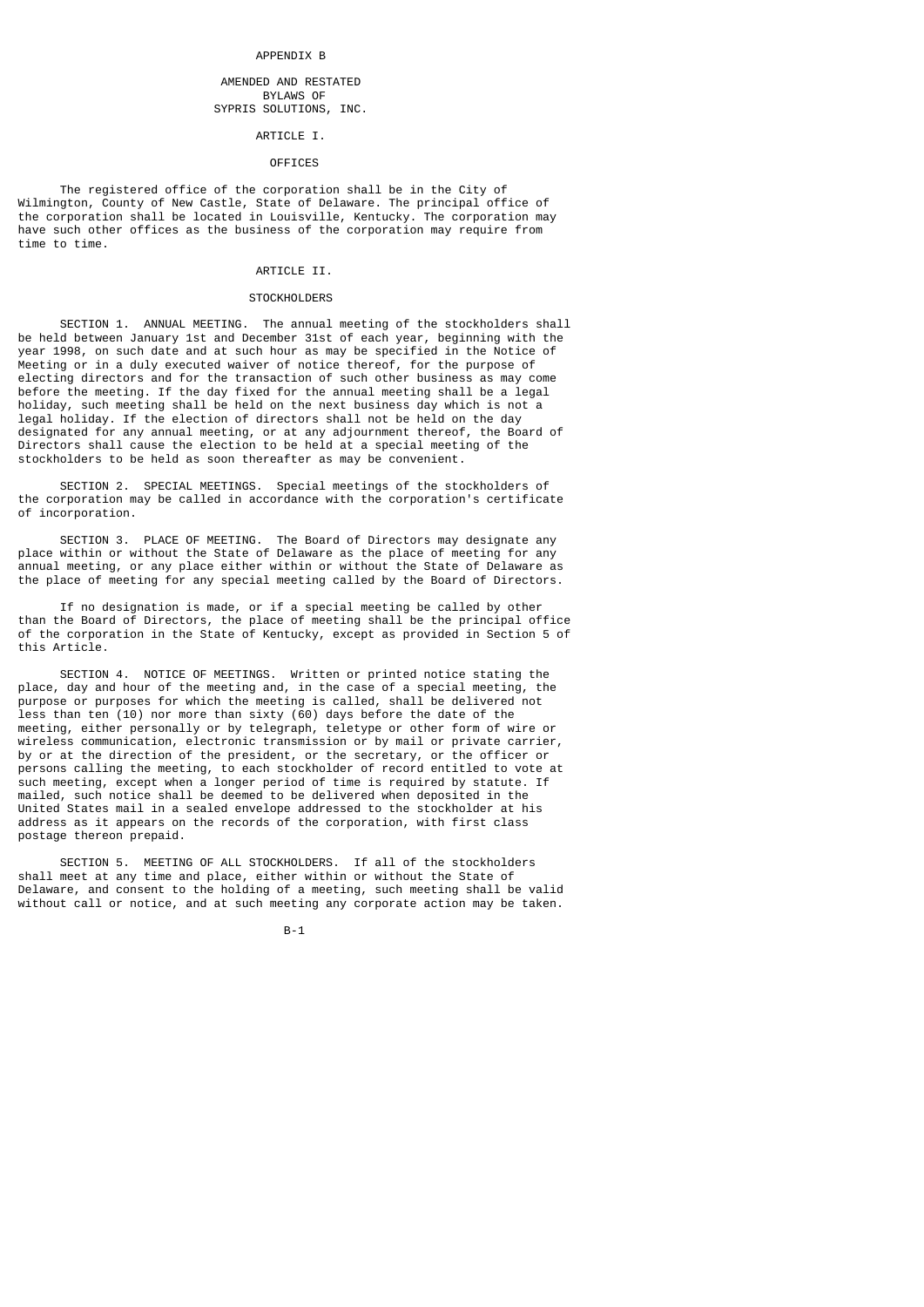SECTION 6. CLOSING OF TRANSFER BOOKS OR FIXING OF RECORD DATE. If no record date is fixed for the determination of stockholders entitled to notice of or to vote at a meeting of stockholders, or stockholders entitled to receive payment of a dividend, the date on which notice of the meeting is mailed or the resolution of the Board of Directors declaring such dividend is adopted, as the case may be, shall be the record date for such determination of stockholders. When a determination of stockholders entitled to vote at any meeting of stockholders has been made as provided herein, such determination shall apply to any adjournment thereof unless the meeting is adjourned to a date more than one hundred twenty (120) days after the date fixed for the original meeting, in which case the Board of Directors shall fix a new record date.

 SECTION 7. VOTING LISTS AND SHARE LEDGER. The secretary shall prepare and make, at least ten days before every meeting of stockholders, a complete list of the stockholders entitled to vote at the meeting, arranged in alphabetical order, and showing the address of each stockholder and the number of shares registered in the name of each stockholder. Such list shall be open to the examination of any stockholder, for any purpose germane to the meeting, during ordinary business hours, for a period of at least ten days prior to the meeting, either at a place within the city where the meeting is to be held, which place shall be specified in the notice of the meeting, or, if not so specified, at the place where the meeting is to be held. The list shall also be produced and kept at the time and place of the meeting during the whole time thereof and may be inspected by any stockholder who is present. The stock ledger shall be the only evidence as to who are the stockholders entitled to examine the stock ledger, the list of stockholders or the books of the corporation, or to vote in person or by proxy at any meeting of stockholders.

 SECTION 8. QUORUM. A majority of the outstanding shares entitled to vote, represented in person or by proxy, shall constitute a quorum at any meeting of stockholders. The stockholders present at a duly organized meeting can continue to do business for the remainder of the meeting and for any adjournment thereof until adjournment, notwithstanding the withdrawal of enough stockholders to leave less than a quorum, unless a new record date is or must be set for that adjourned meeting.

 SECTION 9. PROXIES. At all meetings of stockholders, a stockholder may vote by proxy executed in writing (or by the transmission of an electronic submission or in such manner allowed by the Delaware General Corporation Law) by the stockholder or by his duly authorized attorney-in-fact. Such proxy shall be filed with the secretary of the corporation before or at the time of the meeting. A stockholder may revoke his proxy at any time prior to the establishment of a quorum at any meeting of stockholders. Such revocation shall be in writing (or by the transmission of an electronic submission or in such manner allowed by the Delaware General Corporation Law) and delivered to the secretary of the corporation prior to the time the presence of a quorum has been determined and declared.

## ARTICLE III.

#### **DIRECTORS**

 SECTION 1. GENERAL POWERS. The business and affairs of the corporation shall be managed under the direction of a Board of Directors.

 SECTION 2. NUMBER AND TENURE OF DIRECTORS. The number of directors of the corporation shall be not less than three (3) nor more than twelve (12). The Board of Directors may from time to time designate the number of directors which shall constitute the whole Board within the limitation specified in the preceding sentence. The number of directors shall initially be eight (8). The directors shall be divided into three classes as nearly equal in number as possible. Each director shall hold office for an initial term as set forth in Article Sixth of the Corporation's Certificate of Incorporation, and thereafter, shall hold office for a term of three (3) years. In the event of any increase or decrease in the number of authorized directorships, the newly created or eliminated directorships shall be apportioned by the Board of Directors among the classes as equally as possible. All directors shall hold office until the expiration of the term for which elected, and until their respective successors are elected, except in the case of the death, resignation or removal of any director.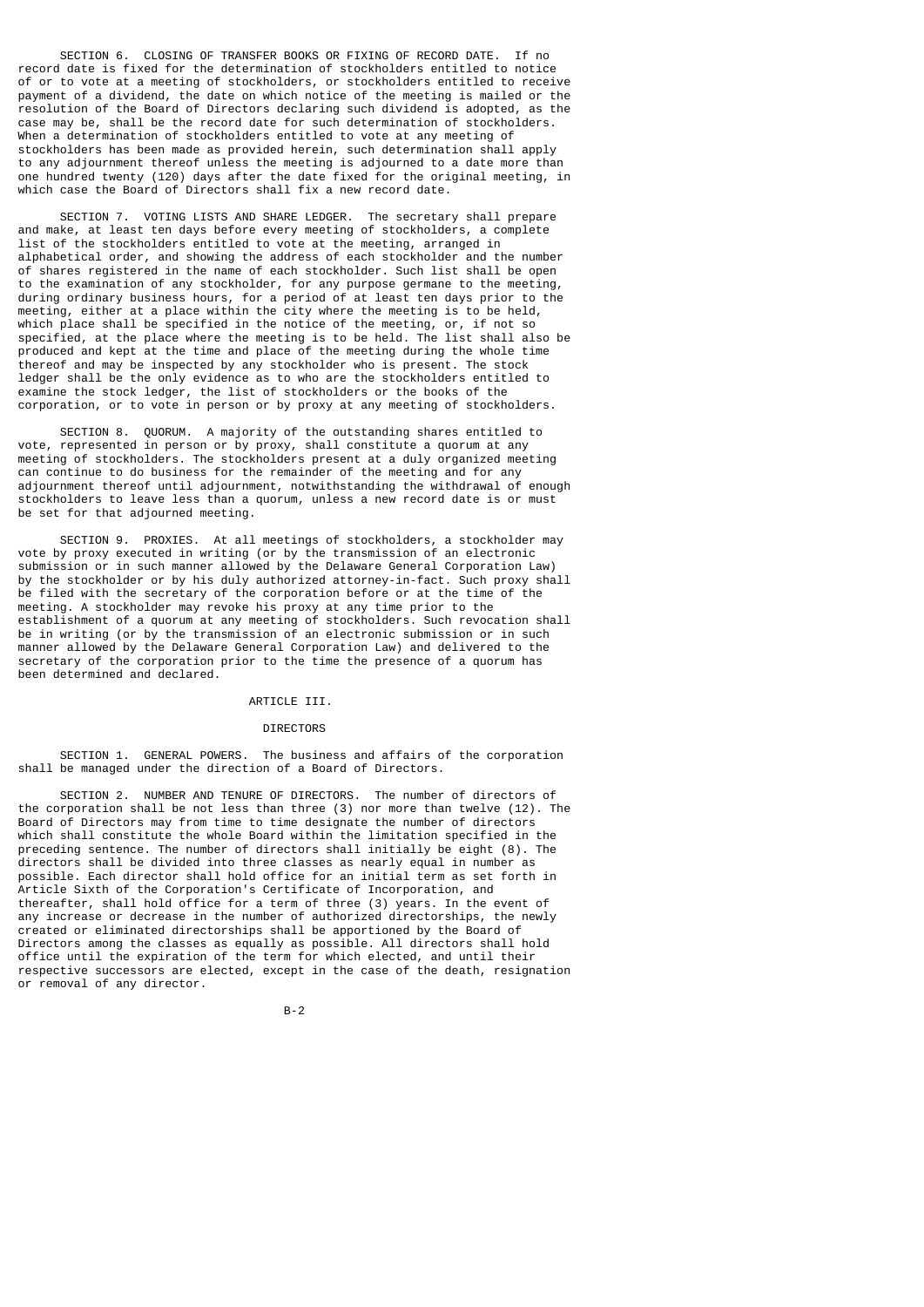SECTION 3. REGULAR MEETINGS. A regular meeting of the Board of Directors shall be held without notice other than this bylaw, immediately after, and at the same place as, the annual meeting of stockholders. The Board of Directors may provide, by resolution, the time and place, either within or without the State of Delaware, for the holding of additional regular meetings without other notice than such resolution.

 SECTION 4. SPECIAL MEETINGS. Special meetings of the Board of Directors may be called by or at the request of the chairman of the board or a majority of the directors. The person or persons authorized to call special meetings of the Board of Directors may fix any place, either within or without the State of Delaware, as the place for holding any special meeting of the Board of Directors called by them.

 SECTION 5. NOTICE. Notice of any special meeting shall be given at least two (2) days prior thereto by telephone, by written notices delivered personally or mailed to each director at his address on file with the corporation, or by telegram or other form of electronic communication. If mailed, such notice shall be deemed to be delivered when deposited in the United States mail in a sealed envelope so addressed, with postage thereon prepaid. If notice be given by telegram, such notice shall be deemed to be delivered when the telegram is delivered to the telegraph company. Any director may waive notice of any meeting. The attendance of a director at any meeting shall constitute a waiver of notice of such meeting, unless the director at the beginning of the meeting (or promptly upon his arrival) objects to the transaction of any business at the meeting and does not thereafter vote for or assent to action taken at the meeting. Neither the business to be transacted at, nor the purpose of, any regular or special meeting of the Board of Directors need be specified in the notice or waiver of notice of such meeting.

 SECTION 6. QUORUM. A majority of the Board of Directors shall constitute a quorum for the transaction of business at any meeting of the Board of Directors, provided that if less than a majority of the directors are present at said meeting, a majority of the directors present may adjourn the meeting from time to time without further notice.

 SECTION 7. MANNER OF ACTING. The act of the majority of the directors present at a meeting at which a quorum is present shall be the act of the Board of Directors; provided, however, that the Board of Directors, by resolution adopted by a majority of the full Board of Directors, may designate from among its members an executive and one or more other committees, including, without limitation, an audit committee and a compensation committee, each of which, to the extent provided in such resolution, shall have and may exercise all the authority of the Board of Directors to the extent permitted by the Delaware General Corporation Law, but no such committee shall have the authority of the Board of Directors to [a] approve or recommend to stockholders actions or proposals required by Delaware law to be approved by the stockholders; [b] fill vacancies on the Board of Directors or on any of its committees; [c] adopt, amend or repeal bylaws; [d] authorize or approve reacquisition of shares unless pursuant to a general formula or method specified by the Board of Directors; or [e] authorize or approve the issuance or sale or contract for sale of shares or determine the designation and relative rights, preferences and limitations of a voting group, except that the Board of Directors may authorize a committee (or senior executive officer of the corporation) to do so within limits specifically prescribed by the Board of Directors.

 SECTION 8. VACANCIES. Any vacancy occurring on the Board of Directors may be filled by the affirmative vote of a majority of the remaining directors, although less than a quorum. A director elected to fill a vacancy shall hold office until the term of the Class to which he shall have been elected expires, subject to the election and qualification of his successor and to his earlier death, resignation or removal.

 SECTION 9. COMPENSATION. The Board of Directors shall have authority to fix the compensation of directors.

 SECTION 10. ACTION BY CONSENT OF DIRECTORS. Any action required or permitted to be taken at a meeting of the Board of Directors or at a meeting of a committee, may be taken without a meeting if a consent, in writing, setting forth the action so taken shall be signed by all of the directors, or all of the members of the committee, as the case may be, and included in minutes or filed with the corporate records.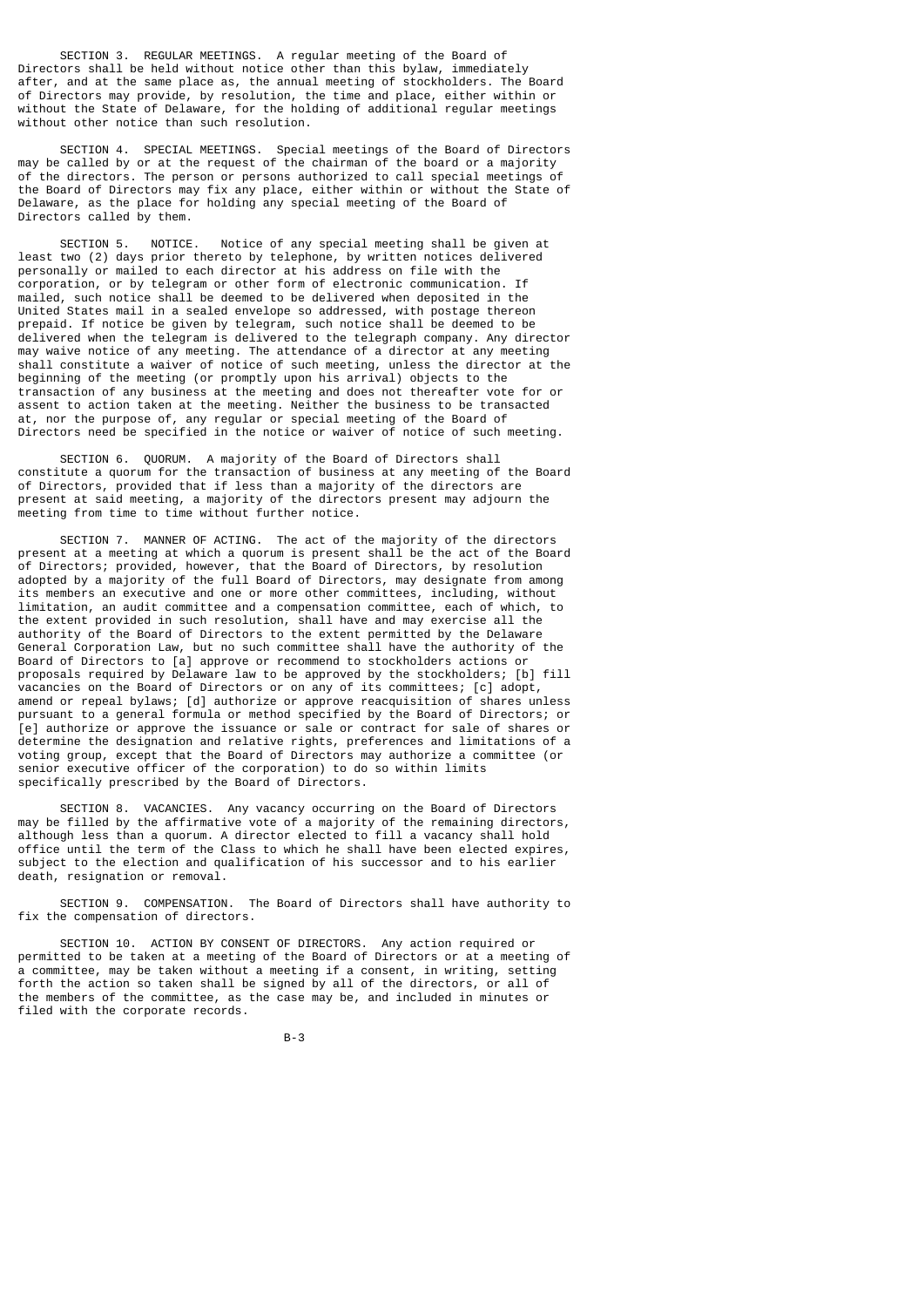#### ARTICLE IV.

### **OFFICERS**

 SECTION 1. DESIGNATION OF OFFICERS. The officers of the corporation shall be a president, one or more vice presidents, a treasurer, a secretary, and such other officers, including, without limitation, a chairman of the board, a chief executive officer, one or more assistant treasurers and one or more assistant secretaries, as may be provided by the Board of Directors and elected in accordance with the provisions of this article.

 SECTION 2. ELECTION AND TERM OF OFFICE. The officers of the corporation shall be elected annually by the Board of Directors at the first meeting of the Board of Directors held after each annual meeting of stockholders. If the election of officers shall not be held at such meeting, such election shall be held as soon thereafter as convenient. Vacancies may be filled or new offices created and filled at any meeting of the Board of Directors. Each officer shall hold office until his or her successor shall have been duly elected and shall have qualified or until his or her death or until he or she shall resign or shall have been removed from office in the manner hereinafter provided.

 SECTION 3. REMOVAL. Any officer elected by the Board of Directors may be removed by the Board of Directors, with or without cause, whenever in its judgment the best interest of the corporation would be served thereby, but such removal shall be without prejudice to the contract rights, if any, of the person so removed. Election or appointment of an officer or agent shall not of itself create contract rights.

 SECTION 4. CHAIRMAN OF THE BOARD. The Board of Directors shall appoint one of its members to be chairman of the board to serve at the pleasure of the Board. He shall preside at all meetings of the Board of Directors and at all meetings of the stockholders. The chairman of the board shall supervise the carrying out of the policies adopted or approved by the Board. He shall have general executive powers, as well as the specific powers conferred by these bylaws. He shall also have and may exercise such further powers and duties as from time to time may be conferred upon, or assigned to him by the Board of Directors.

 SECTION 5. PRESIDENT. The Board of Directors shall appoint the president of the corporation. The president may sign, with the secretary, or any other proper officer of the corporation thereunto authorized by the Board of Directors, certificates for shares of the corporation, any deeds, mortgages, bonds, contracts, or other instruments which the Board of Directors has authorized to be executed except in cases where the signing and execution thereof shall be expressly delegated by the Board of Directors or by these bylaws to some other officer or agent of the corporation, or shall be required by law to be otherwise signed or executed; he shall have authority to vote all shares of stock in other corporations owned by the corporation, unless the Board of Directors designates and appoints another person as proxy for the corporation; and in general shall perform all duties incident to the office of president and such other duties as may be prescribed by the Board of Directors from time to time. In the event the Board does not appoint a chief executive officer or in his absence or in the event of his inability or refusal to act, the

president shall perform the duties of chief executive officer. The Board in its discretion may appoint the same member to the office of chairman of the board and president. When the member of the Board holds the office of chairman of the board and president, a vice chairman of the board shall be appointed to preside at any meeting of the Board at which the chairman is not present.

 SECTION 6. CHIEF EXECUTIVE OFFICER. The chief executive officer shall be the principal executive officer of the corporation and shall in general supervise and control all of the business affairs of the corporation and in general shall perform all duties incident to the office of chief executive officer and such other duties as may be prescribed by the Board of Directors from time to time. The Board in its discretion may appoint the same member to the office of chief executive officer and chairman of the board and/or president.

 SECTION 7. VICE PRESIDENT. The Board shall appoint as many vice presidents as it deems necessary and may designate one or more vice presidents as senior vice president of the corporation. Such senior vice president (or in the event no senior vice president is appointed, the vice president in the order designated at the time of their election or, in the absence of any designation, then in the order of their appointment) shall, in the absence of the president and chief executive officer or in the event of his or their inability or refusal to act, perform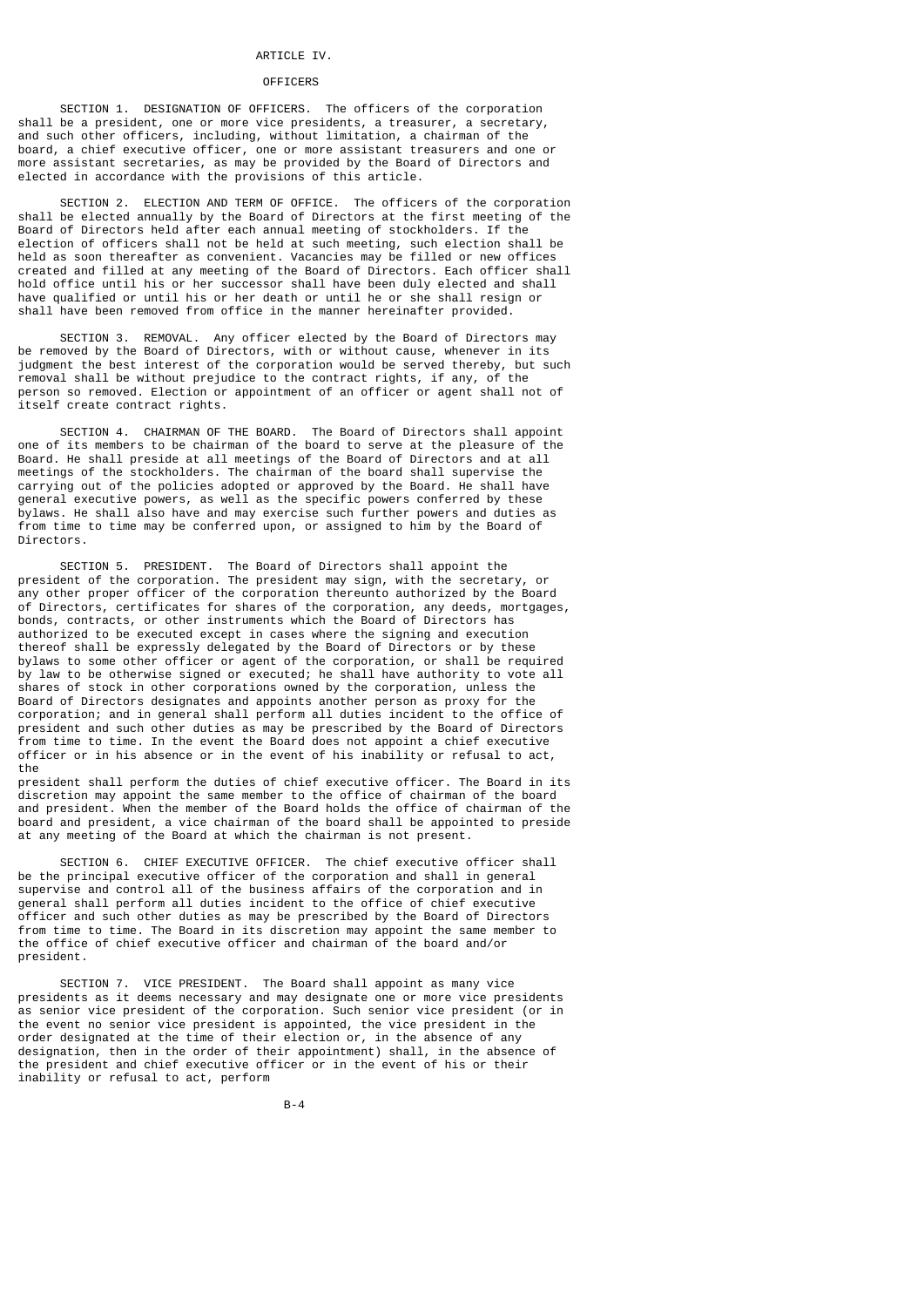the duties of such office(s) and, when so acting, shall have all the powers of and be subject to all the restrictions upon such office(s). Any vice president may sign, with the secretary or an assistant secretary, certificates for shares of the corporation and shall perform such other duties as from time to time may be assigned to them by the president or by the Board of Directors.

 SECTION 8. TREASURER. If required by the Board of Directors, the treasurer shall give a bond for the faithful discharge of his duties in such sum and with such surety or sureties as the Board of Directors shall determine. He shall: [a] have charge and custody of and be responsible for all funds and securities of the corporation; receive and give receipts for moneys due and payable to the corporation from any source whatsoever, and deposit all such moneys in the name of the corporation in such banks, trust companies or other depositories as shall be selected in accordance with the provisions of these bylaws; [b] in general, perform all the duties incident to the office of treasurer and such other duties as from time to time may be assigned to him by the president or the Board of Directors.

 SECTION 9. SECRETARY. The secretary shall: [a] keep the minutes of the stockholders' and of the Board of Directors' meetings in one or more books provided for that purpose; [b] see that all notices are duly given in accordance with the provisions of these bylaws or as required by law; [c] be custodian of the corporate records and of the seal of the corporation and see that the seal of the corporation is affixed to all certificates for shares prior to the issue thereof and to all documents, the execution of which on behalf of the corporation under its seal is duly authorized in accordance with the provisions of these bylaws; [d] keep a register of the post office address of each stockholder which shall be furnished to the secretary by such stockholder; [e] in general, perform all duties incident to the office of secretary and such other duties as from time to time may be assigned to him by the president or by the Board of Directors. The secretary may also be designated as registrar of the corporation. Both the secretary and the registrar of the corporation shall have authority to sign with the president, or vice president, certificates for shares of the corporation, the issue of which shall have been authorized by resolution of the Board of Directors, have general charge of the stock transfer books of the corporation and take all actions necessary for transfer of shares on the books of the corporation.

 SECTION 10. ASSISTANT TREASURERS AND ASSISTANT SECRETARIES. The assistant treasurers shall respectively, if required by the Board of Directors, give bonds for the faithful discharge of their duties in such sums and with such sureties as the Board of Directors shall determine. The assistant secretaries, as and if authorized by the Board of Directors, may sign with the president or vice president certificates for shares of the corporation, the issue of which shall have been authorized by a resolution of the Board of Directors. The assistant treasurers and assistant secretaries in general shall perform such duties as shall be assigned to them by the treasurer or the secretary, respectively, or by the president or the Board of Directors.

# ARTICLE V.

# CONTRACTS, LOANS, CHECKS AND DEPOSITS

 SECTION 1. CONTRACTS. The Board of Directors may authorize any officer or officers, agent or agents, to enter into any contract or execute and deliver any instruments in the name of and on behalf of the corporation, and such authority may be general or confined to specific instances.

 SECTION 2. LOANS. No loans shall be contracted on behalf of the corporation, and no evidences of indebtedness shall be issued in its name unless authorized in advance or by ratification, by a resolution of the Board of Directors. Such authority may be general or confined to specific instances.

 SECTION 3. CHECKS, DRAFTS, ORDERS, ETC. All checks, drafts, or other orders for the payment of money, notes or other evidences of indebtedness issued in the name of the corporation shall be signed by such officer or officers, agent or agents, of the corporation and in such manner as shall from time to time be determined by resolution of the Board of Directors.

ве в село в село в село во село во село во село во село во село во село во село во село во село во село во сел<br>Во село во село во село во село во село во село во село во село во село во село во село во село во село во сел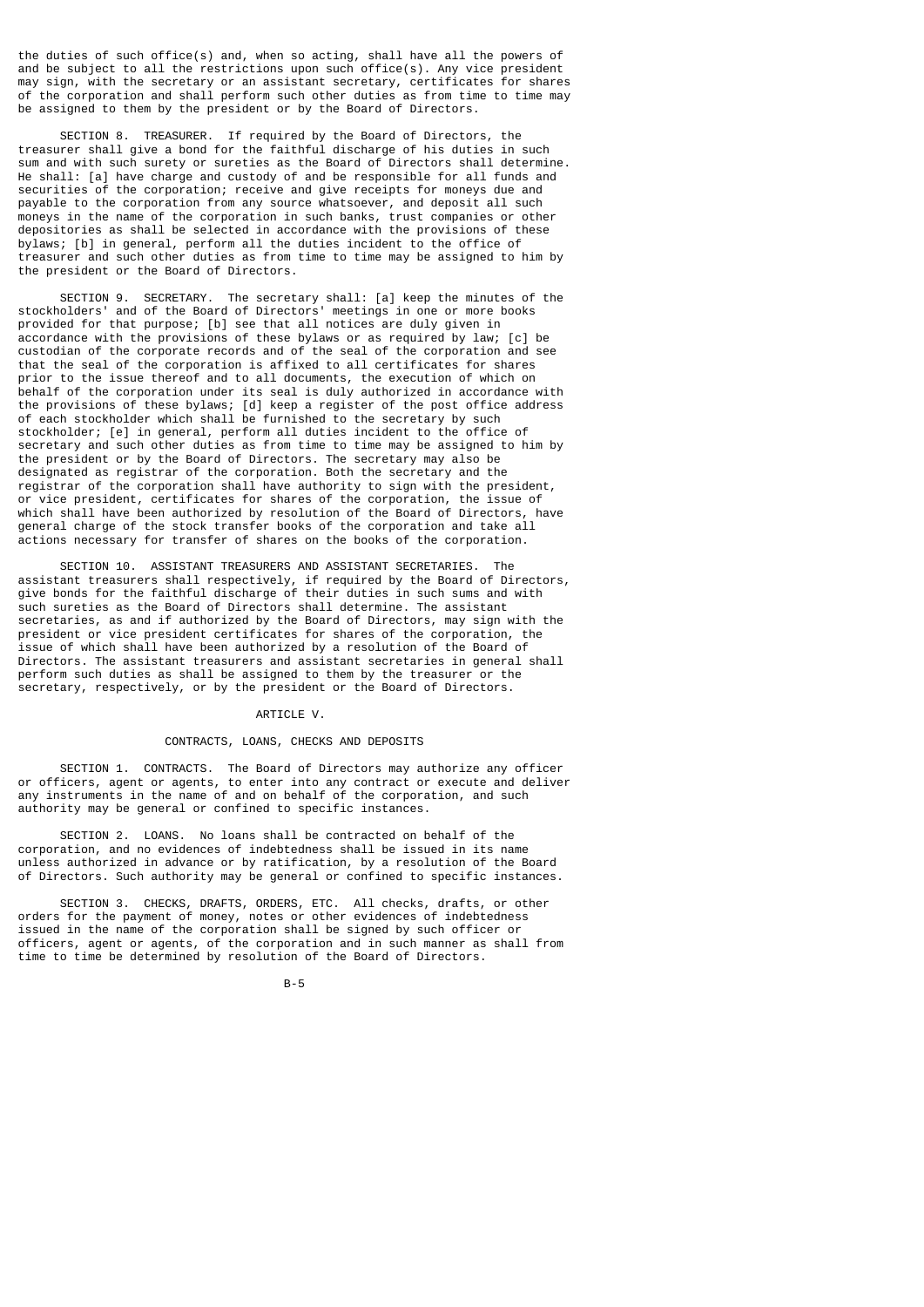SECTION 4. DEPOSITS. All funds of the corporation not otherwise employed shall be deposited from time to time to the credit of the corporation in such banks, trust companies, or other depositories as the Board of Directors may select.

# ARTICLE VI

# CERTIFICATES FOR SHARES AND THEIR TRANSFER

 SECTION 1. CERTIFICATES FOR SHARES. Certificates representing shares of the corporation shall be in such form as may be determined by the Board of Directors. Such certificates shall be signed by the president or vice president and by the secretary or an assistant secretary (including by facsimile signature) and may be sealed with the seal of the corporation or a facsimile thereof. All certificates surrendered to the corporation for transfer shall be cancelled, and no new certificate shall be issued until the former certificate for a like number of shares shall have been surrendered and cancelled, except that in case of a lost, destroyed or mutilated certificate, a new one may be issued therefor upon such terms and indemnity to the corporation as the Board of Directors may prescribe.

 SECTION 2. TRANSFER OF SHARES. Transfer of shares of the corporation shall be made only on the books of the corporation by the registered holder thereof or by his attorney thereunto authorized by power of attorney duly executed and filed with the secretary of the corporation, and on surrender for cancellation of the certificate for such shares. The person in whose name shares stand on the books of the corporation shall be deemed the owner thereof for all purposes as regards the corporation.

### ARTICLE VII.

# FISCAL YEAR

 The fiscal year of the corporation shall begin on the first day of January and end on the last day of December of each calendar year.

### ARTICLE VIII.

### WAIVER OF NOTICE

 Whenever any notice whatever is required to be given under the provisions of these bylaws, or under the provisions of the Certificate of Incorporation, or under the provisions of the corporation laws of the State of Delaware, waiver thereof in writing, signed by the person, or persons, entitled to such notice, whether before or after the time stated therein, shall be deemed equivalent to the giving of such notice.

### ARTICLE IX.

### AMENDMENT OF BYLAWS

 The Board of Directors may alter, amend or rescind the bylaws, subject to the rights of stockholders to replace or modify such actions.

# ARTICLE X.

# AUDITORS

 The corporation's books of account shall be examined annually by an independent firm of public accountants whose selection shall be made by the Board of Directors after recommendation by management. Upon completion of the examination by the auditors, a report shall be prepared and submitted to the Board of Directors.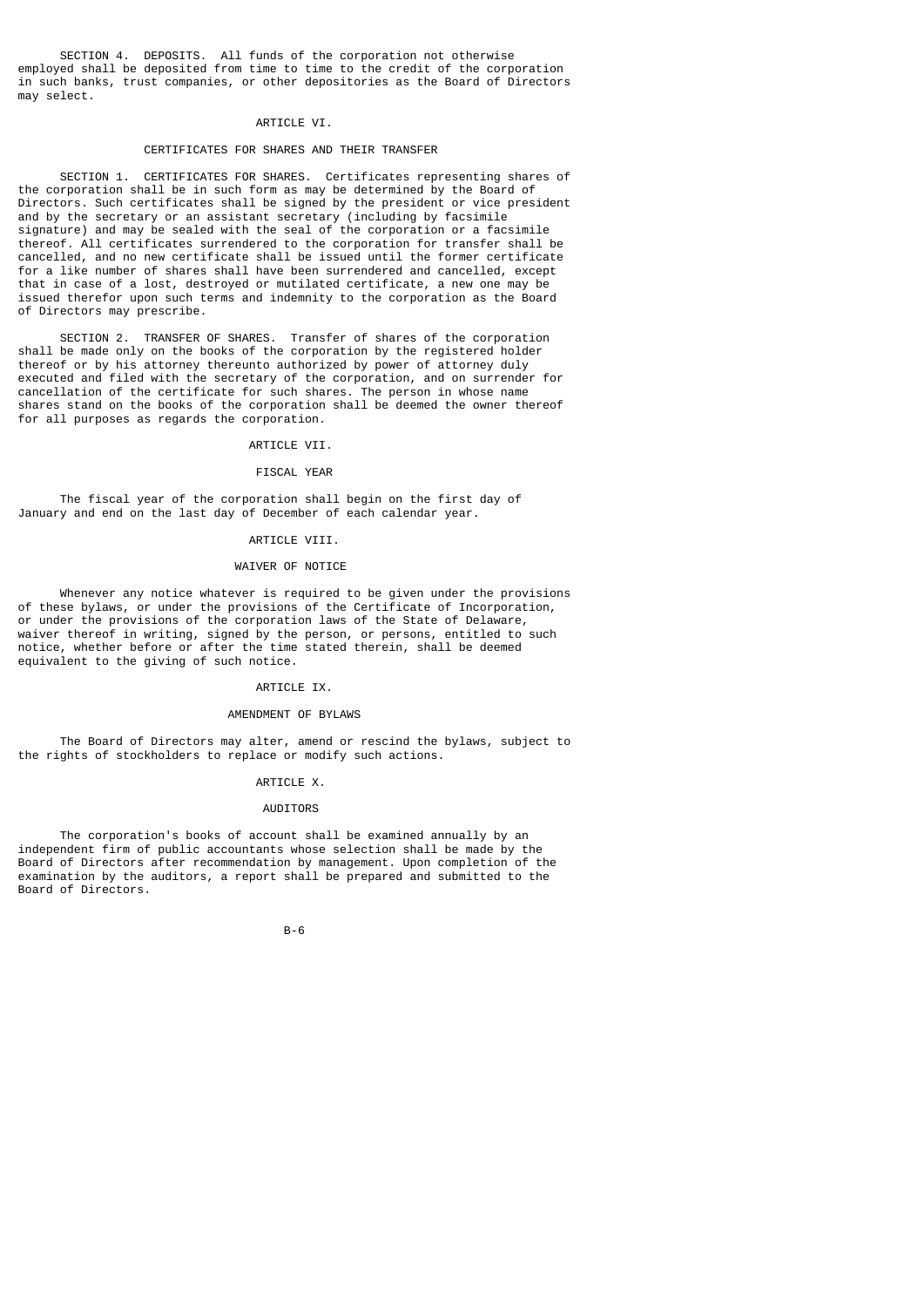#### APPENDIX C

# SYPRIS SOLUTIONS, INC. 1994 STOCK OPTION PLAN FOR KEY EMPLOYEES ADOPTED ON OCTOBER 27,1994

# AS AMENDED AND RESTATED EFFECTIVE FEBRUARY 26, 2002

# PREAMBLE

 The Sypris Solutions, Inc. Stock Option Plan for Key Employees is a restatement of the Group Technologies Corporation 1994 Stock Option Plan for Key Employees adopted by Group Technologies Corporation effective October 27, 1994. On March 30, 1998, Sypris Solutions, Inc. became the successor to Group Technologies Corporation pursuant to a reincorporation merger of Group Technologies Corporation with and into Sypris Solutions, Inc. (the "merger"). Pursuant to the provisions of the merger and the plan, Group Technologies Corporation stock subject to the plan and outstanding options under the plan were automatically by virtue of the merger converted into and replaced by Sypris Solutions, Inc. common stock. The plan was amended and restated: (i) effective March 1, 1998, to reflect the changes caused by the merger and to increase the shares to be issued under the Plan from 1,250,000 to 2,500,000 shares; (ii) effective July 1, 1998, to provide for the granting of performance-based options under the Plan; and (iii) effective February 26, 2002, as set forth herein, to increase the number of authorized shares to be issued under the Plan from 2,500,000 to 4,000,000 shares.

 1. Purpose. The purpose of the Sypris Solutions, Inc. 1994 Stock Option Plan for Key Employees is to promote the interests of the Company by affording an incentive to certain key employees to remain in the employ of the Company and its Subsidiaries and to use their best efforts in its behalf and to aid the Company and its Subsidiaries in attracting, maintaining, and developing capable personnel of a caliber required to ensure the continued success of the Company and its Subsidiaries by means of an offer to such persons of an opportunity to acquire or increase their proprietary interest in the Company through the granting of incentive stock options, nonstatutory stock options or performance-based options to purchase the Company's stock pursuant to the terms of the Plan.

2. Definitions.

A. "Board" means the Company's Board of Directors.

B. "Code" means the Internal Revenue Code of 1986, as amended.

 C. "Committee" means the Compensation Committee of the Board that administers the Plan, pursuant to Section 4.

 D. "Common Stock" means the Company's common stock, \$.01 par value, or the common stock or securities of a Successor that have been substituted theretofore pursuant to Section 9.

 E. "Company" means Sypris Solutions, Inc., a Delaware corporation, with its principal place of business at 101 Bullitt Lane, Suite 450, Louisville, Kentucky 40222.

 F. "Disability" means, as defined by and to be construed in accordance with Code Section 22(e)(3), any medically determinable physical or mental impairment that can be expected to result in death or that has lasted or can be expected to last for a continuous period of not less than twelve (12) months, and that renders Optionee unable to engage in any substantial gainful activity. An Optionee shall not be considered to have a Disability unless Optionee furnishes proof of the existence thereof in such form and manner, and at such time, as the Committee may require.

 G. "ISO" means an option to purchase Common Stock which at the time the option is granted under the Plan qualifies as an incentive stock option within the meaning of Code Section 422.

 $C-1$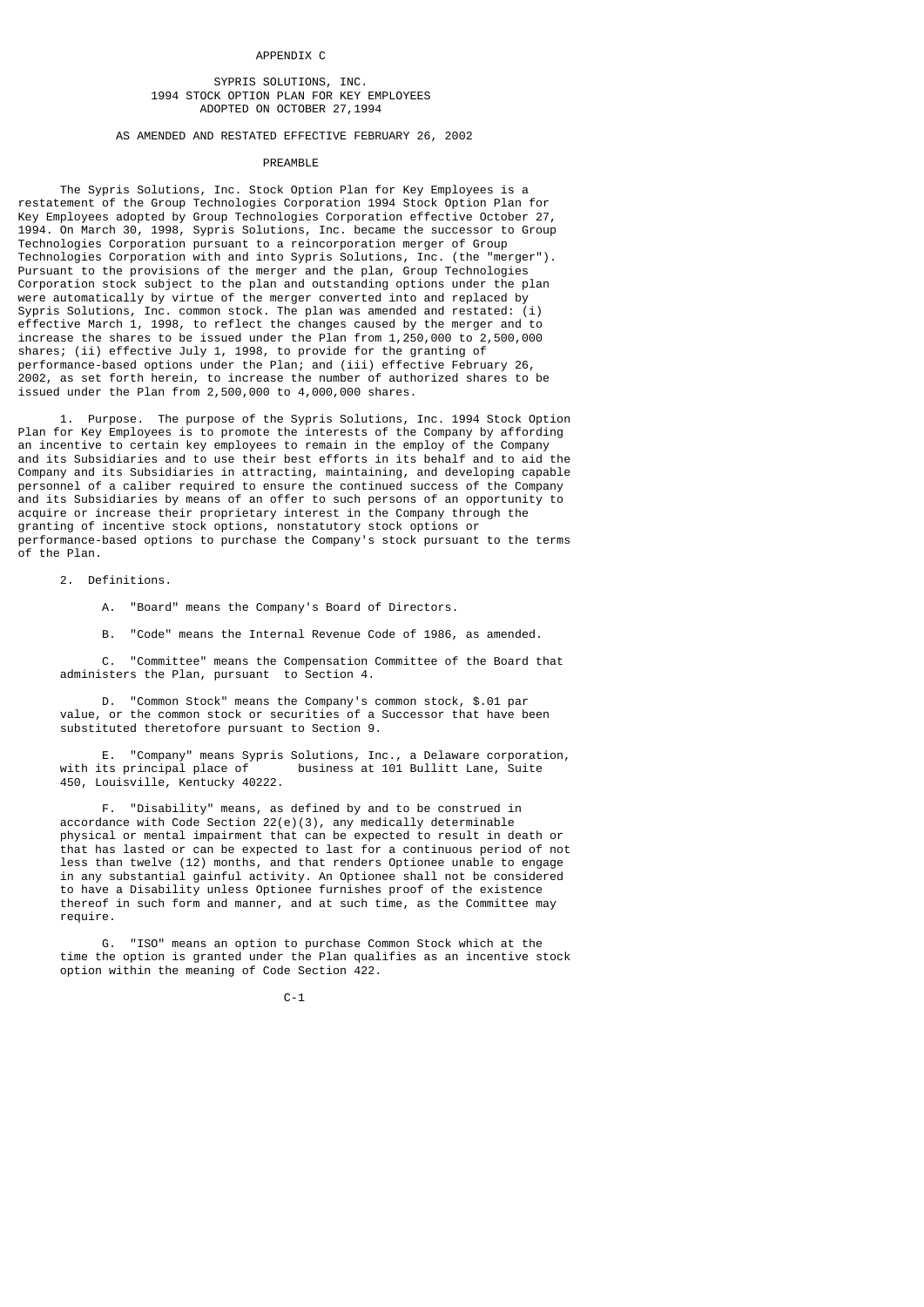H. "NSO" means a nonstatutory stock option to purchase Common Stock which at the time the option is granted under the Plan does not qualify as an ISO.

 I. "Option Price" means the price to be paid for Common Stock upon the exercise of an option granted under the Plan in accordance with Section 7.B.

 J. "Optionee" means an employee to whom options have been granted under the Plan.

 K. "Optionee Representative" means the Optionee's estate or the person or persons entitled thereto by will or by applicable laws of descent and distribution.

 L. "Performance-Based Option" means an option granted pursuant to the provisions of Section 7.O.

 M. "Plan" means the Sypris Solutions, Inc. 1994 Stock Option Plan for Key Employees, as set forth herein, and as amended from time to time.

 N. "Subsidiary" shall mean any corporation which at the time an option is granted under the Plan qualifies as a subsidiary of the Company under the definition of "subsidiary corporation" contained in Code Section 424(f), or any similar provision thereafter enacted.

 O. "Successor" means the entity surviving a merger or consolidation with the Company, or the entity that acquires all or a substantial portion of the Company's assets or outstanding capital stock (whether by merger, purchase or otherwise).

 P. "Target Share Price" means the price per share of Common Stock set by the Board in the option agreement that establishes the point at which a Performance-Based Option vests in accordance with Section 7.O.

"Ten Percent Shareholder" means an employee who, at the time an option is granted, owns stock possessing more than ten percent (10%) of the total combined voting power of all classes of stock of the Company or Subsidiary employing the Optionee or of its parent (within the meaning of Code Section  $424(e)$ ) or subsidiary (within the meaning of Code Section 424(f)) corporation.

3. Shares Subject to Plan.

 A. Authorized Unissued or Treasury Shares. Subject to the provisions of Section 9, the shares to be delivered upon exercise of options granted under the Plan shall be made available, at the discretion of the Board, from the authorized unissued shares or treasury shares of Common Stock.

 B. Aggregate Number of Shares. Subject to adjustments and substitutions made pursuant to the provisions of Section 9, the aggregate number of shares that may be issued upon exercise of all options that may be granted under the Plan shall not exceed two million five hundred thousand (2,500,000) of the Company's authorized shares of Common Stock. Effective February 26, 2002, but subject to approval by shareholders of the Company holding not less than a majority of the votes represented and entitled to be voted at a duly held meeting of the Company's shareholders, the aggregate number of shares shall be increased to four million (4,000,000) of the Company's authorized shares of Common Stock.

 C. Shares Subject to Expired Options. If any option granted under the Plan expires or terminates for any reason without having been exercised in full in accordance with the terms of the Plan, the shares of Common Stock subject to, but not delivered under, the option shall become available for any lawful corporate purpose, including for transfer pursuant to other options granted to the same employee or other employees without decreasing the aggregate number of shares of Common Stock that may be granted under the Plan.

 4. Administration. The Plan shall be administered by the Compensation Committee of the Board. The Compensation Committee shall have full power and authority to construe, interpret, and administer the Plan and to adopt such rules and regulations for carrying out the Plan as it may deem proper and in the best interests of the Company.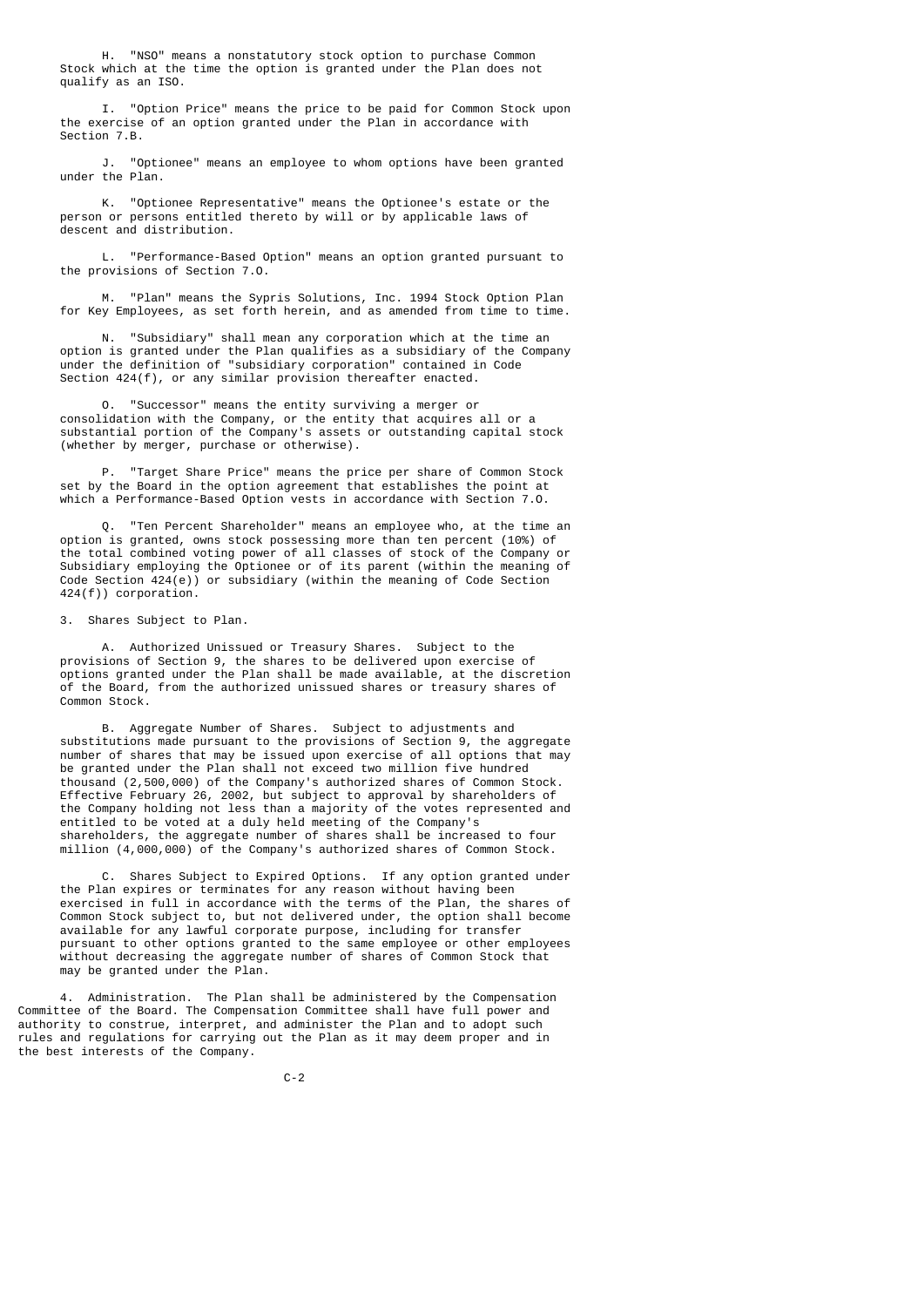### 5. Grant of Options.

 A. Board Authority. Subject to the terms, provisions and conditions of the Plan, the Board shall have full and final authority in its discretion: (i) to select the employees to whom options shall be granted; (ii) to authorize the granting of ISOs, NSOs, Performance-Based Options, or a combination of ISOs, NSOs and Performance-Based Options; (iii) to determine the number of shares of Common Stock subject to each option; (iv) to determine the time or times when options shall be granted, the manner in which each option shall be exercisable, and the duration of the exercise period; (v) to fix such other provisions of the option agreement as it may deem necessary or desirable consistent with the terms of the Plan; and (vi) to determine all other questions relating to the administration of the Plan. The interpretation of any provisions of the Plan by either the Board or the Compensation Committee shall be final, conclusive, and binding upon all persons and the officers of the Company shall place into effect and shall cause the Company to perform its obligations under the Plan in accordance with the determinations of the Board or the Compensation Committee in administering the Plan.

 B. \$100,000 ISO Limitation. Notwithstanding the foregoing, the aggregate fair market value (determined as of the date the option is granted) of the Common Stock for which ISOs shall first become exercisable by an Optionee in any calendar year under all ISO plans of the Company and its Subsidiaries shall not exceed \$100,000. Options in excess of this limitation shall constitute NSOs.

 6. Eligibility. Key employees of the Company and its subsidiaries including officers and directors, shall be eligible to receive options under the Plan. No director of the Company who is not also an employee of the Company or a Subsidiary shall be entitled to receive an option under the Plan. Key employees to whom options may be granted under the Plan shall be those elected by the Board from time to time who, in the sole discretion of the Board, have contributed in the past or who may be expected to contribute materially in the future to the successful performance of the Company and its Subsidiaries.

 7. Terms and Conditions of Options. Each option granted under the Plan shall be evidenced by an option agreement signed by the Optionee and by a member of the Board on behalf of the Company. An option agreement shall constitute a binding contract between the Company and the Optionee, and every Optionee, upon acceptance of such option agreement, shall be bound by the terms and restrictions of the Plan and of the option agreement. Such agreement shall be subject to the following express terms and conditions and to such other terms and conditions that are not inconsistent with the Plan and that the Board may deem appropriate.

 A. Option Period. Each option agreement shall specify the period for which the option thereunder is granted and shall provide that the option shall expire at the end of such period. The Board may extend such period provided that, in the case of an ISO, such extension shall not in any way disqualify the option as an ISO without the Optionee's consent. Except in the case of a Performance-Based Option, such period, including any such extensions, shall not exceed ten (10) years from the date of grant, provided, however, that in the case of an ISO granted to a Ten Percent Stockholder, such period, including extensions, shall not exceed five (5) years from the date of grant. The option period in the case of a Performance-Based Option shall be as provided in Section 7.O[4] and [5].

B. Option Price.

 [1] ISOs and NSOs. The Option Price for ISOs and NSOs shall be: (i) the fair market value of the Common Stock on the date the option is granted, or (ii) in the case of an ISO granted to a Ten Percent Shareholder, one hundred ten percent (110%) of the fair market value of the Common Stock on the date the option is granted and shall be subject to adjustments in accordance with the provisions of Section 9.

[2] Performance-Based Options. The Option Price for a Performance-Based Option shall be the greater of: (i) the fair market value of the Common Stock on the date the option is granted as provided in Section 7.B[1]; or (ii) the Target Share Price; or (iii) the fair market value of the Common Stock on the date the Target Share Price is deemed to have been achieved, as determined in accordance with Section 7.C and 7.O[3].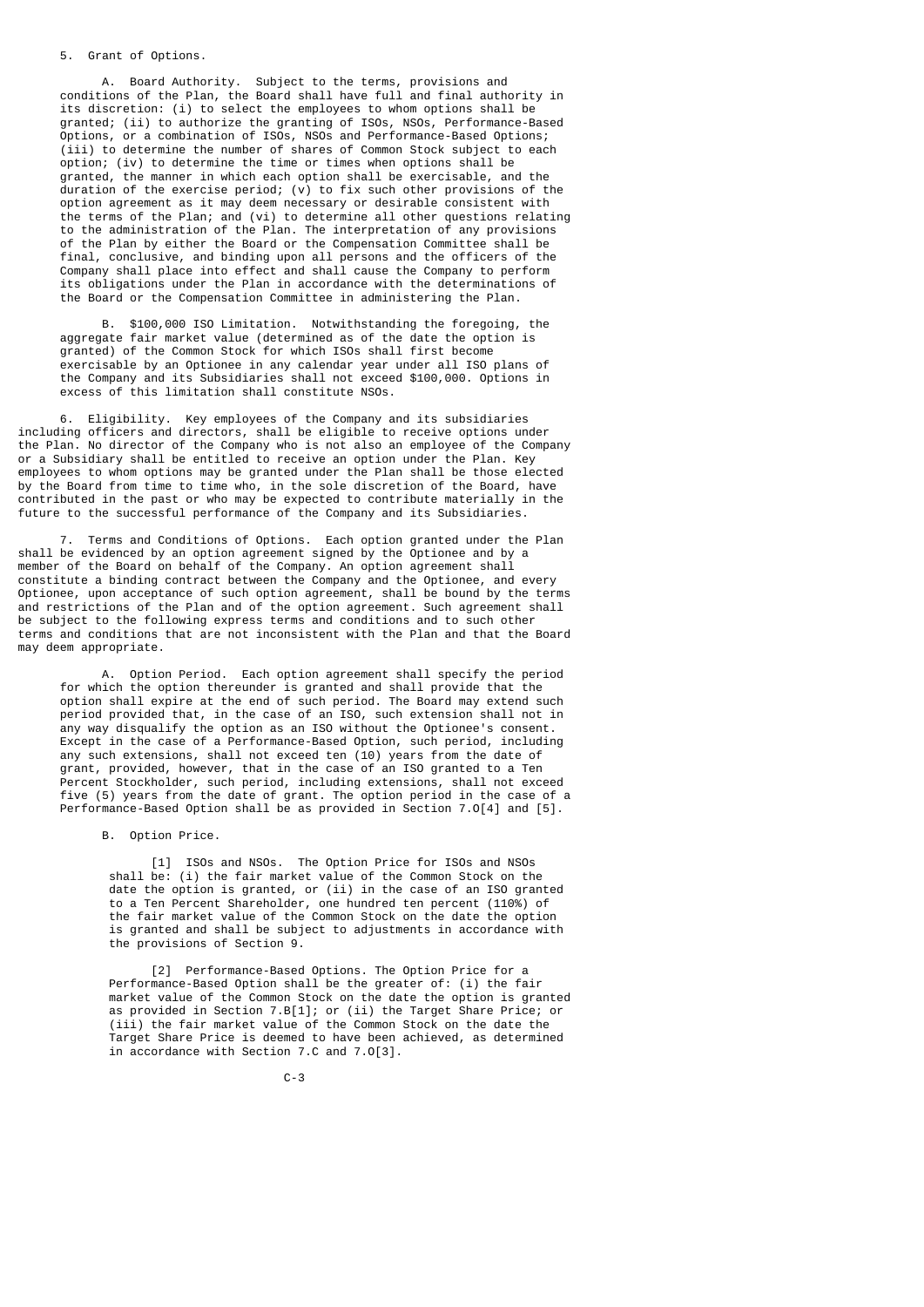C. Fair Market Value. The fair market value of Common Stock on any given measurement date shall be determined as follows:

 [1] if the Common Stock is traded on the over-the-counter market, the closing sale price for the Common Stock in the over-the-counter market on the measurement date (or if there was no sale of the Common Stock on such date, on the immediately preceding date on which there was a sale of the Common Stock), as reported by the National Association of Securities Dealers Automated Quotation System; or

 [2] if the Common Stock is listed on a national securities exchange, the closing sale price for the Common Stock on the Composite Tape on the measurement date; or

 [3] if the Common Stock is neither traded on the over-the-counter market nor listed on a national securities exchange, such value as the Board, in good faith, shall determine.

 D. Payment of Option Price. Each option shall provide that the purchase price of the shares as to which an option shall be exercised shall be paid to the Company at the time of exercise either in cash or in such other consideration as the Board deems acceptable, and which other consideration in the Board's sole discretion may include: (i) Common Stock of the Company already owned by the Optionee having a total fair market value on the date of exercise, determined in accordance with Section 7.C., equal to the purchase  $price$ , (ii) Common Stock of the Company issuable upon the exercise of a Plan option and withheld by the Company having a total fair market value on the date of exercise, determined in accordance with Section 7.C., equal to the purchase price, as long as the Optionee can produce evidence of ownership for at least six months of a sufficient number of shares of Common Stock of the Company ("Mature Shares") which would cover the option exercise price, or (iii) a combination of cash and Common Stock of the Company (either shares already owned by the Optionee or shares being withheld upon the exercise of a Plan option, with evidence of Mature Shares) having a total fair market value on the date of exercise, determined in accordance with Section 7.C, equal to the amount of the purchase price not paid in cash.

 E. Manner of Exercise. Subject to the terms and conditions of any applicable option agreement, any option granted under the Plan may be exercised in whole or in part. To initiate the process for the exercise of an option: (i) the Optionee shall deliver to the Company, or to a broker-dealer in the Common Stock with the original copy to the Company a written notice specifying the number of shares as to which the option is being exercised and, if determined by counsel for the Company to be necessary, representing that such shares are being acquired for investment purposes only and not for the purpose of resale or distribution; and (ii) the Optionee, or the broker-dealer, shall pay for the exercise price of such shares with cash, or if the Board in its discretion agrees to so accept, by delivery to the Company of Common Stock of the Company (either shares already owned by the Optionee or shares being withheld upon the exercise of a Plan option, with evidence of Mature Shares), or in some combination of cash and such Common Stock acceptable to the Board. If payment of the Option Price is made with Common Stock, the value of the Common Stock used for such payment shall be the fair market value of the Common Stock on the date of exercise, determined in accordance with Section 7.C. The date of exercise of a stock option shall be determined under procedures established by the Board, but in no event shall the date of exercise precede the date on which both the written notice of intent to exercise an option and full payment of the exercise price for the shares as to which the option is being exercised have been received by the Company. Promptly after receiving full payment for the shares as to which the option is being exercised and, provided that all conditions precedent contained in the Plan are satisfied, the Company shall, without transfer or issuance tax or other incidental expenses to Optionee, deliver to Optionee a certificate for such shares of the Common Stock. If an Optionee fails to accept delivery of the Common Stock, the Optionee's rights to exercise the applicable portion of the option shall terminate.

 F. Exercises Causing Loss of Compensation Deduction. No part of an option may be exercised to the extent the exercise would cause the Optionee to have compensation from the Company and its affiliated companies for any year in excess of \$1 million and which is nondeductible by the Company and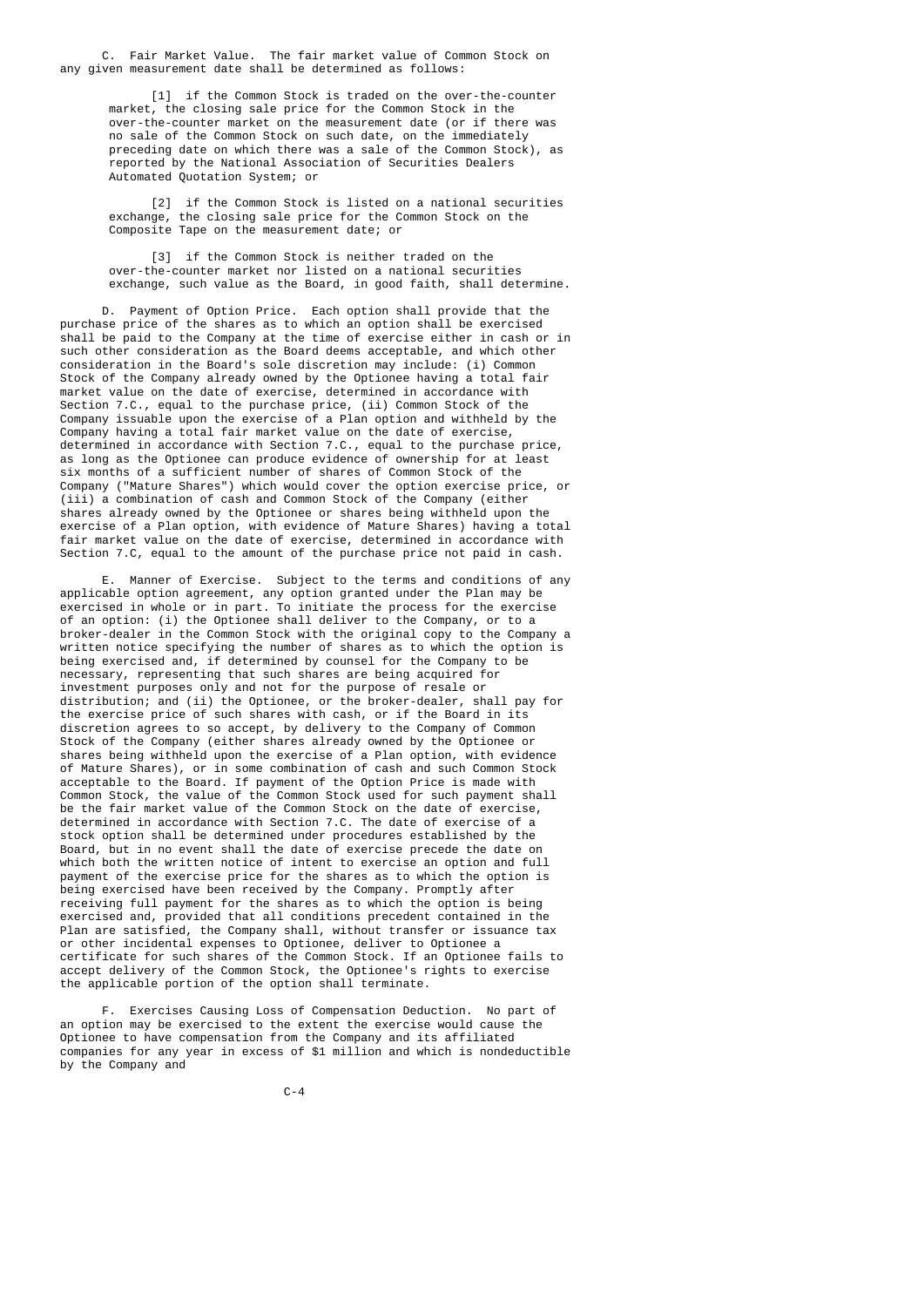its affiliated companies pursuant to Code Section 162(m). Any option not exercisable because of this limitation shall continue to be exercisable in any subsequent year in which the exercise would not cause the loss of the Company's or its affiliated companies compensation tax deduction, provided such exercise occurs before lapse of the option, and otherwise complies with the terms and conditions of the Plan and option agreement.

 G. Investment Representation. Each option agreement may provide that, upon demand by the Board for such a representation, the Optionee or Optionee Representative shall deliver to the Board at the time of any exercise of an option or portion thereof a written representation that the shares to be acquired upon such exercise are to be acquired for investment and not for resale or with a view to the distribution thereof. Upon such demand, delivery of such representation before delivery of Common Stock issued upon exercise of an option and before expiration of the option period shall be a condition precedent to the right of the Optionee or Optionee Representative to purchase Common Stock.

 H. ISOs. Each option agreement which provides for the grant of an ISO to an employee, including a Performance-Based Option that is intended to be an ISO, shall contain such terms and provisions as the Board deems necessary or desirable to qualify such option as an ISO within the meaning of Code Section 422.

 I. Exercise in the Event of Death or Termination of Employment. Unless the Board, in its sole discretion, provides otherwise in the option agreement, these conditions shall apply to the ability of an Optionee to exercise his or her options:

 [1] If an Optionee dies; (i) while an employee of the Company or a Subsidiary, or (ii) within three (3) months after termination of employment with the Company or a Subsidiary because of a Disability, the Optionee's options may be exercised by Optionee Representative, to the extent that the Optionee shall have been entitled to do so on the date of death or employment termination, but not later than the expiration date specified in Section 7.A or one (1) year after the Optionee's death, whichever date is earlier.

[2] If an Optionee's employment by the Company or a Subsidiary terminates because of the Optionee's Disability and the Optionee has not died within the following three (3) months, the Optionee may exercise his or her options, to the extent that he or she shall have been entitled to do so at the date of employment termination, at any time, or from time to time, but not later than the expiration date specified in Section 7.A or one (1) year after termination of employment, whichever date is earlier.

 [3] If an Optionee's employment terminates by reason of retirement in accordance with the terms of the Company's tax-qualified retirement plans or with the consent of the Board, all right to exercise his or her options shall terminate at the expiration date specified in Section 7.A or three (3) months after employment termination, whichever date is earlier.

> [4] If an Optionee's employment terminates for any reason other than death, Disability, or retirement, all rights to exercise his or her options shall terminate on the date of employment termination.

 J. Leaves of Absence. The Board may, in its discretion, treat all or any portion of any period during which an Optionee is on military or on an approved leave of absence from the Company or a Subsidiary as a period of employment of such Optionee by the Company or Subsidiary for purposes of accrual of the Optionee's rights under the Plan. Notwithstanding the foregoing, if a leave of absence exceeds ninety (90) days and reemployment is not guaranteed by contract or statute, the Optionee's employment by the Company or a Subsidiary for the purposes of the Plan shall be deemed to have terminated on the 91st day of the leave.

 K. Transferability of Options. An option granted under the Plan may not be transferred by the Optionee otherwise than by will or the laws of descent and distribution, and during the lifetime of the Optionee to whom granted, may be exercised only by the Optionee.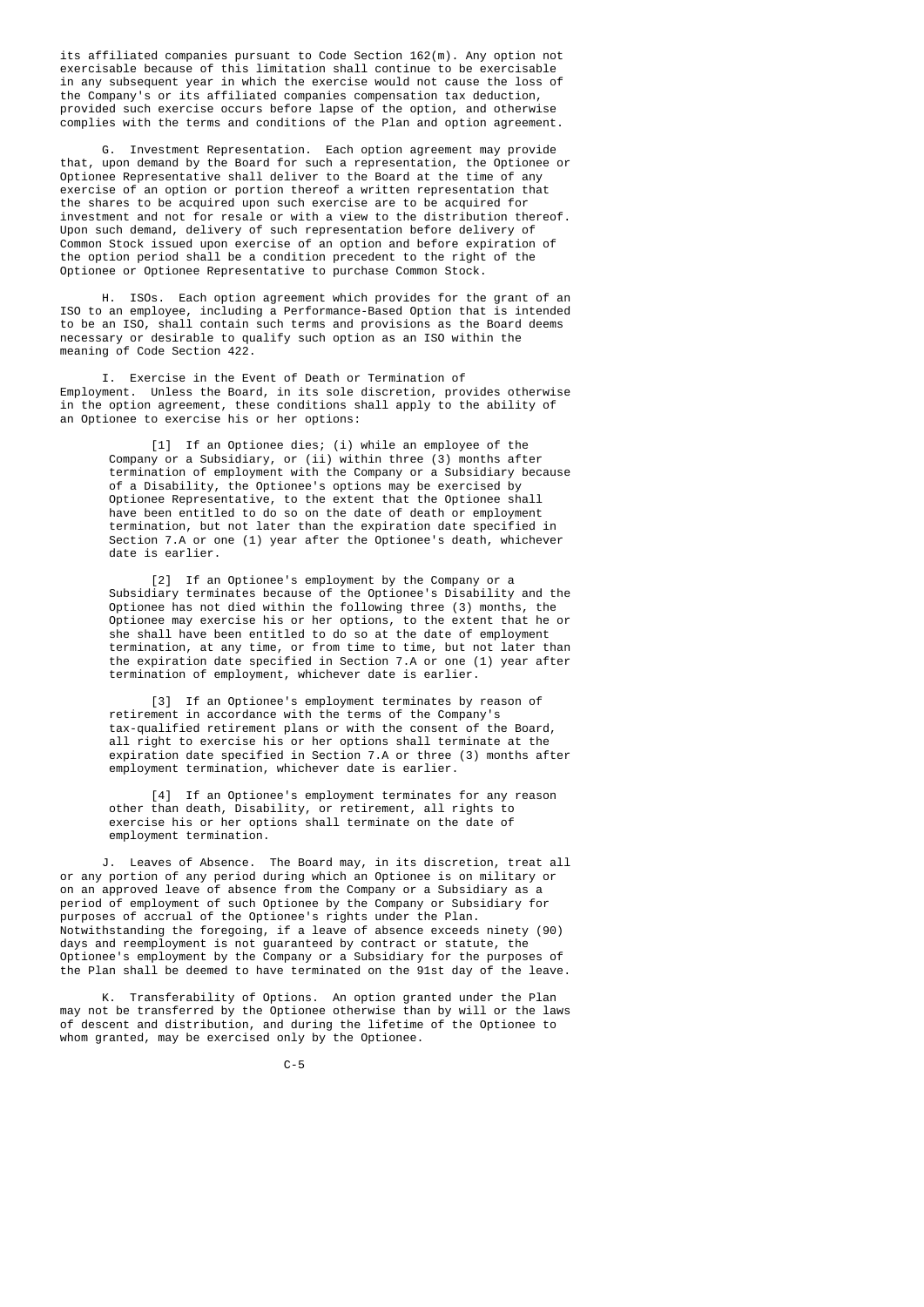L. No Rights as Shareholder. No Optionee or Optionee Representative shall have any rights as a shareholder with respect to Common Stock subject to option before the date of transfer to the Optionee of a certificate or certificates for the shares.

 M. No Rights To Continued Employment. The Plan and any option granted under the Plan shall not confer upon any Optionee any right with respect to continuance of employment by the Company or any Subsidiary, nor shall it interfere in any way with the right of the Company or any Subsidiary by which an Optionee is employed to terminate employment at any time.

 N. Tax Withholding. To the extent required by applicable law, the Optionee shall, on the date of exercise, make arrangements satisfactory to the Company for the satisfaction of any withholding tax obligations that arise by reason of an option exercise or any sale of shares. The Board, in its sole discretion, may permit these obligations to be satisfied in whole or in part with: (i) cash paid by the Optionee or by a broker-dealer on behalf of the Optionee, (ii) shares of Common Stock that otherwise would be issued to the Optionee upon exercise of the option, as long as the Optionee can produce evidence of ownership of Mature Shares, and/or (iii) shares of Common Stock already owned by the Optionee. The Company shall not be required to issue shares for the exercise of an option until such tax obligations are satisfied and the Company may, to the extent permitted by law, deduct any such tax obligations from any payment of any kind otherwise due to the Optionee.

 O. Performance-Based Options. The Board may grant Performance-Based Options under the Plan subject to the following terms and conditions and such other terms and conditions provided by the Board in the option agreement that are not inconsistent with the Plan:

 [1] ISOs and NSOs. The option agreement shall state whether the Performance-Based Options are intended to be NSOs or ISOs.

[2] Vesting. Performance-Based Options shall vest in equal twenty percent (20%) annual installments over a five (5) year period, beginning with vesting of the first 20% installment on the second anniversary of the date the Target Share Price has been achieved, with full vesting of the option occurring on the sixth anniversary of the date the Target Share Price has been achieved.

 [3] Achievement of Target Share Price. The Target Share Price shall be deemed to have been achieved on the first business day following the calendar quarter in which the average daily fair market value of the Common Stock, determined in accordance with Section 7.C., equals or exceeds the Target Share Price for the preceding calendar quarter. The Board will confirm the achievement of the Target Share Price and the Option Price as soon as administratively practicable after the Target Share Price has been achieved.

> [4] NSO Option Period. Performance-Based Options issued as NSOs shall expire and cease to be exercisable at the earliest of the following times: (i) failure to achieve the Target Share Price within such time period as designated by the Board in the option agreement; or (ii) on the eighth anniversary of the date the Target Share Price is achieved; or (iii) the date provided in Section 7.I; or (iv) thirty (30) days after the Board makes a determination that the optionee is no longer a "key employee"; or (v)] any earlier time provided by the Board in the option agreement.

 [5] ISO Option Period. Performance-Based Options issued as ISOs shall expire and cease to be exercisable at the earliest of the following times: (i) failure to achieve the Target Share Price within such time period as designated by the Board in the option agreement; or (ii) the earlier of ten (10) years from the date of grant of the option or the eighth anniversary of the date the Target Share Price is achieved; or (iii) the date provided in Section 7.I; or (iv) thirty (30) days after the Board makes a determination that the optionee is no longer a "key employee"; or (v) any earlier time provided by the Board in the option agreement.

 8. Compliance With Other Laws and Regulations. The Plan, the grant and exercise of options thereunder, and the obligation of the Company to sell and deliver Common Stock under such options, shall be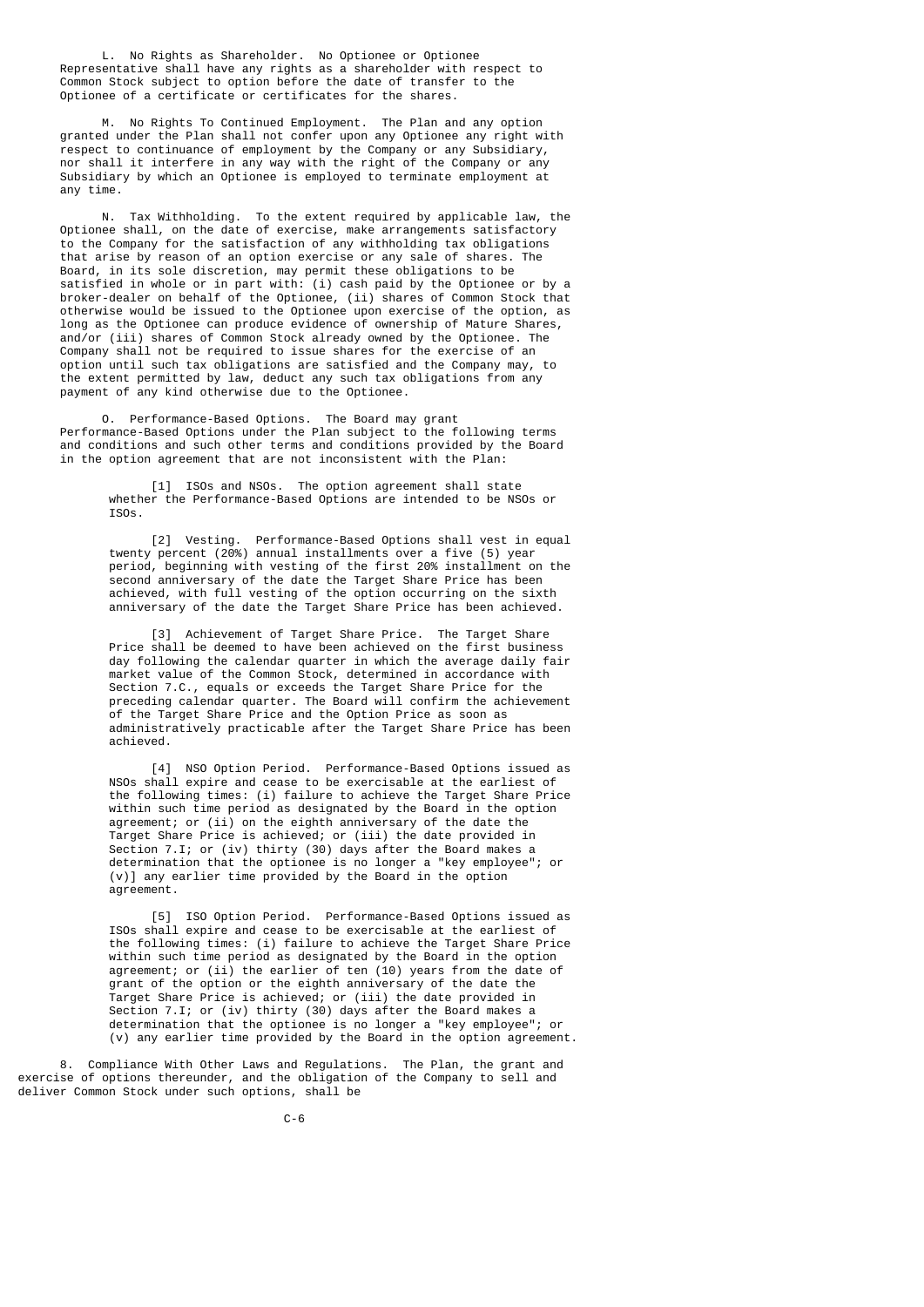subject to all applicable federal and state laws, rules and regulations and to such approvals by any government or regulatory agency as may be required. The Company shall not be required to issue or deliver any certificates for Common Stock before: (i) the listing of the Common Stock on any stock exchange or over-the-counter market on which the Common Stock may then be listed and (ii) the completion of any registration or qualification of any governmental body which the Company shall, in its sole discretion, determine to be necessary or advisable. To the extent the Company meets the then applicable requirements for the use thereof and to the extent the Company may do so without undue cost or expense, and subject to the determination by the Board of Directors of the Company that such action is in the best interest of the Company, the Company intends to register the issuance and sale of such Common Stock by the Company under federal and applicable state securities laws using a Form S-8 registration statement under the Securities Act of 1933, as amended, or such successor Form as shall then be available.

9. Capital Adjustments Affecting Stock, Mergers and Consolidations.

 A. Capital Adjustments. In the event of a capital adjustment in the Common Stock resulting from a stock dividend, stock split, reorganization, merger, consolidation, or a combination or exchange of shares, the number of shares of Common Stock subject to the Plan and the number of shares under option shall be automatically adjusted to take into account such capital adjustment. By virtue of such a capital adjustment, the price of any share under option shall be adjusted so that there shall be no change in the aggregate purchase price payable upon exercise of any such option.

 B. Mergers and Consolidations. In the event the Company merges or consolidates with another entity, or all or a substantial portion of the Company's assets or outstanding capital stock are acquired (whether by merger, purchase or otherwise) by a Successor, the kind of shares of Common Stock that shall be subject to the Plan and to each outstanding option shall, automatically by virtue of such merger, consolidation or acquisition, be converted into and replaced by shares of common stock, or such other class of securities having rights and preferences no less favorable than the Common Stock, of the Successor, and the number of shares subject to the option and the purchase price per share upon exercise of the option shall be correspondingly adjusted, so that, by virtue of such merger, consolidation or acquisition, each Optionee shall have the right to purchase (a) that number of shares of common stock of the Successor that have a book value equal, as of the date of such merger, conversion or acquisition, to the book value, as of the date of such merger, conversion or acquisition, of the shares of Common Stock of the Company theretofore subject to the Optionee's option, (b) for a purchase price per share that, when multiplied by the number of shares of common stock of the Successor subject to the option, shall equal the aggregate Option Price at which the Optionee could have acquired all of the shares of Common Stock of the Company theretofore optioned to the Optionee.

 C. No Effect on the Company's Rights. The granting of an option pursuant to the Plan shall not effect in any way the right and power of the Company to make adjustments, reorganizations, reclassifications, or changes of its capital or business structure or to merge, consolidate, dissolve, liquidate, sell or transfer all or any part of its business or assets.

 10. Amendment, Suspension, or Termination. The Board shall have the right, at any time, to amend, suspend or terminate the Plan in any respect that it may deem to be in the best interests of the Company, except that, without approval by shareholders of the Company holding not less than a majority of the votes represented and entitled to be voted at a duly held meeting of the Company's shareholders, no amendment shall be made that would:

 A. increase the maximum number of shares of Common Stock which may be delivered under the Plan, except as provided in Section 9;

 B. change the Option Price for an ISO, except as provided in Section 9;

 C. extend the period during which an ISO may be exercised beyond the period provided in Section 7.A;

 D. make any changes in any outstanding option, without the consent of the Optionee, which would adversely affect the rights of the Optionee; or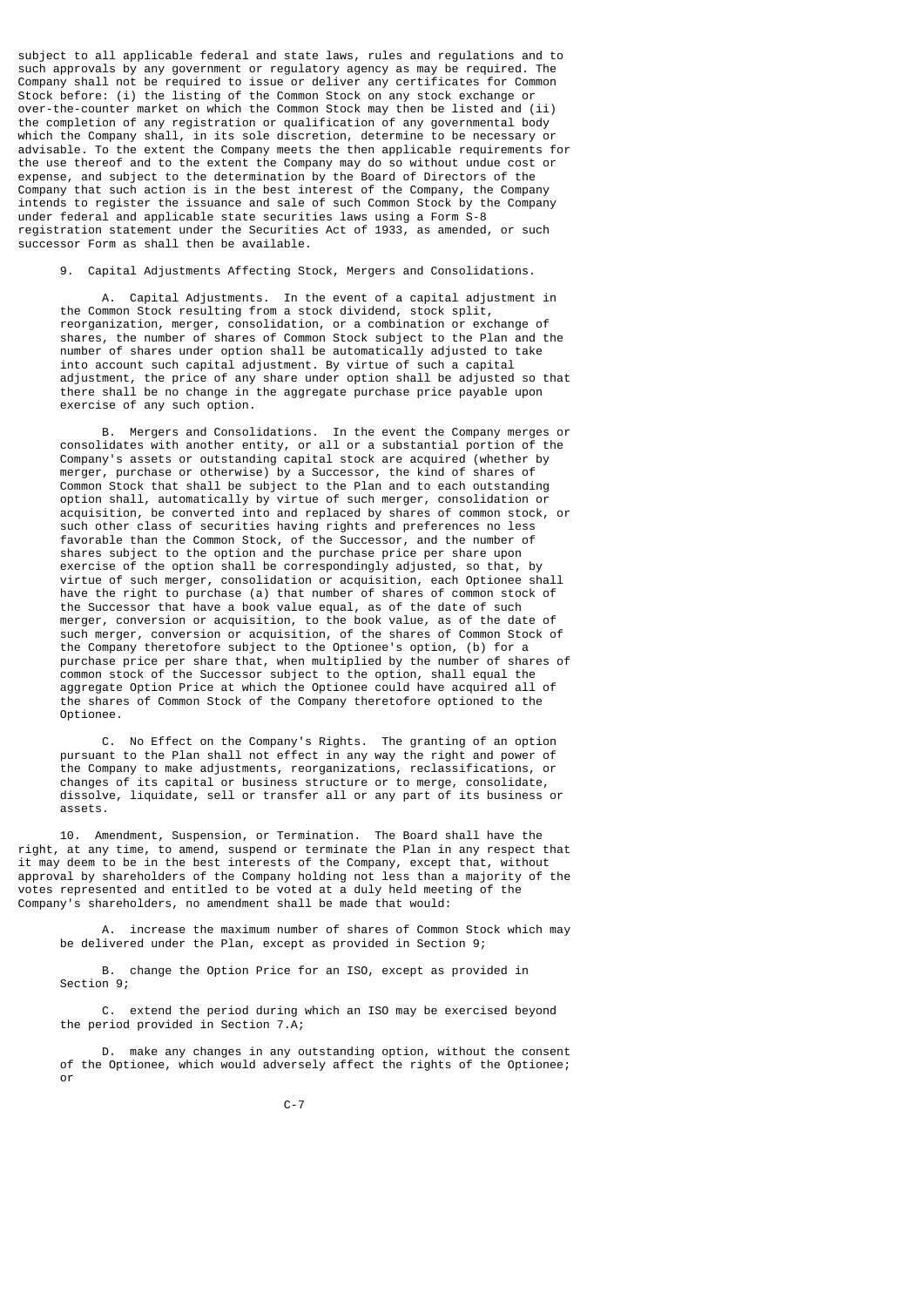E. extend the termination date of the Plan.

 11. Effective Date, Term and Approval. The effective date of the Plan is October 27, 1994 (the date of Board adoption of the Plan). The Plan was approved by stockholders of the Company holding not less than a majority of the shares present and voting at its 1995 annual meeting on April 21, 1995. The Plan shall terminate ten (10) years after the effective date of the Plan and no options may be granted under the Plan after such time, but any option granted prior thereto may be exercised in accordance with its terms.

 12. Governing Law; Severability. The Plan shall be governed by the laws of the State of Delaware. The invalidity or unenforceability of any provision of the Plan or any option granted pursuant to the Plan shall not affect the validity and enforceability of the remaining provisions of the Plan and the options granted hereunder, and such invalid or unenforceable provision shall be stricken to the extent necessary to preserve the validity and enforceability of the Plan and the options granted hereunder.

Dated this 26th day of February, 2002.

SYPRIS SOLUTIONS, INC.

 By: ----------------------------------- Jeffrey T. Gill President and Chief Executive Officer

C-8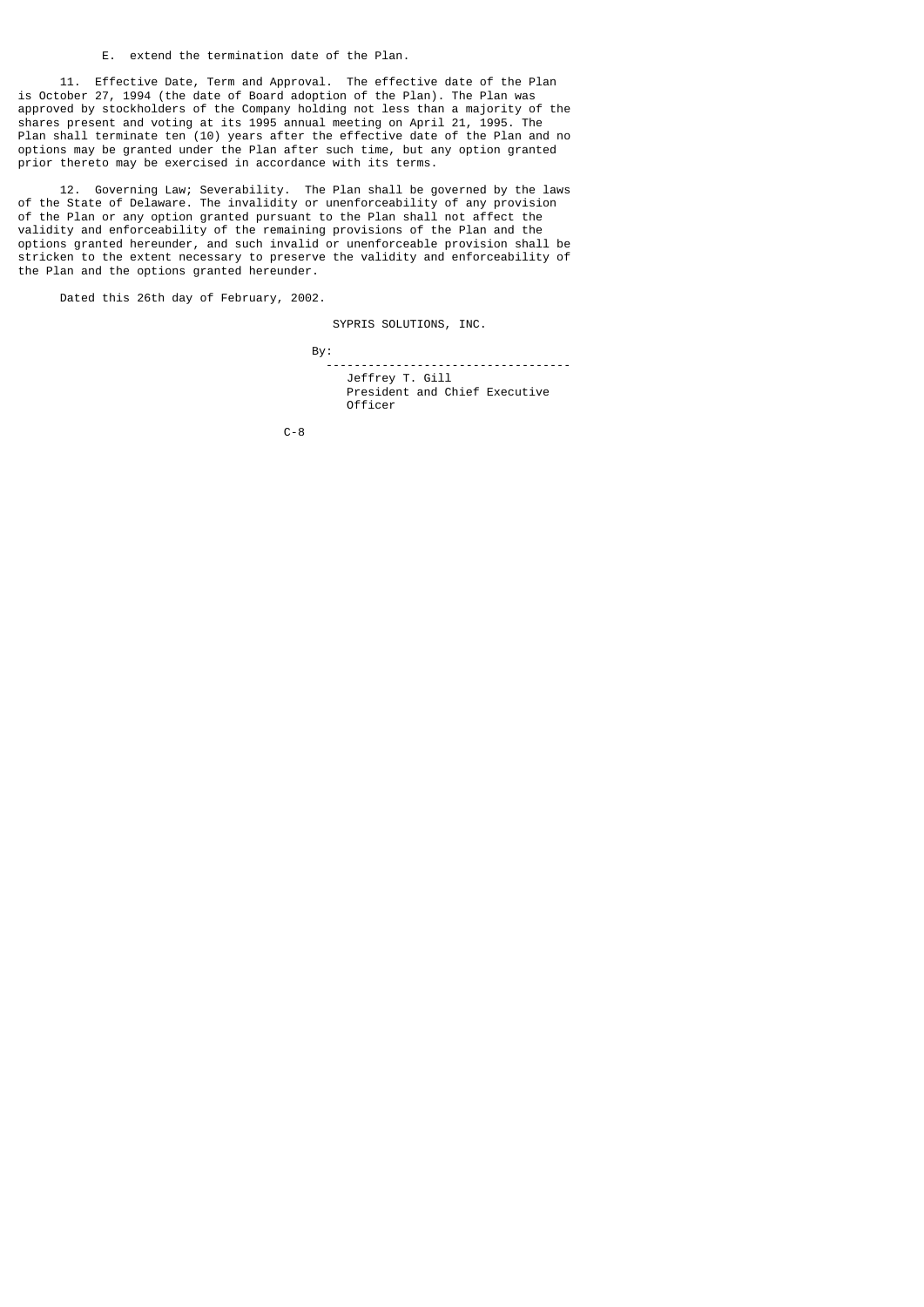#### APPENDIX D

### SYPRIS SOLUTIONS, INC. INDEPENDENT DIRECTORS' STOCK OPTION PLAN ADOPTED ON OCTOBER 27, 1994

# AS AMENDED AND RESTATED EFFECTIVE FEBRUARY 26, 2002

# PREAMBLE

 The Sypris Solutions, Inc. Independent Directors' Stock Option Plan is a restatement of the Group Technologies Corporation Independent Directors' Stock Option Plan adopted by Group Technologies Corporation effective October 27, 1994. On March 30, 1998, Sypris Solutions, Inc. became the successor to Group Technologies Corporation pursuant to a reincorporation merger of Group Technologies Corporation with and into Sypris Solutions, Inc. (the "merger"). Pursuant to the provisions of the merger and the plan, Group Technologies Corporation common stock subject to the plan and outstanding options under the plan were automatically by virtue of the merger converted into and replaced by Sypris Solutions, Inc. common stock. The plan was amended and restated: (i) on March 30, 1998 to reflect the changes caused by the merger; (ii) effective February 23, 1999, for the purpose of increasing the number of shares authorized for issuance under the Plan from 250,000 to 500,000 shares; and (iii) effective February 26, 2002, for the purpose of increasing the number of shares authorized for issuance under the Plan from 500,000 to 750,000 shares, as set forth herein.

 1. Purpose. The purpose of the Sypris Solutions, Inc. Independent Directors' Stock Option Plan is to promote the interests of the Company by affording an incentive to certain persons not affiliated with the Company and its Subsidiaries to serve as a director of the Company in order to bring additional expertise and business judgment to the Company through the opportunity for stock ownership offered under this Plan.

2. Definitions.

A. "Board" means the Company's Board of Directors.

B. "Code" means the Internal Revenue Code of 1986, as amended.

 C. "Common Stock" means the Company's common stock, \$.01 par value, or the common stock or securities of a Successor that have been substituted theretofore pursuant to Section 9.

 D. "Company" means Sypris Solutions, Inc., a Delaware corporation, with its principal place of business at 101 Bullitt Lane, Suite 450, Louisville, Kentucky 40222.

 E. "Compensation Committee" means the Compensation Committee of the Board that administers the Plan pursuant to Section 4.

 F. "Independent Director" means an individual serving as a director on the Company's Board of Directors and who is not otherwise employed by the Company or its Subsidiaries or an affiliate thereof.

 G. "Option Price" means the price to be paid for Common Stock upon the exercise of an option granted under the Plan, in accordance with Section 7.B.

 H. "Optionee" means an Independent Director to whom options have been granted under the Plan.

 I. "Optionee Representative" means the Optionee's estate or the person or persons entitled thereto by will or by applicable laws of descent and distribution.

#### D-1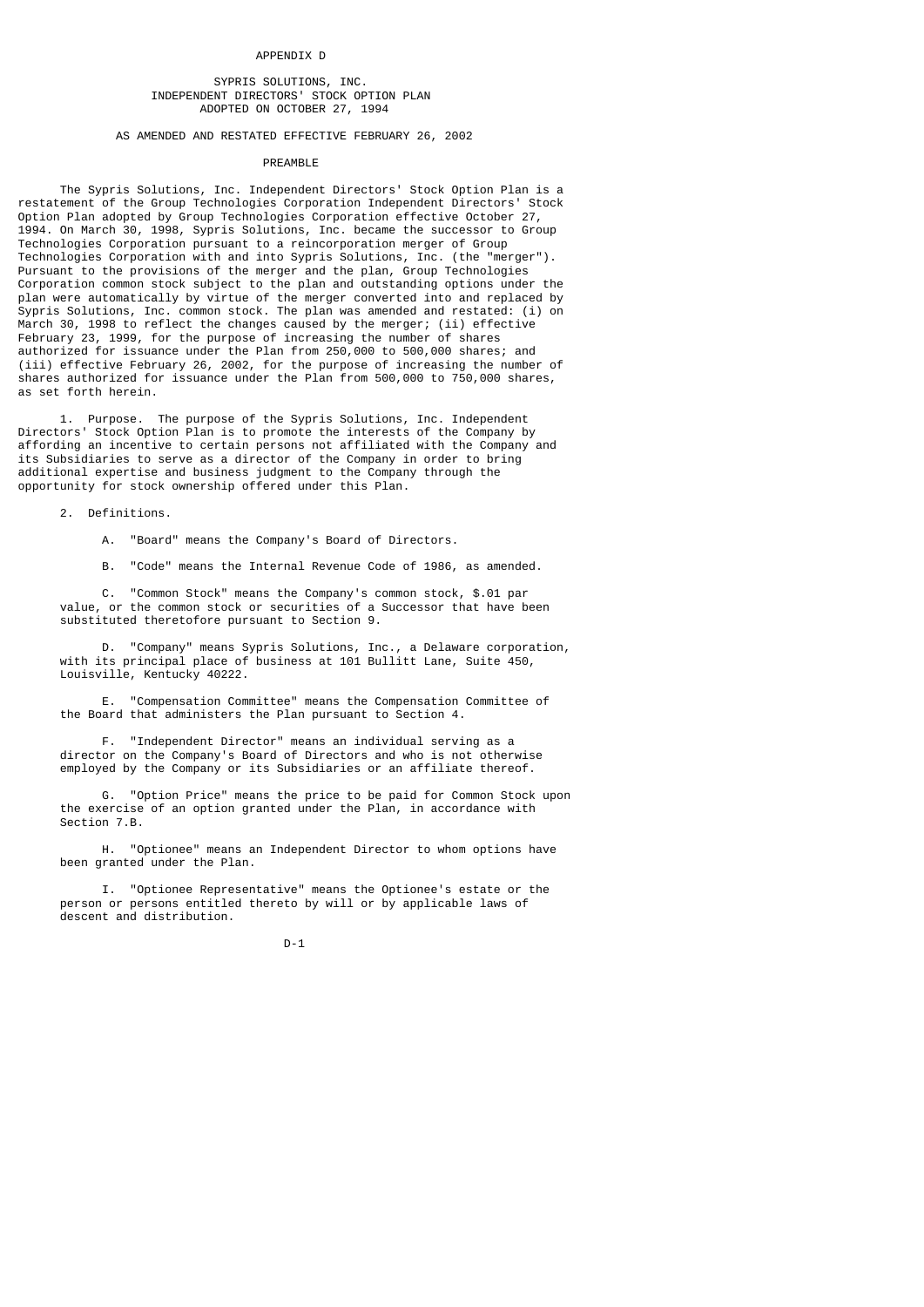J. "Plan" means the Sypris Solutions, Inc. Independent Directors' Stock Option Plan, as set forth herein, and as amended from time to time.

 K. "Subsidiary" means any corporation which at the time an option is granted under the Plan qualifies as a subsidiary of the Company under the definition of "subsidiary corporation" contained in Code Section 424(f), or any similar provision thereafter enacted.

 L. "Successor" means the entity surviving a merger or consolidation with the Company, or the entity that acquires all or a substantial portion of the Company's assets or outstanding capital stock (whether by merger, purchase or otherwise).

3. Shares Subject to Plan.

 A. Authorized Unissued or Treasury Shares. Subject to the provisions of Section 9, the shares to be delivered upon exercise of options granted under the Plan shall be made available, at the discretion of the Board, from the authorized unissued shares or treasury shares of Common Stock.

 B. Aggregate Number of Shares. Subject to adjustments and substitutions made pursuant to the provisions of Section 9, the aggregate number of shares that may be issued upon exercise of all options that may be granted under the Plan shall not exceed five hundred thousand (500,000) of the Company's authorized shares of Common Stock. Effective February 26, 2002, but subject to approval by shareholders of the Company holding not less than a majority of the votes represented and entitled to be voted at a duly held meeting of the Company's shareholders, the aggregate number of shares shall be increased to seven hundred fifty thousand (750,000) of the Company's authorized shares of Common Stock.

 C. Shares Subject to Expired Options. If any option granted under the Plan expires or terminates for any reason without having been exercised in full in accordance with the terms of the Plan, the shares of Common Stock subject to, but not delivered under, such option shall become available for any lawful corporate purpose, including for transfer pursuant to other options granted to the same Optionee or other Optionees without decreasing the aggregate number of shares of Common Stock that may be granted under the Plan.

 4. Administration. The Plan shall be administered by the Compensation Committee of the Board. The Compensation Committee shall have full power and authority to construe, interpret, and administer the Plan and to adopt such rules and regulations for carrying out the Plan as it may deem proper and in the best interests of the Company.

 5. Grant of Options. Subject to the terms, provisions and conditions of the Plan, the Board shall have full and final authority in its discretion: (i) to select the Independent Directors to whom options shall be granted; (ii) to determine the number of shares of Common Stock subject to each option; (iii) to determine the time or times when options will be granted, the manner in which each option shall be exercisable, and the duration of the exercise period; and (iv) to fix such other provisions of the option agreement as it may deem necessary or desirable consistent with the terms of the Plan. Subject to the terms, provisions and conditions of the Plan, either the Board or the Compensation Committee shall have full and final authority in its discretion to determine all other questions relating to the administration of the Plan. The interpretation of any provisions of the Plan by either the Board or the Compensation Committee shall be final, conclusive, and binding upon all persons and the officers of the Company shall place into effect and shall cause the Company to perform its obligations under the Plan in accordance with the determinations of the Board or the Compensation Committee in administering the Plan.

 6. Eligibility. Independent Directors of the Company shall be eligible to receive options under the Plan. No Company director who is also a Company employee or a Subsidiary employee shall be entitled to receive an option under the Plan. Independent Directors to whom options may be granted under the Plan will be those selected by the Board from time to time who, in the sole discretion of the Board, have contributed in the past or who may be expected to contribute materially in the future to the successful performance of the Company and its Subsidiaries.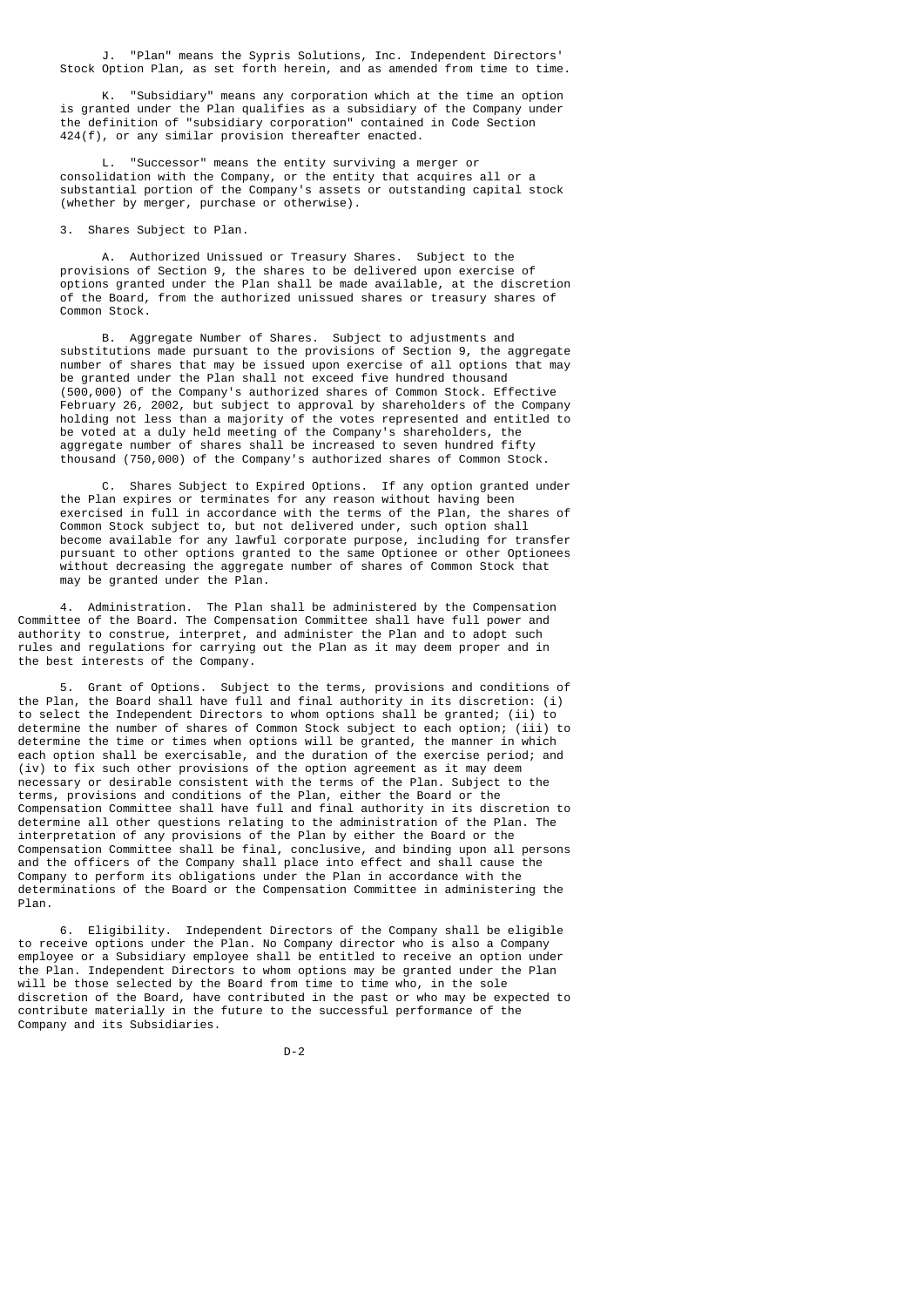7. Terms and Conditions of Options. Each option granted under the Plan shall be evidenced by an option agreement signed by the Optionee and by a member of the Board. An option agreement shall constitute a binding contract between the Company and the Optionee, and every Optionee, upon acceptance of such option agreement, shall be bound by the terms and restrictions of the Plan and of the option agreement. Such agreement shall be subject to the following express terms and conditions and to such other terms and conditions that are not inconsistent with the Plan and that the Board may deem appropriate.

 A. Option Period. Options granted under the Plan shall be exercisable immediately and, if not exercised, shall lapse at the earliest of the following times:

(i) ten (10) years from the date of grant; or

 (ii) the date set by the grant and specified in the applicable option agreement.

 B. Option Price. The Option Price per share of Common Stock shall be the fair market value of the Common Stock on the date the option is granted and shall be subject to adjustments in accordance with the provisions of Section 9.

 C. Fair Market Value. The fair market value of the Common Stock on any given measurement date shall be determined as follows:

 (i) if the Common Stock is traded on the over-the-counter market, the sale price for the Common Stock in the over-the-counter market on the measurement date (or if there was no sale of the Common Stock on such date, on the immediately preceding date on which there was a sale of the Common Stock), as reported by the National Association of Securities Dealers Automated Quotation System; or

 (ii) if the Common Stock is listed on a national securities exchange, the closing sale price for the Common Stock on the Composite Tape on the measurement date; or

 (iii) if the Common Stock is neither traded on the over-the-counter market nor listed on a national securities exchange, such value as the Board, in good faith, shall determine.

 D. Payment of Option Price. Each option shall provide that the purchase price of the shares as to which an option shall be exercised shall be paid to the Company at the time of exercise either in cash or in such other consideration as the Board deems acceptable, and which other consideration in the Board's sole discretion may include: (i) Common Stock of the Company already owned by the Optionee having a total fair market value on the date of exercise, determined in accordance with Section 7.C, equal to the purchase price, (ii) Common Stock of the Company issuable upon the exercise of a Plan option and withheld by the Company having a total fair market value on the date of exercise, determined in accordance with Section 7.C, equal to the purchase price, as long as the Optionee can produce evidence of ownership for at least six months of a sufficient number of shares of the Company's Common Stock ("Mature Shares") which would cover the amount of the purchase price, or (iii) a combination of cash and Common Stock of the Company (either shares already owned by the Optionee or shares being withheld upon the exercise of a Plan option, with evidence of Mature Shares) having a total fair market value on the date of exercise, determined in accordance with Section 7.C, equal to the amount of the purchase price not paid in cash.

 E. Manner of Exercise. Subject to the terms and conditions of any applicable option agreement, any option granted under the Plan may be exercised in whole or in part. To initiate the process for the exercise of an option: (i) the Optionee shall deliver to the Company, or to a broker-dealer in the Common Stock with the original copy to the Company, a written notice of intent to exercise an option specifying the number of shares as to which the option is being exercised and, if determined by counsel for the Company to be necessary, representing that such shares are being acquired for investment purposes only and not for the purpose of resale or distribution; and (ii) the Optionee, or the broker-dealer, shall pay for the exercise price of such shares with cash, or if the Board in its discretion agrees to so accept, by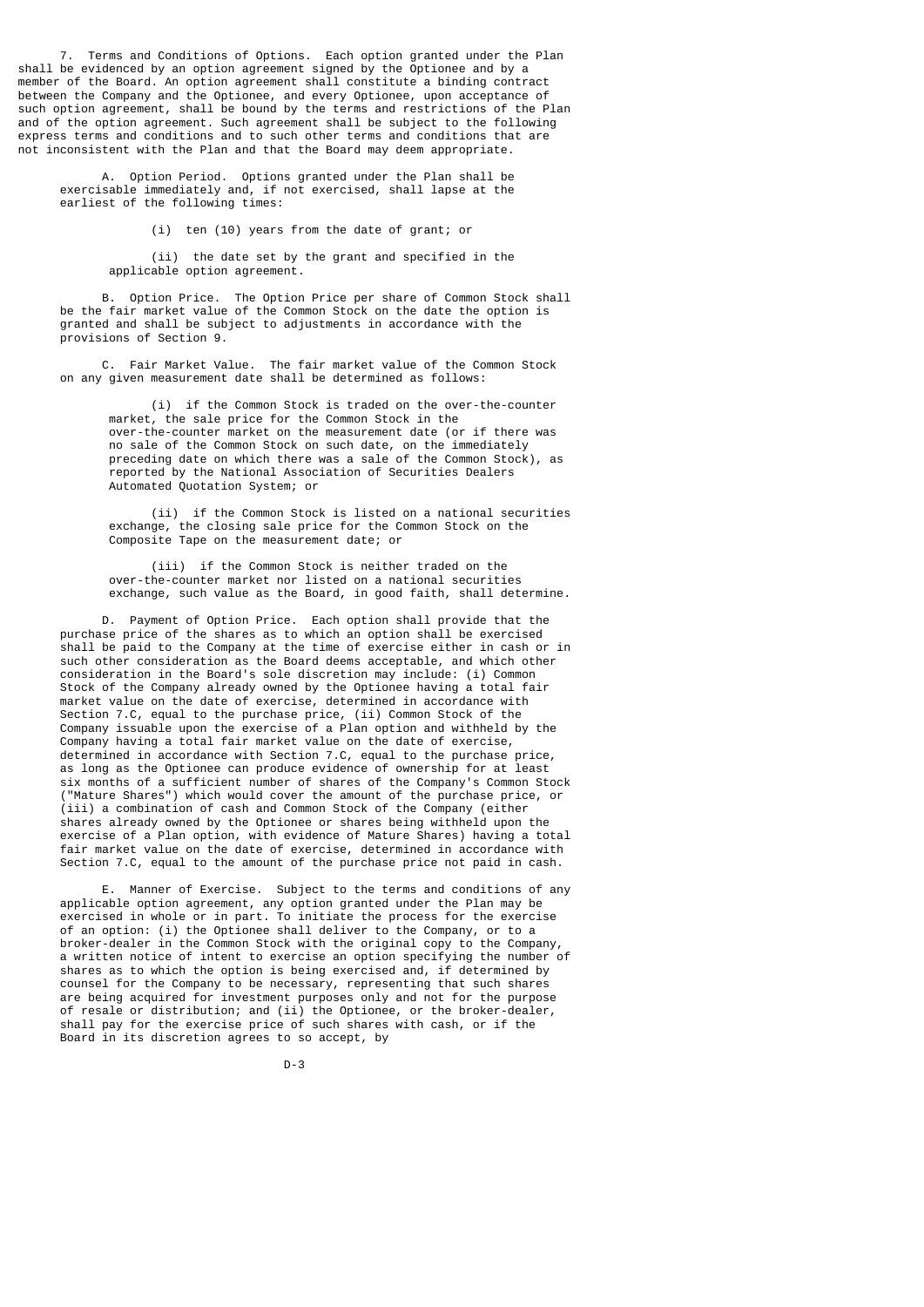delivery to the Company of Common Stock of the Company (either shares already owned by the Optionee or shares being withheld upon the exercise of a Plan option, with evidence of Mature Shares), or in some combination of cash and such Common Stock acceptable to the Board. If payment of the Option Price is made with Common Stock, the value of the Common Stock used for such payment shall be the fair market value of the Common Stock on the date of exercise as determined in accordance with Section 7.C. The date of exercise of a stock option shall be determined under procedures established by the Board, but in no event shall the date of exercise precede the date on which both the written notice of intent to exercise an option and full payment of the exercise price for the shares as to which the option is being exercised have been received by the Company. Promptly after receiving full payment for the shares as to which the option is being exercised and, provided that all conditions precedent contained in the Plan are satisfied, the Company shall, without transfer or issuance tax or other incidental expenses to the Optionee, deliver to the Optionee a certificate for such shares of the Common Stock. If the Optionee fails to accept delivery of the Common Stock, the Optionee's rights to exercise the applicable portion of the option shall terminate.

 F. Investment Representation. Each option agreement may provide that, upon demand by the Board for such a representation, the Optionee or Optionee Representative shall deliver to the Board at the time of any exercise of an option or portion thereof a written representation that the shares to be acquired upon such exercise are to be acquired for investment and not for resale or with a view to the distribution thereof. Upon such demand, delivery of such representation before delivery of Common Stock issued upon exercise of an option and before expiration of the option period shall be a condition precedent to the right of the Optionee or Optionee Representative to purchase Common Stock.

 G. Exercise in the Event of Death or Termination of Service. Upon termination of service as an Independent Director, for whatever reason, any and all stock options held by the Optionee shall remain effective and may be exercised by the Optionee or the Optionee Representative until the expiration of the applicable option term.

Transferability of Options. An option granted under the Plan may not be transferable and may be exercised only by the Optionee during the Optionee's lifetime, or by the Optionee Representative in the event of the Optionee's death, to the extent the option was exercisable by the Optionee at the date of his or her death.

 I. No Rights as Shareholder. No Optionee or Optionee Representative shall have any rights as a shareholder with respect to Common Stock subject to his or her option before the date of transfer to Optionee of a certificate or certificates for such shares.

 J. Tax Withholding. To the extent required by applicable law, the Optionee shall, on the date of exercise, make arrangements satisfactory to the Company for the satisfaction of any withholding tax obligations that arise by reason of an option exercise or any sale of shares. The Board, in its sole discretion, may permit these obligations to be satisfied in whole or in part with: (i) cash paid by the Optionee or by a broker-dealer on behalf of the Optionee, (ii) shares of Common Stock that otherwise would be issued to the Optionee upon exercise of the option, as long as the Optionee can produce evidence of Mature Shares which would cover the amount of the purchase price, and/or (iii) shares of Common Stock previously acquired. The Company shall not be required to issue shares for the exercise of an option until such tax obligations are satisfied and the Company may, to the extent permitted by law, deduct any such tax obligations from any payment of any kind otherwise due to the Optionee.

 8. Compliance With Other Laws and Regulations. The Plan, the grant and exercise of options thereunder, and the obligation of the Company to sell and deliver Common Stock under such options, shall be subject to all applicable federal and state laws, rules and regulations and to such approvals by any government or regulatory agency as may be required. The Company shall not be required to issue or deliver any certificates for Common Stock before: (i) the listing of the Common Stock on any stock exchange or over-the-counter market on which the Common Stock may then be listed and (ii) the completion of any registration or qualification of any governmental body which the Company shall, in its sole discretion, determine to be necessary or advisable. To the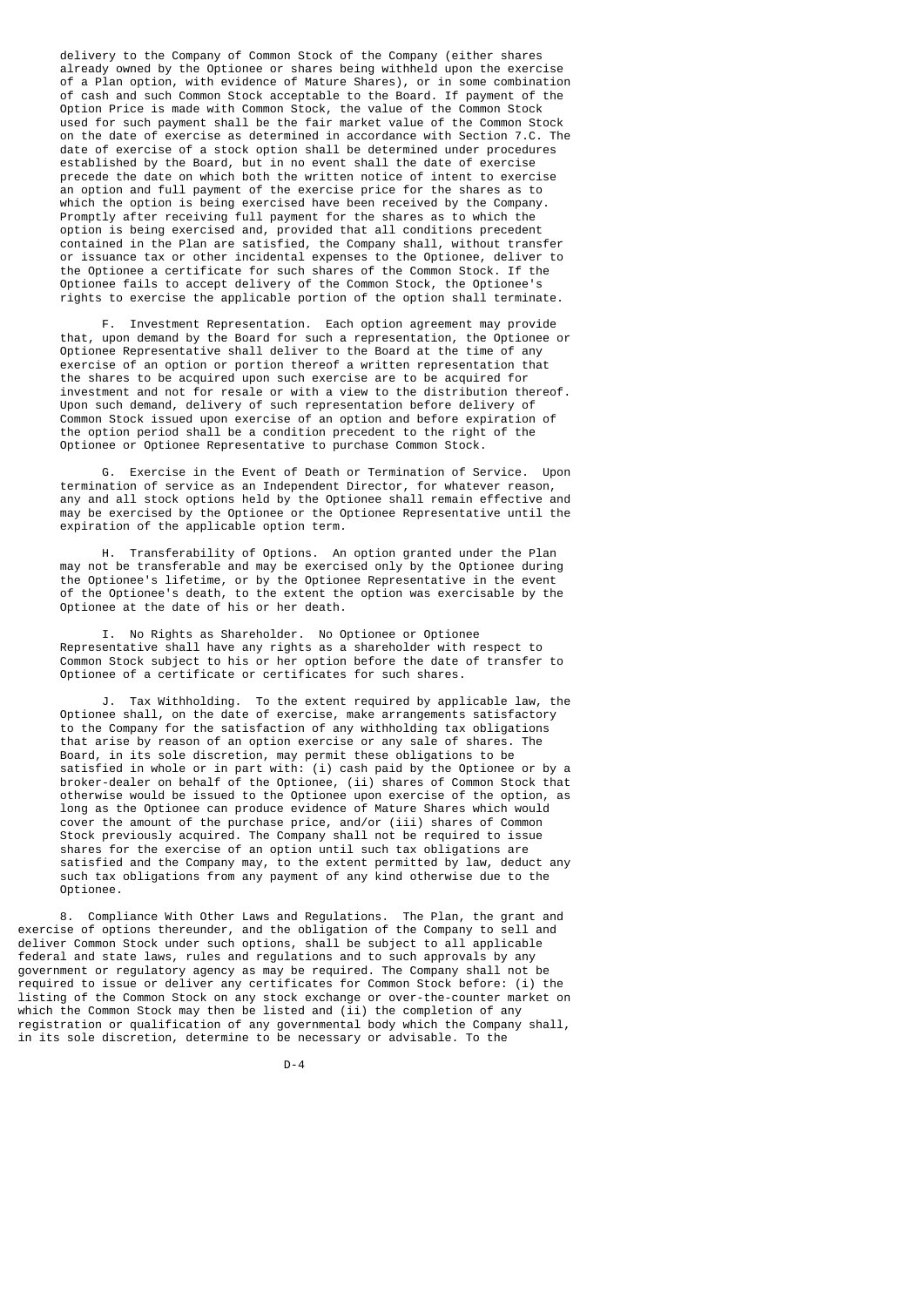extent the Company meets the then applicable requirements for the use thereof and to the extent the Company may do so without undue cost or expense, and subject to the determination by the Board of Directors of the Company that such action is in the best interest of the Company, the Company intends to register the issuance and sale of such Common Stock by the Company under federal and applicable state securities laws using a Form S-8 registration statement under the Securities Act of 1933, as amended, or such successor Form as shall then be available.

9. Capital Adjustments Affecting Stock, Mergers and Consolidations.

 A. Capital Adjustments. In the event of a capital adjustment in the Common Stock resulting from a stock dividend, stock split, reorganization, merger, consolidation, or a combination or exchange of shares, the number of shares of Common Stock subject to the Plan and the number of shares under option shall be automatically adjusted to take into account such capital adjustment. By virtue of such a capital adjustment, the price of any share under option shall be adjusted so that there will be no change in the aggregate purchase price payable upon exercise of any such option.

 B. Mergers and Consolidations. In the event the Company merges or consolidates with another entity, or all or a substantial portion of the Company's assets or outstanding capital stock are acquired (whether by merger, purchase or otherwise) by a Successor, the kind of shares of Common Stock that shall be subject to the Plan and to each outstanding option shall, automatically by virtue of such merger, consolidation or acquisition, be converted into and replaced by shares of common stock, or such other class of securities having rights and preferences no less favorable than the common stock of the Successor, and the number of shares subject to the option and the purchase price per share upon exercise of the option shall be correspondingly adjusted, so that, by virtue of such merger, consolidation or acquisition, each Optionee shall have the right to purchase: (i) that number of shares of common stock of the Successor that have a book value equal, as of the date of such merger, conversion or acquisition, to the book value, as of the date of such merger, conversion or acquisition, of the shares of Common Stock of the Company theretofore subject to the Optionee's option, (ii) for a purchase price per share that, when multiplied by the number of shares of common stock of the Successor subject to the option, shall equal the aggregate exercise price at which the Optionee could have acquired all of the shares of Common Stock of the Company theretofore optioned to the Optionee.

 C. No Effect on Company's Rights. The granting of an option pursuant to the Plan shall not affect in any way the right and power of the Company to make adjustments, reorganizations, reclassifications, or changes of its capital or business structure or to merge, consolidate, dissolve, liquidate, sell or transfer all or any part of its business or assets.

 10. Amendment, Suspension, or Termination. The Board shall have the right, at any time, to amend, suspend or terminate the Plan. Notwithstanding the foregoing, without the consent of the Optionee, no amendment shall make any changes in an outstanding option which would adversely affect the rights of the Optionee.

 11. Effective Date, Term and Approval. The Plan is effective October 27, 1994 (the date of Board adoption of the Plan). The Plan was approved by stockholders of the Company holding not less than a majority of the shares present and voting at its 1995 annual meeting on April 21, 1995. The Plan shall terminate ten (10) years after the effective date of the Plan and no options may be granted under the Plan after such time, but any option granted prior thereto may be exercised in accordance with its terms.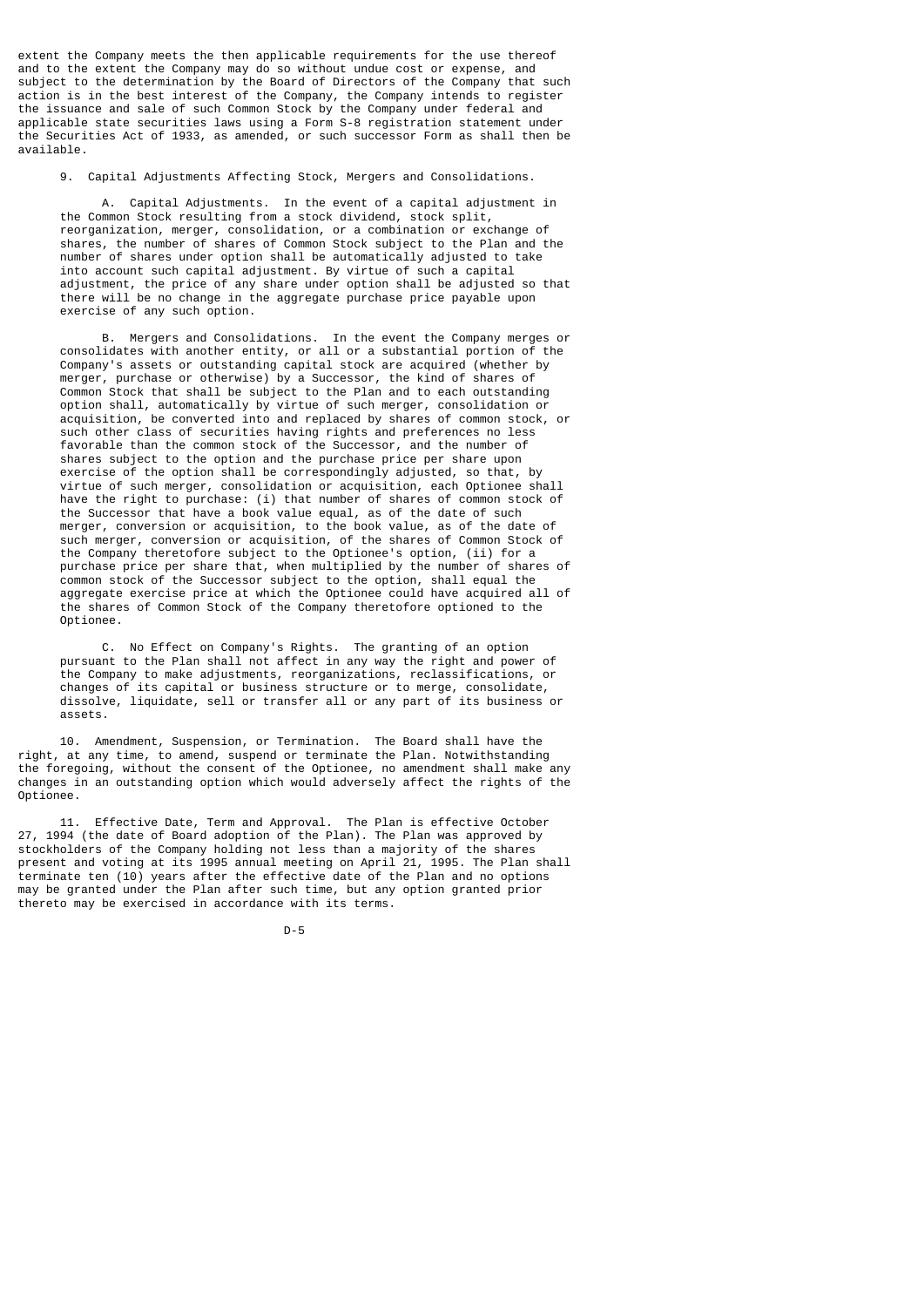12. Governing Law; Severability. The Plan shall be governed by the laws of the State of Delaware. The invalidity or unenforceability of any provision of the Plan or any option granted pursuant to the Plan shall not affect the validity and enforceability of the remaining provisions of the Plan and the options granted hereunder, and such invalid or unenforceable provision shall be stricken to the extent necessary to preserve the validity and enforceability of the Plan and the options granted hereunder.

Dated this 26th day of February, 2002.

SYPRIS SOLUTIONS, INC.

By:

 ---------------------------------- Jeffrey T. Gill President and Chief Executive Officer

D-6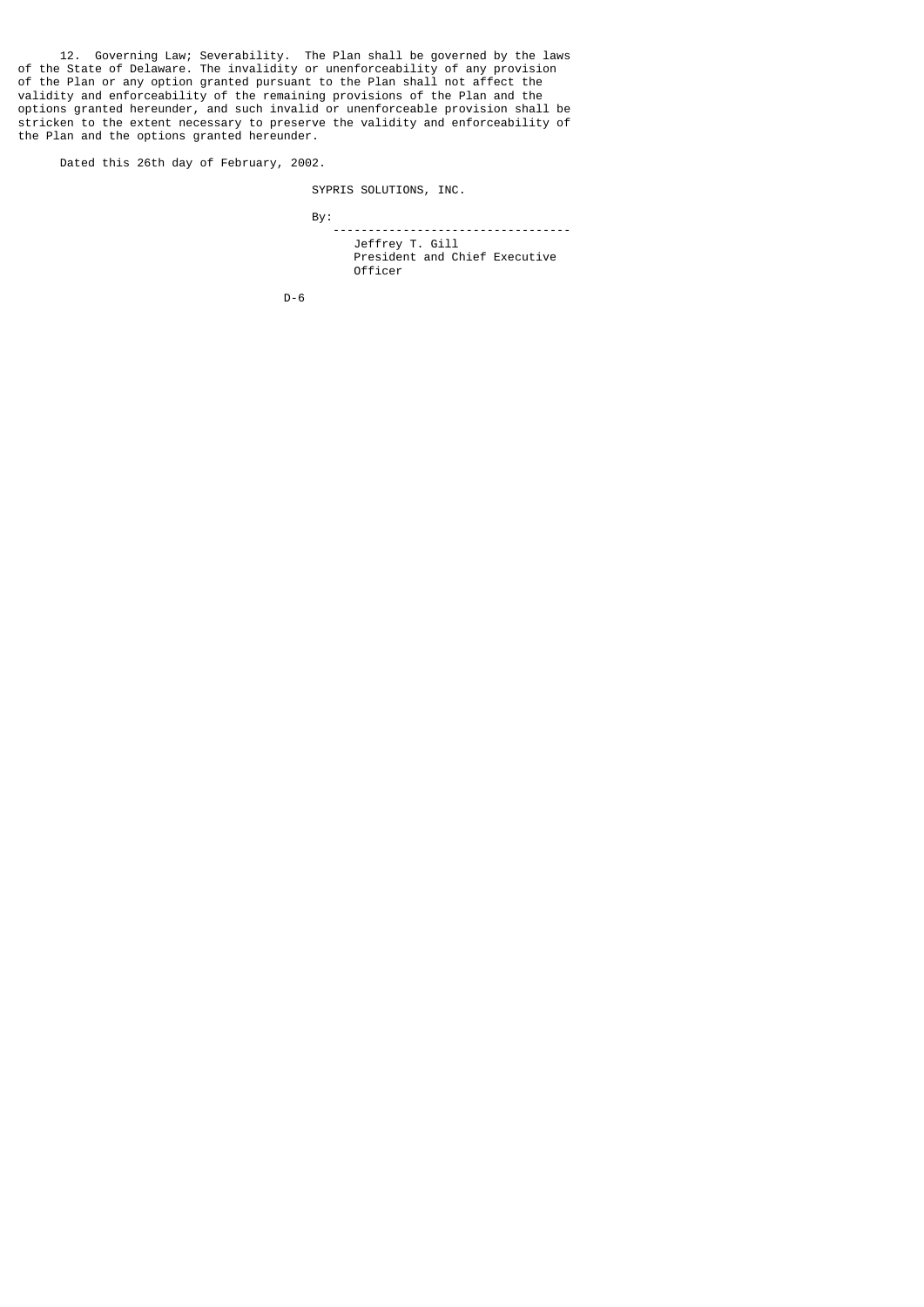# Sypris Solutions, Inc. Suite 450 101 Bullitt Lane Louisville, Kentucky 40222

Revocable Proxy for Annual Meeting of Stockholders to be held on May 7, 2002

 THIS PROXY IS SOLICITED ON BEHALF OF THE BOARD OF DIRECTORS OF SYPRIS SOLUTIONS, INC.

The undersigned hereby appoints Robert E. Gill and Jeffrey T. Gill, and each of them, as proxies for the undersigned, with full power of substitution to vote all shares the undersigned is entitled to vote at the Annual Meeting of Stockholders of Sypris Solutions, Inc. (the "Company") to be held at 101 Bullitt Lane, Lower Level Seminar Room, Louisville, Kentucky on Tuesday, May 7, 2002, at 10:00 a.m. local time, or any adjournment thereof, as follows, hereby revoking any proxy previously given.

To vote by telephone or Internet, please see the reverse of this card. To vote by mail, please sign and date this card on the reverse, tear off at the perforation, and mail promptly in the enclosed postage-paid envelope.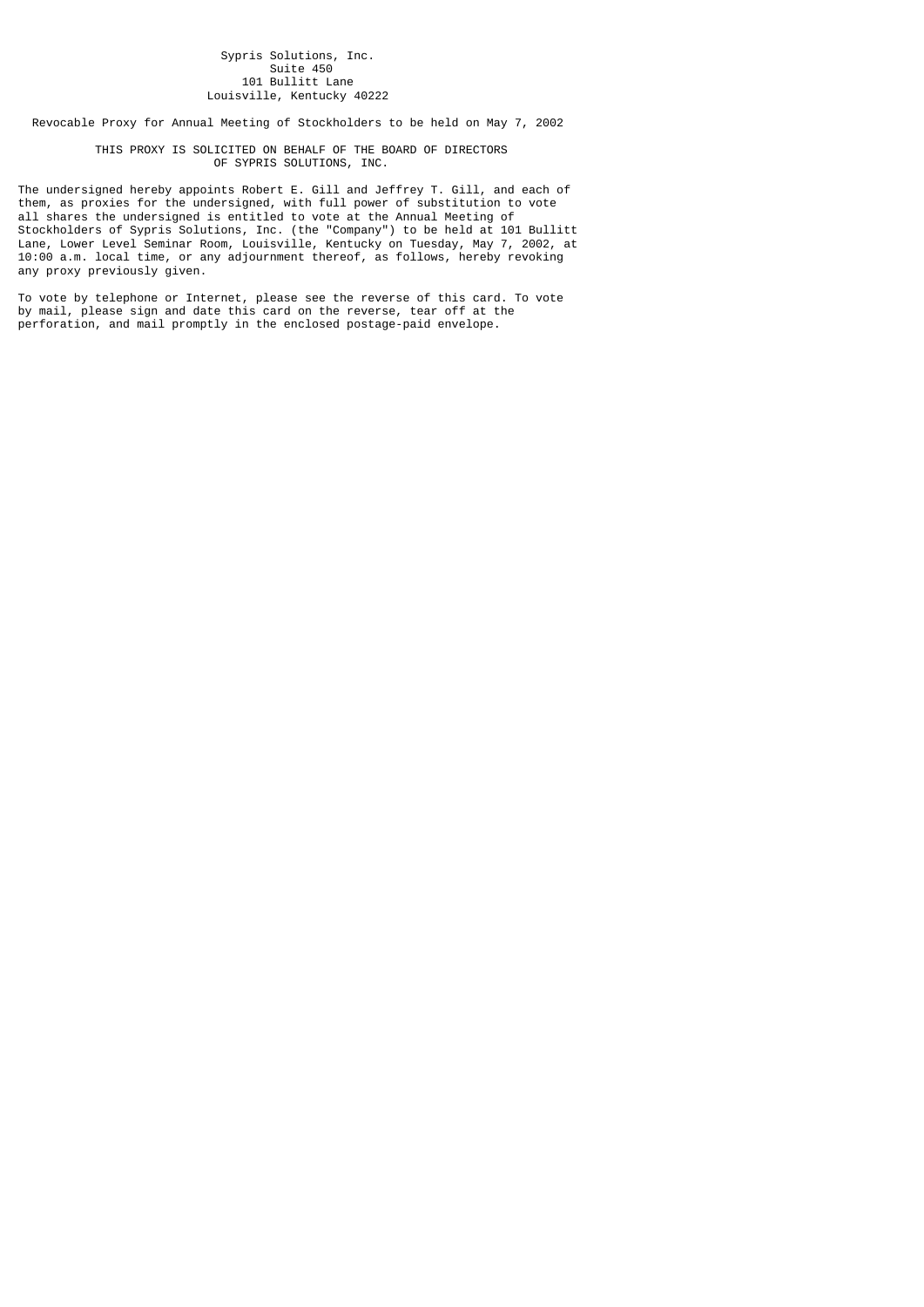[\_] Please mark your votes as in this example.

Shares represented by this proxy will be voted as directed by the stockholder. If no direction is supplied, the proxy will be voted "FOR" proposal 1, "FOR" proposal 2, "FOR" proposal 3, "FOR" all the nominees listed in proposal 4, "FOR" proposal 5 and "FOR" proposal 6. Please sign, date and return this proxy promptly in the enclosed envelope.

> THE BOARD OF DIRECTORS UNANIMOUSLY RECOMMENDS A VOTE "FOR" PROPOSALS 1, 2, 3, 4, 5 and 6

1. Proposal to approve the amendment to Article Fifth of the Company's Certificate of Incorporation. (Proposal 1)

[\_] FOR [\_] AGAINST [\_] ABSTAIN

2. Proposal to approve the amendment to Article Sixth of the Company's Certificate of Incorporation. (Proposal 2)

[\_] FOR [\_] AGAINST [\_] ABSTAIN

3. Proposal to approve the amendment to Article Eighth of the Company's Certificate of Incorporation. (Proposal 3)

[\_] FOR [\_] AGAINST [\_] ABSTAIN

4. Election of directors. (Proposal 4) Unless authority is withheld, this proxy will be voted for the election of all nominees.

 $\begin{bmatrix} - \end{bmatrix}$  FOR  $\begin{bmatrix} - \end{bmatrix}$  WITHHELD

|                      | NOMINEES:           |                       |
|----------------------|---------------------|-----------------------|
| Class I              | Class II            | Class III             |
| 01 Henry F. Frigon   | 04 R. Scott Gill    | 07 Jeffrey T. Gill    |
| 02 Robert E. Gill    | 05 Roger W. Johnson | 08 Sidney R. Petersen |
| 03 William L. Healey | 06 Robert Sroka     |                       |
|                      |                     |                       |

For, except vote withheld from the following nominee(s):

- --------------------------------

INSTRUCTION: To withhold authority to vote for any individual nominee, write that nominee's name and number on the space provided above.

5. Proposal to approve the amendment to the Sypris Solutions, Inc. 1994 Stock Option Plan for Key Employees. (Proposal 5)

[\_] FOR [\_] AGAINST [\_] ABSTAIN

6. Proposal to approve the amendment to the Sypris Solutions, Inc. Independent Directors' Stock Option Plan. (Proposal 6)

[\_] FOR [\_] AGAINST [\_] ABSTAIN

7. In their discretion, the proxies are authorized to vote upon such other business as may properly be brought before the meeting or any adjournment thereof.

 Please sign exactly as name appears hereon. When shares are held by joint tenants, both should sign. When signing as attorney, executor, administrator, trustee, or guardian, please give full title as such. If a corporation, please sign full corporate name by President or other authorized officer. If a partnership, please sign in partnership name by authorized person. -------------------------------------- -------------------------------------- SIGNATURE(S)

Voter Control Number:

[SYPRIS LOGO]